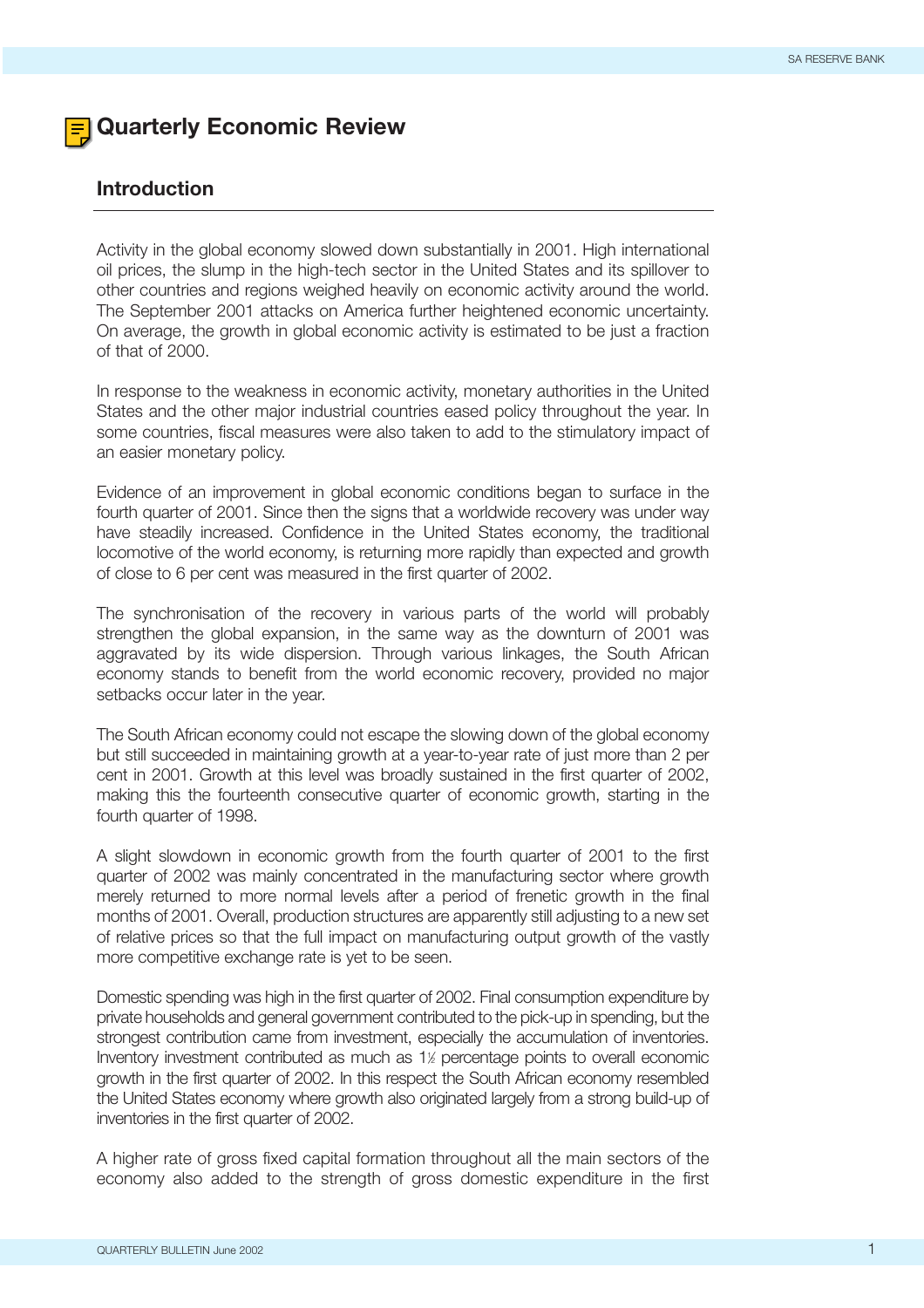quarter of 2002. Fixed capital formation is widely acknowledged as the fountainhead of economic growth. However, in so far as it is of the efficiency-enhancing and labour-saving kind, it may not necessarily contribute to the creation of new employment opportunities.

Aggregate domestic expenditure rose considerably faster than domestic production in the first quarter of 2002 but this did not worsen the imbalance between spending and disposable income in the domestic economy. In fact, this imbalance improved appreciably because there was a sharp decline in dividend payments to the rest of the world, leaving a much higher portion of domestically generated income for spending in the South African economy.

Although there has been a persistent increase in the nominal compensation per worker in the formal sectors of the economy over the past five years, the share of employee compensation in the overall value of output kept on shrinking. This had much to do with the continuous reduction in employment opportunities in the formal sector of the economy, but rapid increases in operating surpluses, especially in mining and other export-oriented sectors of the economy, have also played a prominent role over the past year or so. The high level of operating surpluses led to higher corporate saving, providing some of the wherewithal for more investment in the economy.

The weakening in economic activity during 2001 took its toll on the labour market. Employment in the formal non-agricultural sectors of the economy edged down and there were signs that the pace of labour attrition might have accelerated in the fourth quarter of 2001. Job cuts accelerated in the construction sector as well as in the financial intermediation and insurance industry towards the end of last year. The officially measured unemployment rate moved up in the second half of 2001.

Given the prevailing economic conditions, growth in labour productivity was impressive in 2001, but it was nevertheless slower than in 2000. It should be remembered that productivity growth typically declines when the economy slows down, partly because employers tend not to shed workers in proportion to reduced demand.

Economy-wide nominal labour remuneration per worker during 2001 increased more or less at the same rate as in 2000. However, with productivity growth somewhat more sedate than in the previous year, growth in nominal unit labour cost picked up by almost 2 percentage points in 2001. This, of course, could impact negatively on overall price inflation but need not spill over into expectations of higher future inflation. Just as the increase in unit labour cost in 2001 was supported by the smaller productivity gains that accompanied weak economic activity, future increases in unit labour cost would be held down if output per worker began to increase more rapidly when the economy strengthens.

Higher unit labour cost growth contributed to a pick-up in domestically generated inflation in the second half of 2001, but the main factor responsible for the steep rise in inflation was the decline in the exchange value of the rand. This, alongside higher international crude oil prices, was responsible for an abrupt upward adjustment in the level of the production price index in the first four months of 2002. These price increases spilled over into higher consumer prices where the inflation situation was further aggravated by sharp increases in food prices, also partly related to the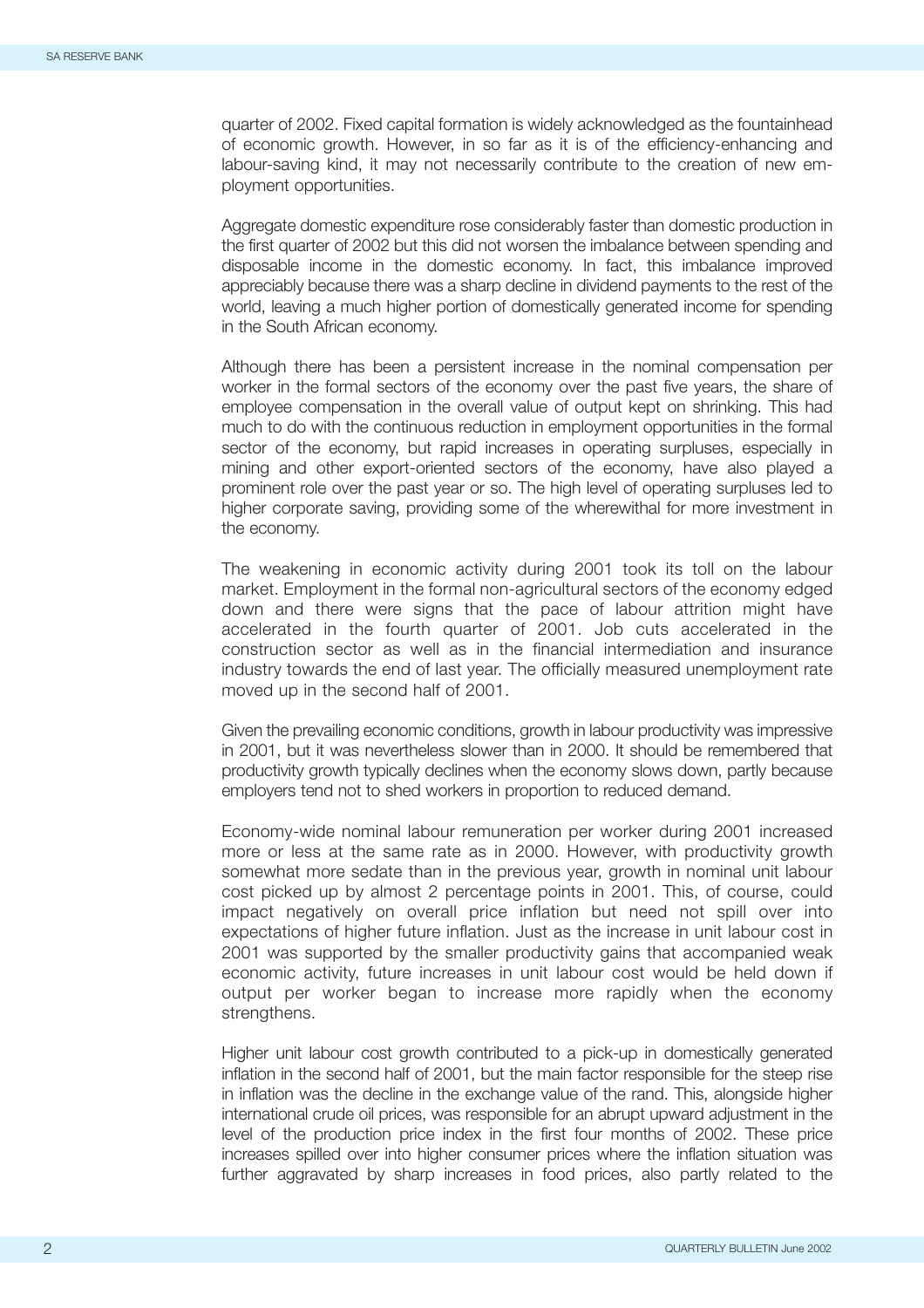depreciation in the value of the rand. More recently there have been indications that the pace of food price growth is slowing down. Together with the price effects of the recent appreciation of the rand, the slowdown in food prices may in due course contribute to a better outlook for inflation than suggested by some current projections of inflation.

Export earnings rose strongly in the first quarter of 2002 as export prices improved, the global economy recovered and domestic producers expanded their sales into export markets. Gold exports, benefiting from the depreciation of the rand and the rising US dollar price of gold, bolstered export earnings even further. At the same time, imports remained lively in order to satisfy the fairly robust aggregate demand in the economy. More capital goods were imported, reflecting the high level of investment activity in the economy.

These developments led to the positive balance on the trade account with the rest of the world remaining broadly unchanged from the fourth quarter of 2001 to the first quarter of 2002. But there was a sharp decline in the deficit on the "services account", causing the overall balance on the current account of the balance of payments to turn from a deficit in the fourth quarter of 2001 to a fairly sizeable surplus in the first quarter of 2002. A steep decline in dividend payments by the domestic subsidiaries of former South African companies that now have head offices in London, was primarily responsible for the quick turnaround in the balance on the current account.

A substantial surplus on the financial account of the balance of payments was recorded in the first quarter of 2002, following an outflow of capital from the economy in the fourth quarter of 2001. Central to this improvement was the conversion of part of the reserve-related external liabilities of the Reserve Bank into a long-term foreign liability of the National Treasury. The financial account also benefited from the reversal of the leads and lags in foreign-trade payments and receipts experienced in the fourth quarter of 2001.

Together, the surpluses on the current and financial accounts of the balance of payments occasioned a strong increase in the country's holdings of gold and foreignexchange reserves. This reduced the net open position in foreign currency of the Reserve Bank. Valued in rands, the stronger exchange rate of the rand, however, reduced the value of gross international reserves in the first quarter of 2002, contributing to a decline in import cover from 24 weeks' worth of imports of goods and services to 20 weeks' worth.

The excess supply of foreign currency in the domestic foreign-exchange market changed the fortunes of the rand quite drastically in the first quarter of 2002. Notwithstanding a decline in turnover in the market for foreign exchange – claimed by some analysts as a potential cause for rand weakness – the greater supply of foreign currency in the market caused the rand to strengthen. From a low point on 20 December 2001 to 31 May 2002 the nominal effective exchange rate of the rand strengthened by as much as 30,1 per cent.

The broad monetary aggregates grew rapidly towards the end of 2001 and in the first quarter of 2002. Measured from quarter to quarter, M3 increased at an annualised rate of over 30 per cent in the first quarter of 2002 – significantly above the rate of the past several years and well above the growth in nominal gross domestic product.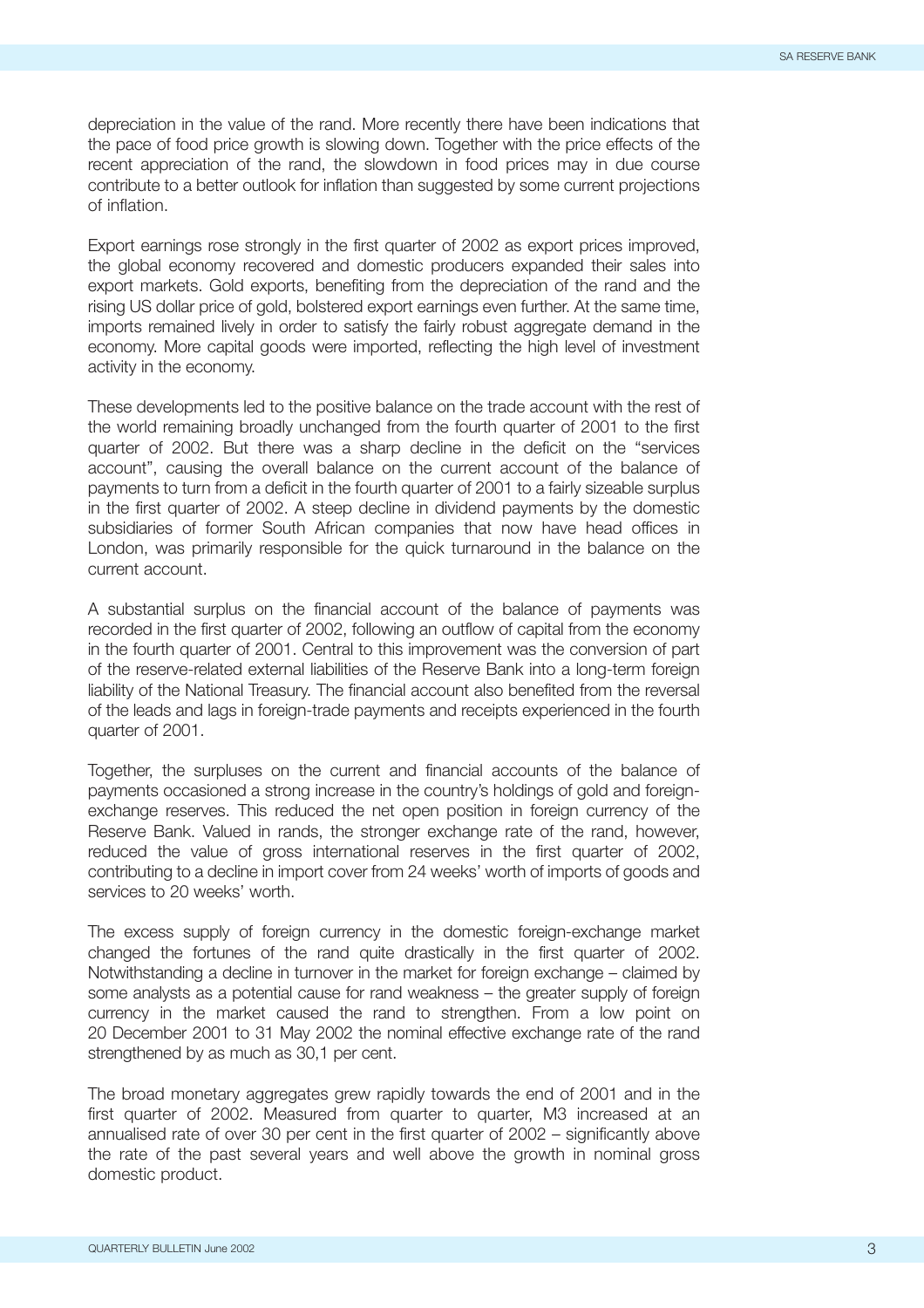Part of the rapid growth in the broad money supply might have been a consequence of investors' portfolio restructuring. Because the rates of return provided by many components of M3 change sluggishly, the decline in market interest rates lowered the opportunity cost of money holdings up to the end of 2001, specifically of the narrow asset classes M1 and M2. Moreover, uncertain returns and heightened volatility in the equity market raised the demand for money assets as a safe investment haven throughout the second half of 2001 and into the first quarter of 2002.

In so far as the rapid accumulation of money was a consequence of investors' portfolio adjustments, there is no need to fear an increase in the inflationary potential of the economy. But part of the money accumulation could have been for transaction purposes with a view to increasing future spending, potentially to a level exceeding current disposable income. If such a situation is sustained over the medium to longer term, higher inflation would be the almost inevitable result. All prolonged periods of rapid monetary expansion in history have been accompanied by high price inflation.

The expansion of the banks' deposit liabilities at a faster rate than domestic credit extension facilitated the accumulation of foreign assets on a net basis by the consolidated banking sector in the first quarter of 2002. But assets in the form of claims on the domestic private sector also continued to rise steadily. The greater part of this was extended to the corporate sector where fixed capital formation, an important driver of future economic growth, has been growing solidly over the past year. The smaller part of credit extension to the private sector reflected a still reasonably buoyant demand for consumer goods and services.

Money-market conditions eased considerably during the first five months of 2002. Strong liquidity injections emanated from the deficits incurred by the Reserve Bank on transactions in the forward foreign-exchange market, and from an increase in the Bank's net foreign assets. At times the money market became awash with funds when the Bank had to provide liquidity assistance to smaller banks confronted by large-scale deposit withdrawals. To ensure the efficiency of the Bank's interest-rate policy, these liquidity injections had to be mopped up. The Bank employed various liquidity mopping-up techniques, including foreignexchange swap transactions linked to foreign-currency deposits with the Bank and the issuing of Reserve Bank debentures.

Money-market interest rates generally moved higher during the first five months of 2002, reacting to the changes, or in anticipation of likely changes, in the Reserve Bank's repurchase rate. Bond yields, which changed inversely to the price of bonds, moved in tandem with the rise in money-market interest rates from the end of November 2001, also following the widely-held expectation of an acceleration in inflation. From the end of March 2002 bond yields began to decline, partly because of the relatively small supply of long-term fixed-interest bearing securities in the market.

Non-resident investors returned to the domestic bond market as net buyers in the first five months of the year, following a two-year period when they had consistently reduced their exposure to South African fixed-interest securities. The presence of non-resident investors as buyers in the bond market has also helped to lift the prices of bonds since the beginning of April 2002.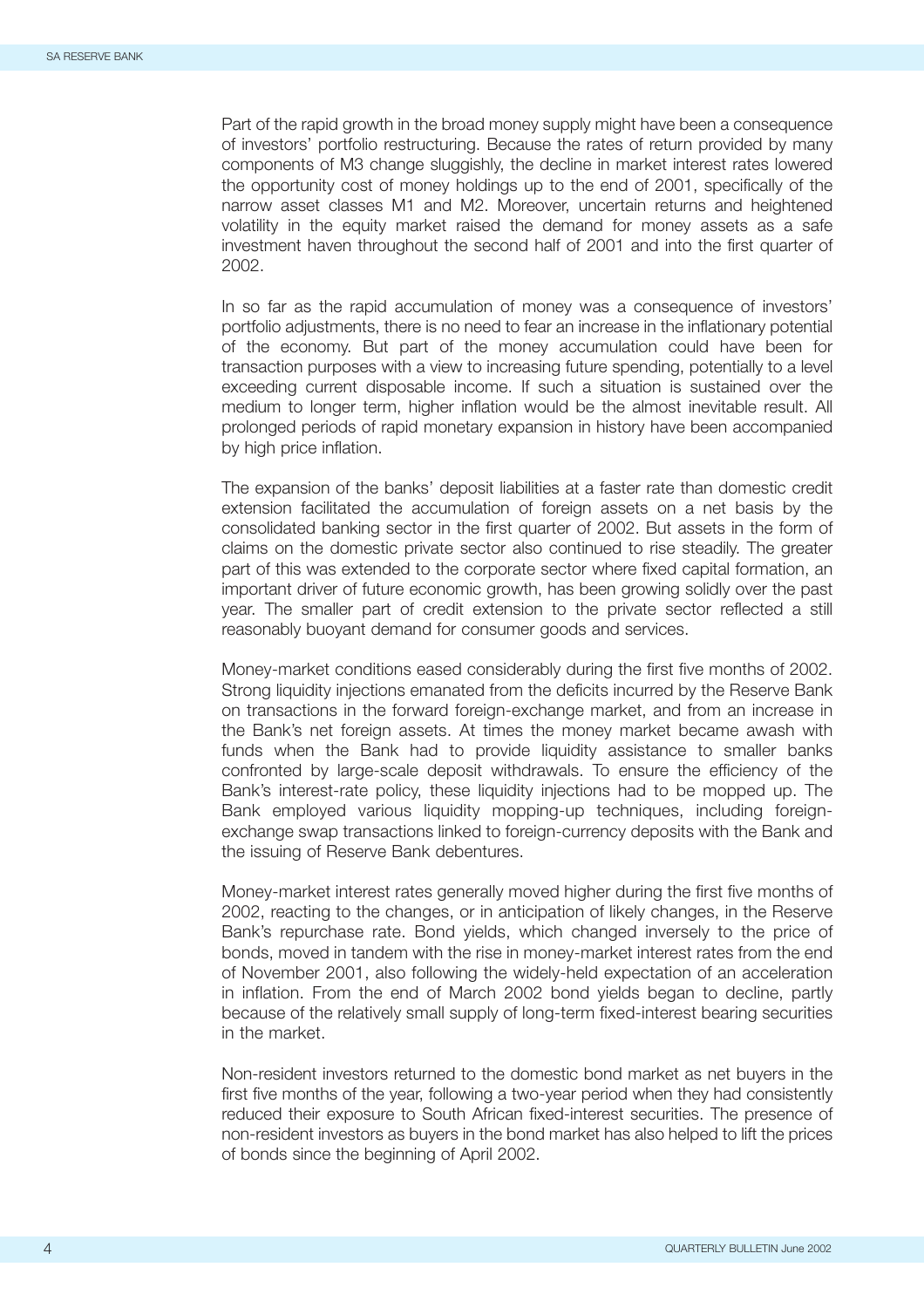Share prices strengthened remarkably after the tragic events of 11 September 2001, driven higher by particularly strong interest in gold-mining stock and the resources sector of the JSE Securities Exchange SA. Prices of companies listed in the industrial and financial sections of the Exchange also showed some improvement, but this was far less impressive than in the gold and resources sectors. Non-resident holders of equity in South African companies added to these holdings over the first five months of 2002.

A strong improvement in overall tax administration and firm control over outlays led to a smaller national government deficit than had been anticipated earlier. The fiscal 2001/02 deficit was R15,1 billion, or about 1½ per cent of gross domestic product well below the record deficit of R31,5 billion recorded in fiscal 1996/97 and the deficit of 2½ per cent of gross domestic product projected by the Minister of Finance when he presented his budget proposals to Parliament in February 2001. Given the overall healthy state of public finances, the Minister could announce sizeable tax concessions for the current fiscal year – a measure that is expected to assist the economic recovery and help to put the economy on a faster growth path in the years ahead.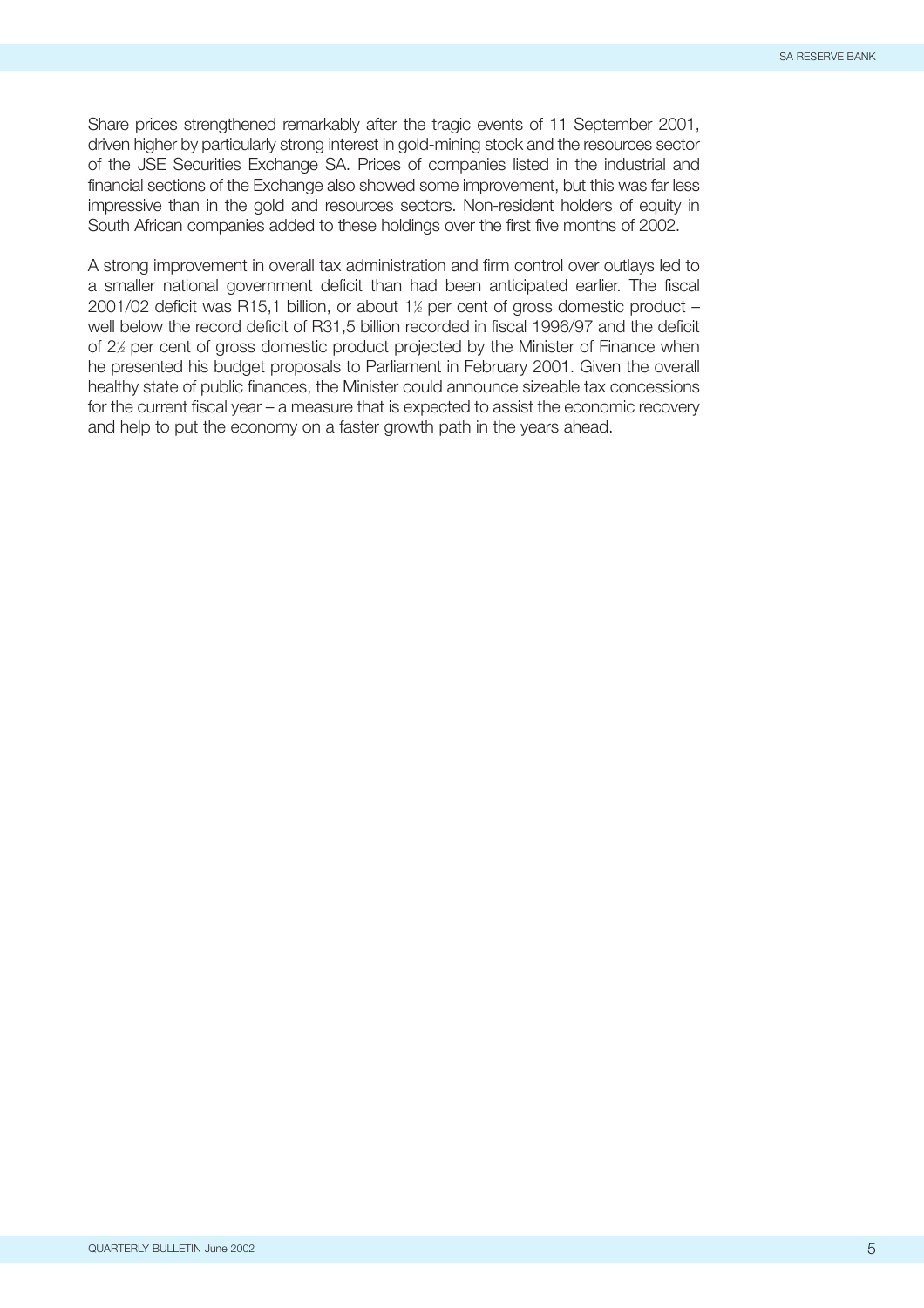## **Domestic economic developments**

### **Domestic output**

The economy continued to grow at a fairly sturdy pace in the first quarter of 2002, albeit at a rate slightly below that of the fourth quarter of 2001. The growth in *real gross domestic product* moderated somewhat from a seasonally adjusted and annualised rate of 2<sup>1/2</sup> per cent in the fourth quarter of 2001 to 2 per cent in the first quarter of 2002. This was the fourteenth successive quarter of output expansion in the South African economy, starting in the fourth quarter of 1998.

The first-quarter slowdown was mostly confined to slower growth in the secondary sectors of the economy. By contrast, growth in the real value added by the primary sectors gained some momentum, though growth in the tertiary sectors continued at about the same pace as in the fourth quarter of 2001.

#### Real gross domestic product

Percentage change at seasonally adjusted annualised rates

|                          |                |                | 2001            |                 |                 | 2002           |
|--------------------------|----------------|----------------|-----------------|-----------------|-----------------|----------------|
| Sectors                  | 1st ar         | 2nd gr         | 3rd gr          | 4th ar          | Year            | 1st ar         |
|                          |                | $-1/2$         | $-1\frac{1}{2}$ | $-2\frac{1}{6}$ | $-1\frac{1}{2}$ | 2              |
|                          | $-10$          |                | $-1\frac{1}{2}$ | $-2\frac{1}{6}$ | -3              | $4\%$          |
|                          | 1½             | $2\frac{1}{6}$ | $-1$            | $-2\frac{1}{6}$ | $\bigcap$       | $\Omega$       |
| Secondary sectors        | ℅              |                | $-1/2$          |                 | $2\%$           | $\mathcal{P}$  |
| Manufacturing            | ℅              |                |                 | $5\%$           | 3               | 3              |
| Tertiary sectors         | $2\frac{1}{6}$ | $2\frac{1}{6}$ | $2\frac{1}{6}$  | $2\frac{1}{6}$  | $2\frac{1}{6}$  | $2\frac{1}{2}$ |
| Non-agricultural sectors | 2              | 2              | $1\frac{1}{2}$  | 3               | $2\%$           | $\mathcal{P}$  |
|                          | 1½             | 2              |                 | $2\%$           | 2               | 2              |

Despite the slower growth from quarter to quarter, the total real value added in the first quarter of 2002 was still about 2 per cent higher than in the first quarter of 2001, placing year-on-year growth roughly on a par with economic growth in 2001 as a whole. The domestic economy apparently was more robust in the first quarter of 2002 than generally expected, given the uncertainties emanating from the steep fall in the exchange value of the rand and the unsettled situation in Zimbabwe prior to the election held in that country in March 2002. Activity in South Africa was probably supported by the recovery in the global economy, the bright prospects for exporters and a pick-up in the demand for goods produced by import-competing industries.

The real value added by the *primary sectors* increased in the first quarter of 2002 after declining for five consecutive quarters. The *agricultural sector* was entirely responsible for this output expansion, partly because of the harvesting of a large part of the wheat crop in the first quarter of 2002. Wheat is normally harvested in the fourth quarter of the year. The real value added by the *mining sector* showed virtually no change from the fourth quarter of 2001. Increased output by diamond and iron ore mines was almost completely offset by a decline in platinum output. Platinum output was held back by a weaker platinum price and the re-entry of Russian producers to the market.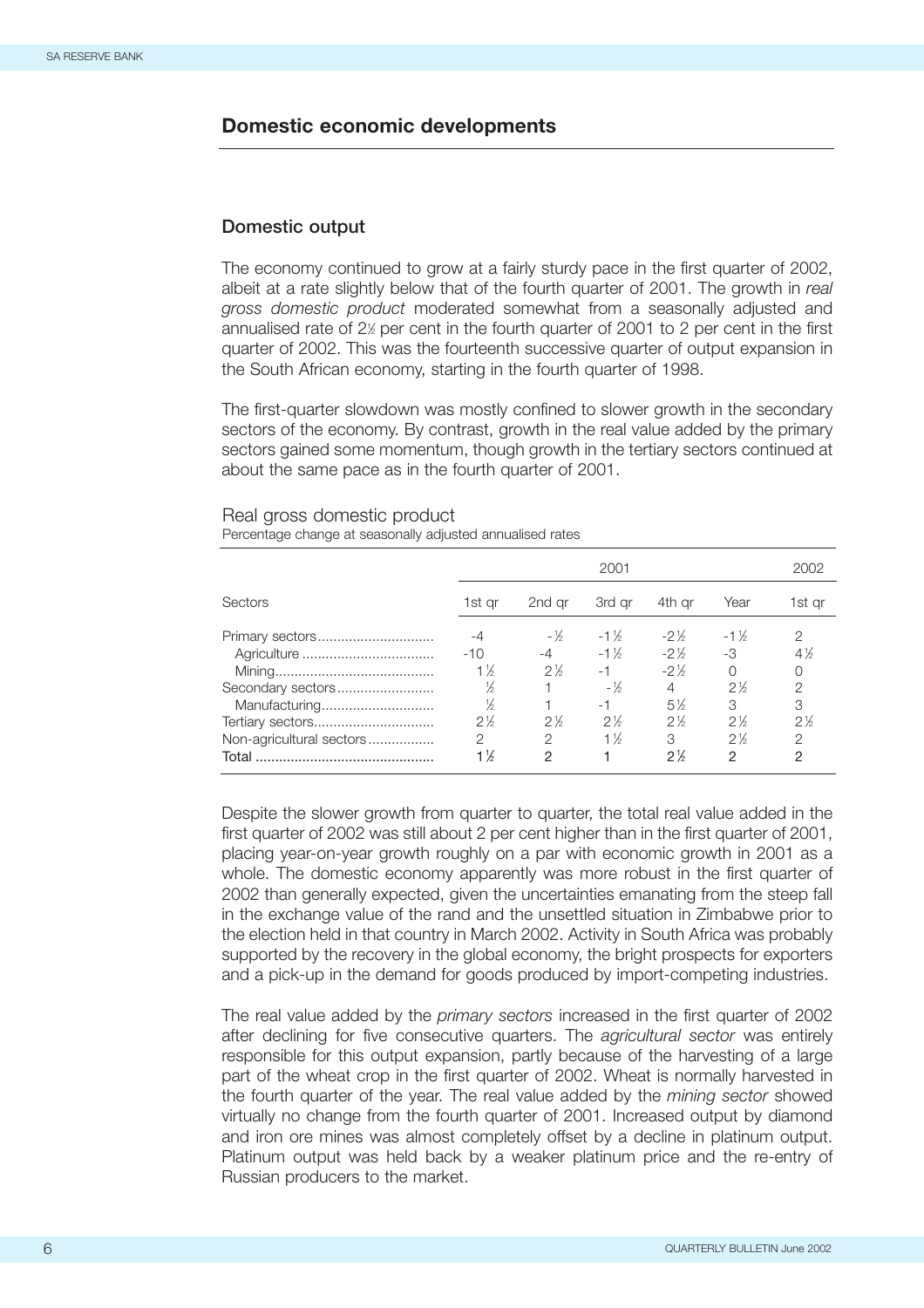

## Growth in real gross domestic product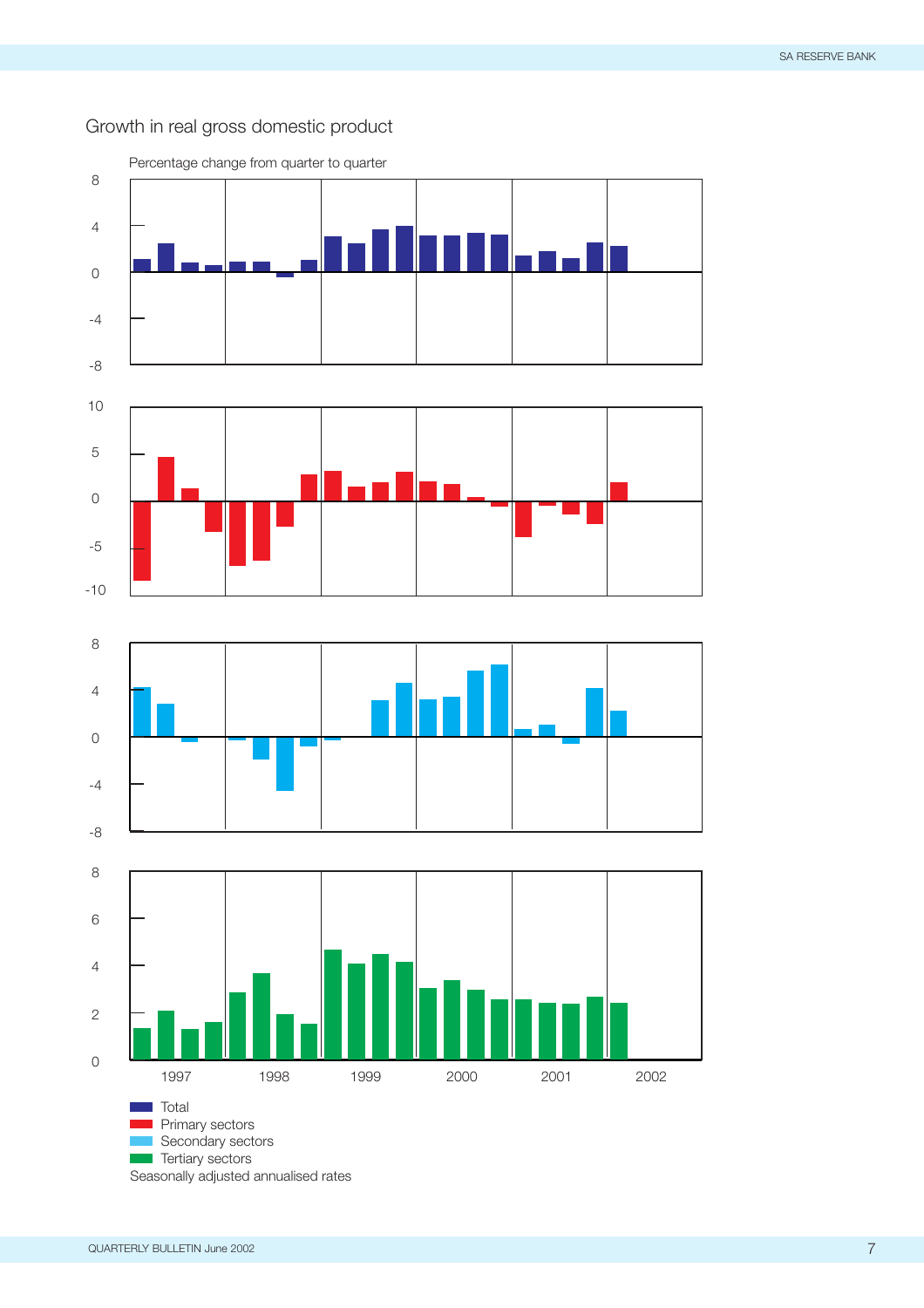In the *secondary sectors* of the economy, the manufacturing subsector did not maintain the brisk growth rate of the fourth quarter of 2001: growth in the real value added by *manufacturing* fell back from 5½ per cent in the fourth quarter of 2001 to 3 per cent in the first quarter of 2002. The weakness in manufacturing output growth was particularly noticeable in the sectors producing transport equipment and basic iron and steel. This was largely due to a sudden fall in the demand for new cars and other motor vehicles, following the bunching of demand in the fourth quarter of 2001 to avoid paying higher prices later. Overall, the demand for manufactured goods remained firm, as reflected by year-on-year growth of 9 per cent in new orders during the first quarter of 2002.

The slowdown in the growth of manufacturing output also affected the demand for electricity, keeping output in the sector supplying *electricity, gas and water* at about the same level as in the fourth quarter of 2001. The growing demand for residential and non-residential buildings underpinned an expansion in the real value added by the *construction sector* of approximately  $\frac{1}{2}$  a per cent in the first quarter of 2002, roughly similar to the growth in the fourth quarter of 2001.

The real value added by the *tertiary sectors* grew at a seasonally adjusted and annualised rate of 2½ per cent in both the fourth quarter of 2001 and the first quarter of 2002. Slower growth in the commercial and financial services sectors was largely offset by stronger growth in the transport, storage and communication sector in the first quarter of 2002.

The growth in the real value added by the *transport, storage and communication sector* strengthened from 4<sup>1/2</sup> per cent in the fourth quarter of 2001 to 5 per cent in the first quarter of 2002. The main contributors to this acceleration in growth were the cellular telephone industry, an increase in harbour and dock traffic, and lively foreign tourism.

Growth in the *commercial sector* fell from an annualised rate of 4 per cent in the fourth quarter of 2001 to 2 per cent in the first quarter of 2002. The subcategory catering and accommodation services experienced solid demand, and the growth actually accelerated in the first quarter of 2002. However, these were completely neutralised by a fall in the real value added by the wholesale and the motor trade.

The real value added by the sector *financial intermediation, insurance, real-estate and business services* grew at a seasonally adjusted and annualised rate of 31 ⁄2 per cent in the first quarter of 2002, following an increase of 4 per cent in the fourth quarter of 2001. This slowdown can mainly be attributed to slower growth in the real value added by the financial services subsector. By contrast, the real value added by the real-estate subsector improved markedly in the first quarter of 2002.

### **Domestic expenditure**

Aggregate *real gross domestic expenditure* demonstrated strong growth in the first quarter of 2002 by accelerating to 6<sup>y</sup> per cent at a seasonally adjusted annualised rate from 3 per cent in the fourth quarter of 2001. This was supported by faster growth in real outlays on gross capital formation and a relatively strong increase in consumption demand.

An analysis of the growth measured over four quarters shows that aggregate real gross domestic expenditure increased in the first quarter of 2002 by about 3½ per cent, well above the growth of 2 per cent recorded in total gross domestic product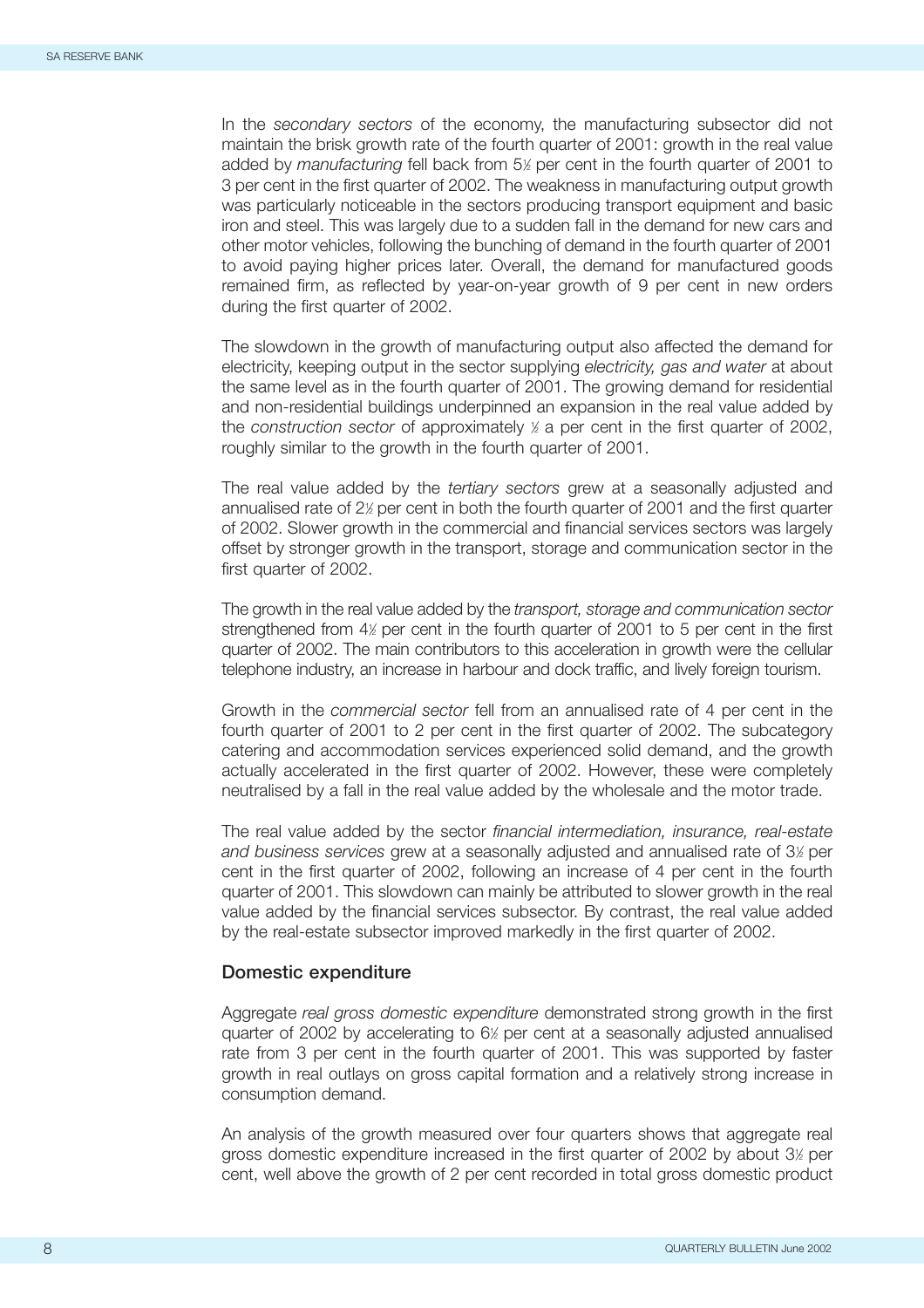

## Real gross domestic expenditure

over the same period. Fortunately, a smaller portion of domestically generated income was transferred as rewards to non-resident owners of production factors. This alleviated the upward pressure on prices that relatively high domestic spending might have exerted during the first quarter of 2002.



Dividends paid to the rest of the world as percentage of total dividends paid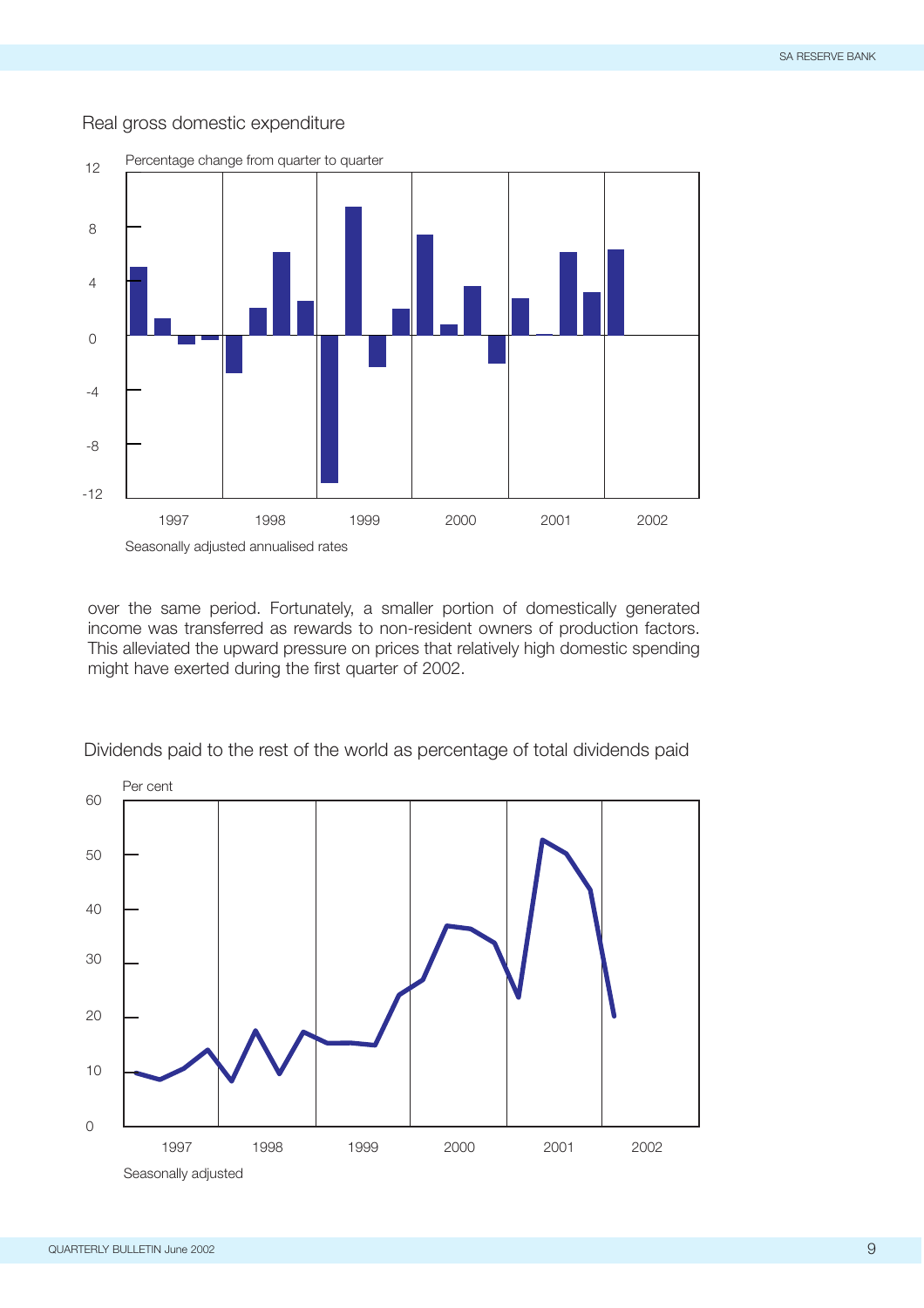#### Real gross domestic expenditure

Percentage change at seasonally adjusted annualised rates

|                                                                                 | 2001           |        |                |        |                |                |
|---------------------------------------------------------------------------------|----------------|--------|----------------|--------|----------------|----------------|
| Components                                                                      | 1st gr         | 2nd ar | 3rd ar         | 4th ar | Year           | 1st ar         |
| Final consumption expenditure<br>by households<br>Final consumption expenditure | $2\frac{1}{6}$ | $2\%$  | $2\%$          | $3\%$  | 3              | 3              |
| by general government                                                           | $1\frac{1}{2}$ | $2\%$  | $2\frac{1}{6}$ | 3      | $1\frac{1}{2}$ | 3              |
| Gross fixed capital formation                                                   | 5              | 3      | 3              | $5\%$  | $3\%$          | 6              |
| Change in inventories (R billions)                                              | 2,6            | $-2.3$ | 5.3            | 6.2    | 3.0            | 8,8            |
| Gross domestic expenditure                                                      | $2\frac{1}{6}$ |        | 6              | 3      | 2              | $6\frac{1}{2}$ |

The growth in real *final consumption expenditure* by households waned from a seasonally adjusted and annualised rate of 3<sup>1</sup> per cent in the fourth quarter of 2001 to just more than 3 per cent in the first quarter of 2002. This resulted mainly from substantially slower growth in real outlays on durable goods. Real expenditure on the other major spending categories showed healthy increases.

Real final consumption expenditure by households Percentage change at seasonally adjusted annualised rates

|                                         |                                                         |                                                                   | 2001                                       |                                        |                                | 2002               |
|-----------------------------------------|---------------------------------------------------------|-------------------------------------------------------------------|--------------------------------------------|----------------------------------------|--------------------------------|--------------------|
| Components                              | 1st ar                                                  | 2nd ar                                                            | 3rd ar                                     | 4th ar                                 | Year                           | 1st ar             |
| Semi-durable goods<br>Non-durable goods | $3\%$<br>$6\frac{1}{2}$<br>$1\frac{1}{2}$<br>3<br>$2\%$ | $-4\frac{1}{2}$<br>$\overline{4}$<br>$2\frac{1}{6}$<br>3<br>$2\%$ | $3\%$<br>$\overline{4}$<br>2<br>3<br>$2\%$ | $10\%$<br>$8\%$<br>℅<br>$3\%$<br>$3\%$ | $3\%$<br>6<br>1%<br>$3\%$<br>3 | 11<br>1½<br>3<br>3 |

The loss of momentum in the growth of real outlays on *durable goods* was the result of a decline in expenditure on personal transport equipment, in particular on new motorcars. The decline in real outlays on motorcars came after a steep increase was reported in the fourth quarter of 2001. This increase was mainly in the form of preemptive buying, to avoid future price rises, but petered out in the first quarter of 2002 as motorcar prices and interest rates began rising. By contrast, real expenditure by households on furniture, household appliances and recreational goods still increased sufficiently in the first quarter of 2002 to neutralise the decline in expenditure on personal transport equipment.

Growth in real household expenditure on *semi-durable goods* accelerated in the first quarter of 2002. This development was mainly the result of robust growth in expenditure on clothing and footwear. Households were enticed to increase their real spending on clothing, footwear and household goods by retailers who actually lowered prices in an effort to attract customers. Sustained growth was also reported in the real outlays on the other categories of semi-durable goods, especially household textiles and recreational goods.

Real consumption expenditure by households on *non-durable goods and services* continued to increase in the first quarter of 2002. Higher levels of expenditure were reported for almost all the major spending categories, offsetting declines in the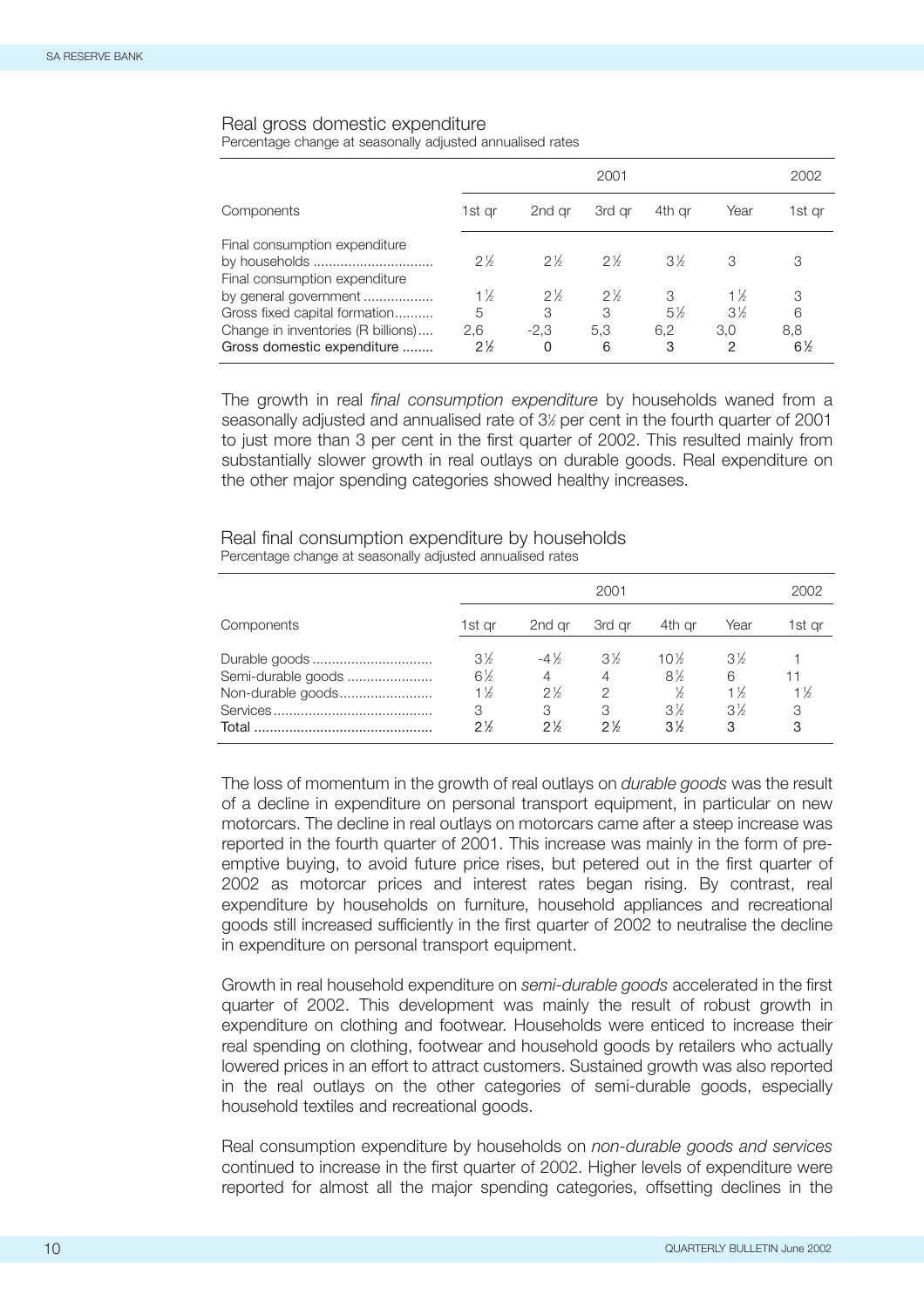outlays on petroleum products and medical services. Exceptional increases in the prices of petrol and medical services compelled many households to avoid unnecessary spending on these items.

Households' demand for goods and services apparently was firmer and more stable in the first quarter of 2002 than initially expected. This can mainly be attributed to a relatively strong increase in the real disposable income of households, which was boosted by an increase in the income of farmers and higher dividend receipts from the corporate sector. Furthermore, a reduction in personal tax rates in the 2001/02 Budget impacted positively on the disposable income of households, and further substantial tax relief in the 2002/03 Budget also strengthened consumer confidence and underpinned households' demand for consumer goods and services.



Real income and expenditure of households

Despite their willingness to spend, consumers refrained from using debt excessively. As a result, the ratio of household debt to disposable income declined from 55 per cent in the fourth quarter of 2001 to 54 per cent in the first quarter of 2002. Furthermore, in the first quarter of 2002 the purchasing pattern of households shifted away from items sensitive to changes in interest rates. The resilience of expenditure on non-discretionary items revealed some strength in the underlying demand of those consumers who were less affected by mortgage and other interest rates.

The real *final consumption expenditure by general government* increased at a seasonally adjusted and annualised rate of 3 per cent in the first quarter of 2002, following a roughly similar rate of increase in the fourth quarter of 2001. This increase in the recurrent expenditure by general government resulted mainly from a higher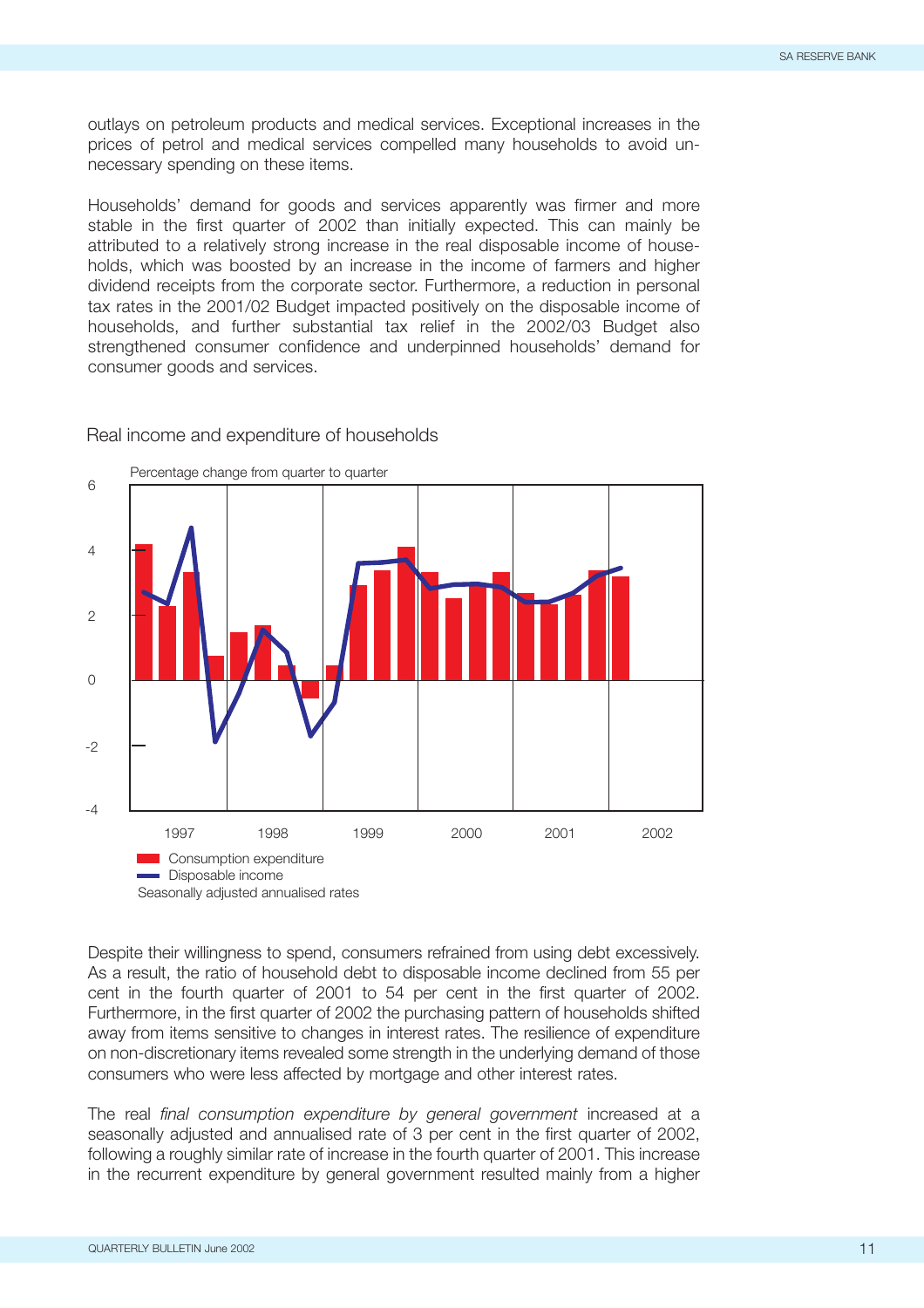level of real outlays on intermediate goods and services which more than offset a further decline in the real compensation of employees. An analysis of government expenditure shows that the strongest increases were concentrated in the expenditure by local authorities. In addition, there were signs that the medium-term decline in real expenditure on the remuneration of employees was easing.

#### Household debt as percentage of disposable income



### Real final consumption expenditure by general government

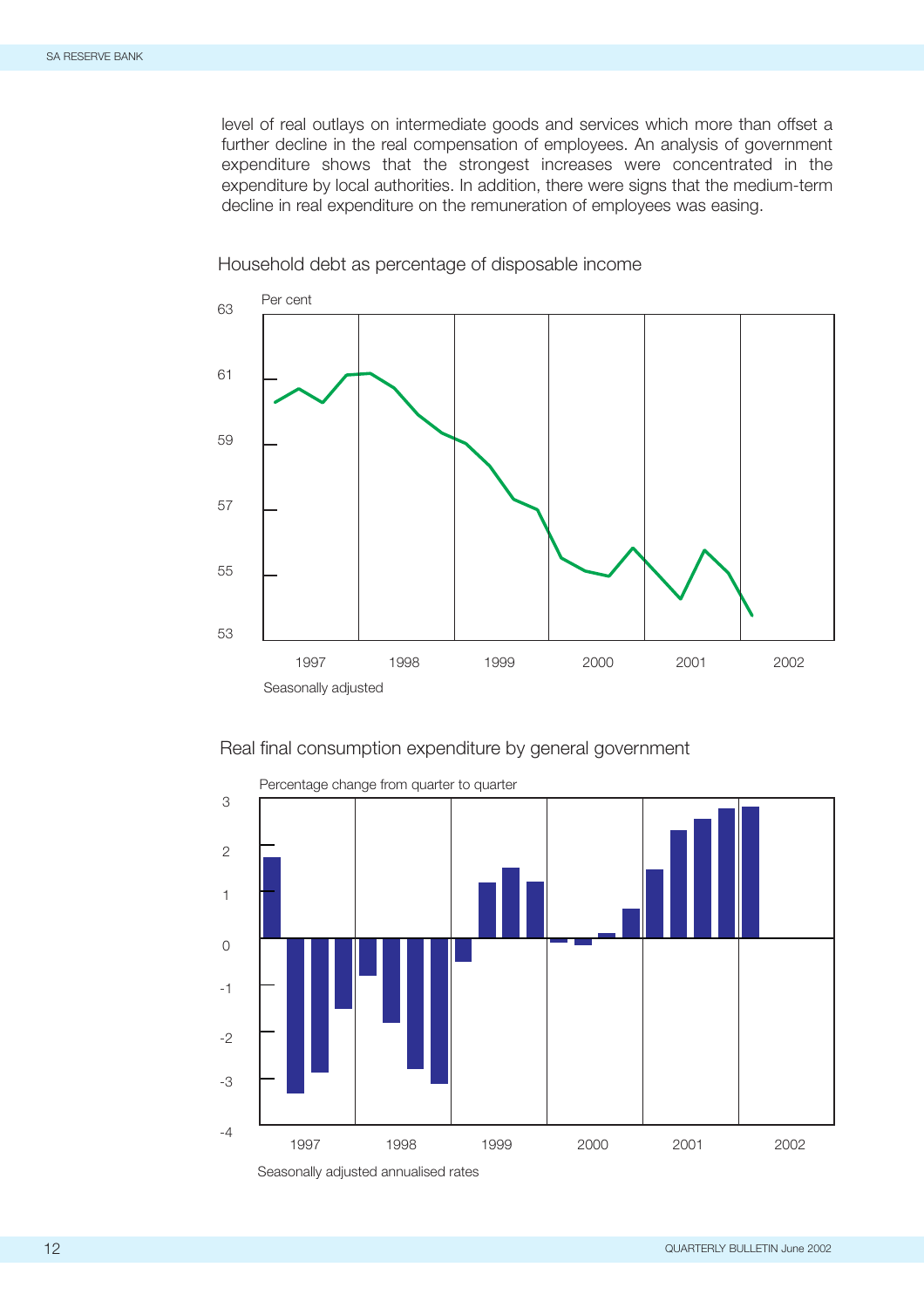Real *gross fixed capital formation* increased at a seasonally adjusted and annualised rate of 6 per cent in the first quarter of 2002, slightly higher than the rate of 5½ per cent recorded in the fourth quarter of 2001. Increases in real fixed capital outlays were recorded by private business enterprises and general government, but real fixed capital expenditure by public corporations declined.

The *general government* stepped up real fixed capital outlays in accordance with earlier plans to expand and rehabilitate infrastructure such as roads, water supply and sanitation in rural and urban areas. The decline in real fixed capital outlays by *public corporations* resulted mainly from cutbacks in the communications subsector. This can probably be attributed to preparations for possible privatisation later this year. However, real capital expenditure by the other major public corporations increased in the first quarter of 2002, notably the expenditure by Transnet on the renewal of its rolling stock and for the expansion of communication capacity.



#### Real gross fixed capital formation

The growth in real fixed capital formation by *private business enterprises* continued robustly at a seasonally adjusted and annualised rate of almost 9 per cent in the first quarter of 2002, following an increase of 6 per cent in the fourth quarter of 2001. This was the eleventh consecutive quarterly increase in real capital spending by private businesses and the highest since the fourth quarter of 1999. An analysis of real outlays on fixed capital by the private sector according to type of economic activity shows that the increase in the first quarter of 2002 was spread over all the major sectors of the economy.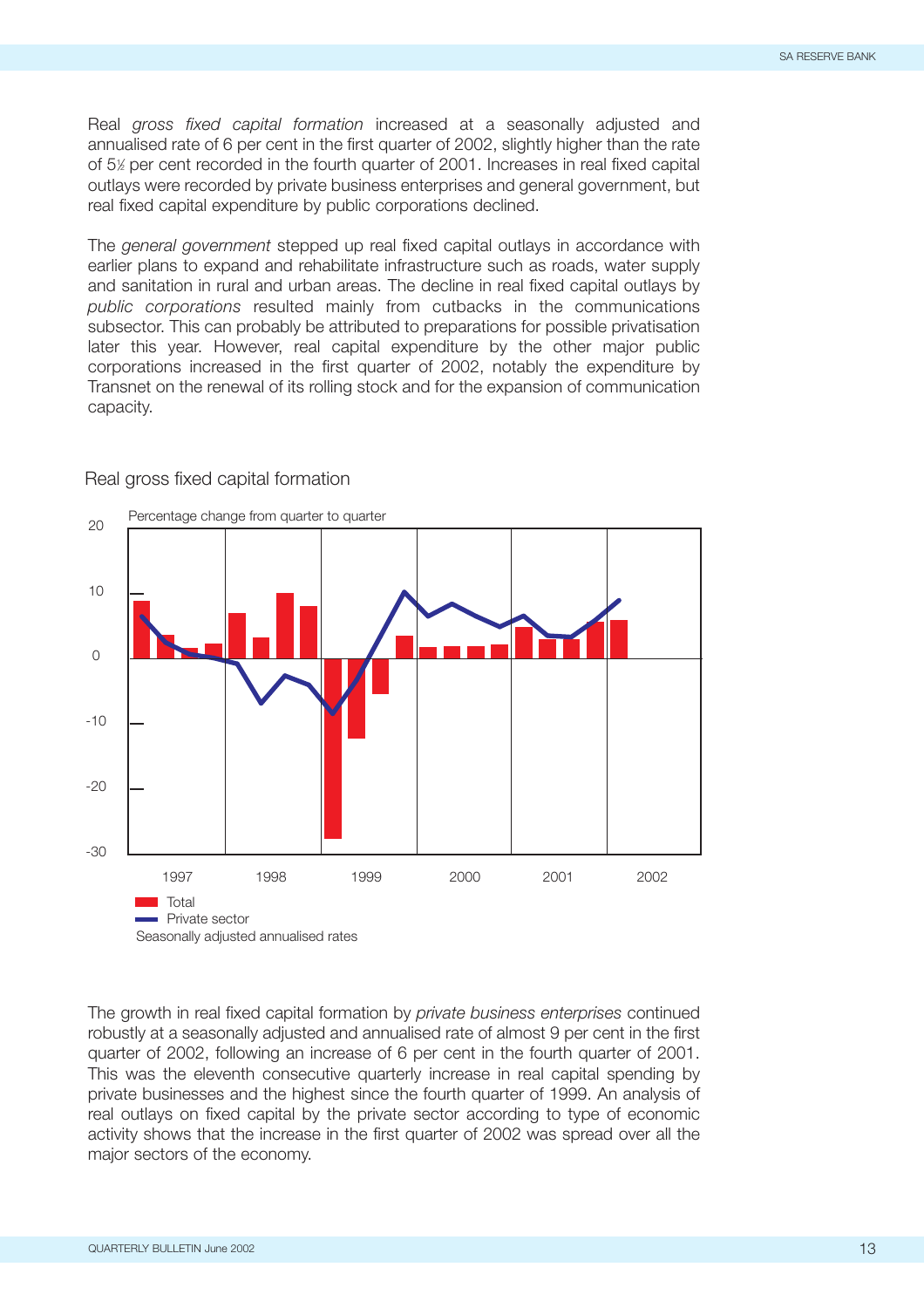## Real gross fixed capital formation

|            |                | 2001       |            |                | 2002       |
|------------|----------------|------------|------------|----------------|------------|
| 1st ar     | 2nd ar         | 3rd gr     | 4th ar     | Year           | 1st ar     |
| 8          | $7\frac{1}{2}$ | b          | $3\%$      |                | 6<br>$-15$ |
| $6\%$<br>5 | $3\%$<br>3     | $3\%$<br>3 | 6<br>$5\%$ | $5\%$<br>$3\%$ | 9<br>6     |
|            | $-10$          | -6         | $-2$       | 8              | -6         |

Percentage change at seasonally adjusted annualised rates

The agricultural sector expanded capacity to accommodate the harvesting of the expected larger field crops. Real expenditure on capital goods in the mining sector was boosted by the addition of infrastructure in the coal and platinum mining industry. The expected benefits from export markets encouraged many companies in the manufacturing sector to renew their production capacity. In the commerce sector the expansion of retail outlets, hotels and entertainment areas boosted real capital spending. The communication sector continued to improve its existing network and expanded capacity in a more competitive environment.

Following the increase in *inventory levels* in the fourth quarter of 2001, real inventory accumulation continued in the first quarter of 2002. This increase was particularly evident in the manufacturing sector, which more than neutralised the decline in inventories in commerce. Producers were building inventories mainly in anticipation of improved demand conditions and to avoid paying higher prices later. Consequently, the ratio of industrial and commercial inventories to non-agricultural gross domestic production increased from 15<sup> $\chi$ </sup> per cent in the fourth quarter of 2001 to 16 per cent in the first quarter of 2002. The contribution of inventory investment to the growth in real gross domestic product increased from only ½ a percentage point in the fourth quarter of 2001 to 1<sup>1</sup>/<sub>2</sub> percentage points in the first quarter of 2002. This partly resembles the dynamics of the United States economy where the largest part of economic growth in the first quarter of 2002 also had its roots in the demand for building up stock.

## **Factor income**

Measured over four quarters, total *nominal factor income* increased by 10 per cent in the first quarter of 2002, broadly similar to the rate of increase recorded in the fourth quarter of 2001. This was the net result of steady growth in the total compensation of employees and slightly faster growth in the gross operating surplus of business enterprises.

The rate of increase over four quarters in the *total compensation of employees* remained steady at about 8 per cent in the fourth quarter of 2001 and the first quarter of 2002, reflecting moderate wage settlements which still provided for some real wage growth over the past year. This development was the net result of faster growth in salaries and wages in the electricity, gas and water, and general government services sectors, which outweighed slower growth in aggregate remuneration in the mining industry and financial services sector. Growth in the total compensation of employees in the other main sectors remained broadly unchanged.

The rate of increase over four quarters in the total *nominal gross operating* surpluses accelerated somewhat from 11<sup>1</sup> per cent in the fourth quarter of 2001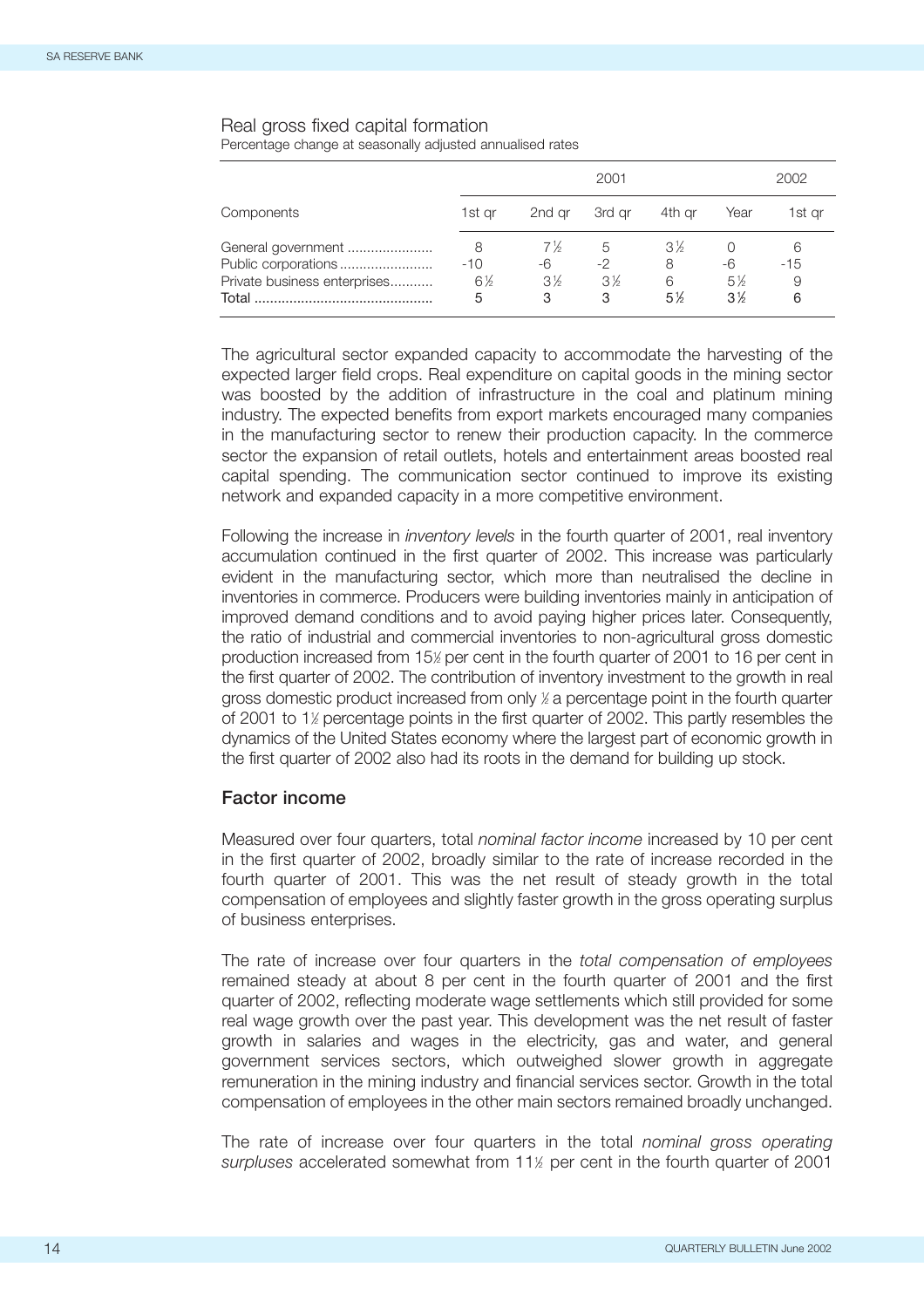to 12 per cent in the first quarter of 2002. Stronger increases were recorded in most of the subsectors, but they were most pronounced in the mining sector which benefited most from higher export prices. Overall, the gross operating surpluses as a percentage of total factor income increased from 48 per cent in the fourth quarter of 2001 to 48<sup>1</sup>/<sub>2</sub> per cent in the first quarter of 2002. The relative strengthening of operating surpluses was also reflected in the rate of growth in output prices which exceeded by a growing margin the rate of increase in unit labour costs.



## Gross operating surplus and compensation of employees

#### **Gross saving**

Gross saving as a percentage of gross domestic product strengthened from 15<sup>1</sup>/<sub>2</sub> per cent in the fourth quarter of 2001 to 16 per cent in the first quarter of 2002. The higher saving ratio in the first quarter of 2002 was particularly evident in higher corporate saving, which more than neutralised a sharp decrease in government saving. Gross saving by households remained weak.

Gross saving by the corporate sector as a percentage of gross domestic product increased from 10½ per cent in the fourth quarter of 2001 to 12 per cent in the first quarter of 2002. The improvement in corporate saving in the first quarter was particularly evident in the mining, manufacturing, transport and financial services sectors of the economy where operating surpluses grew the strongest.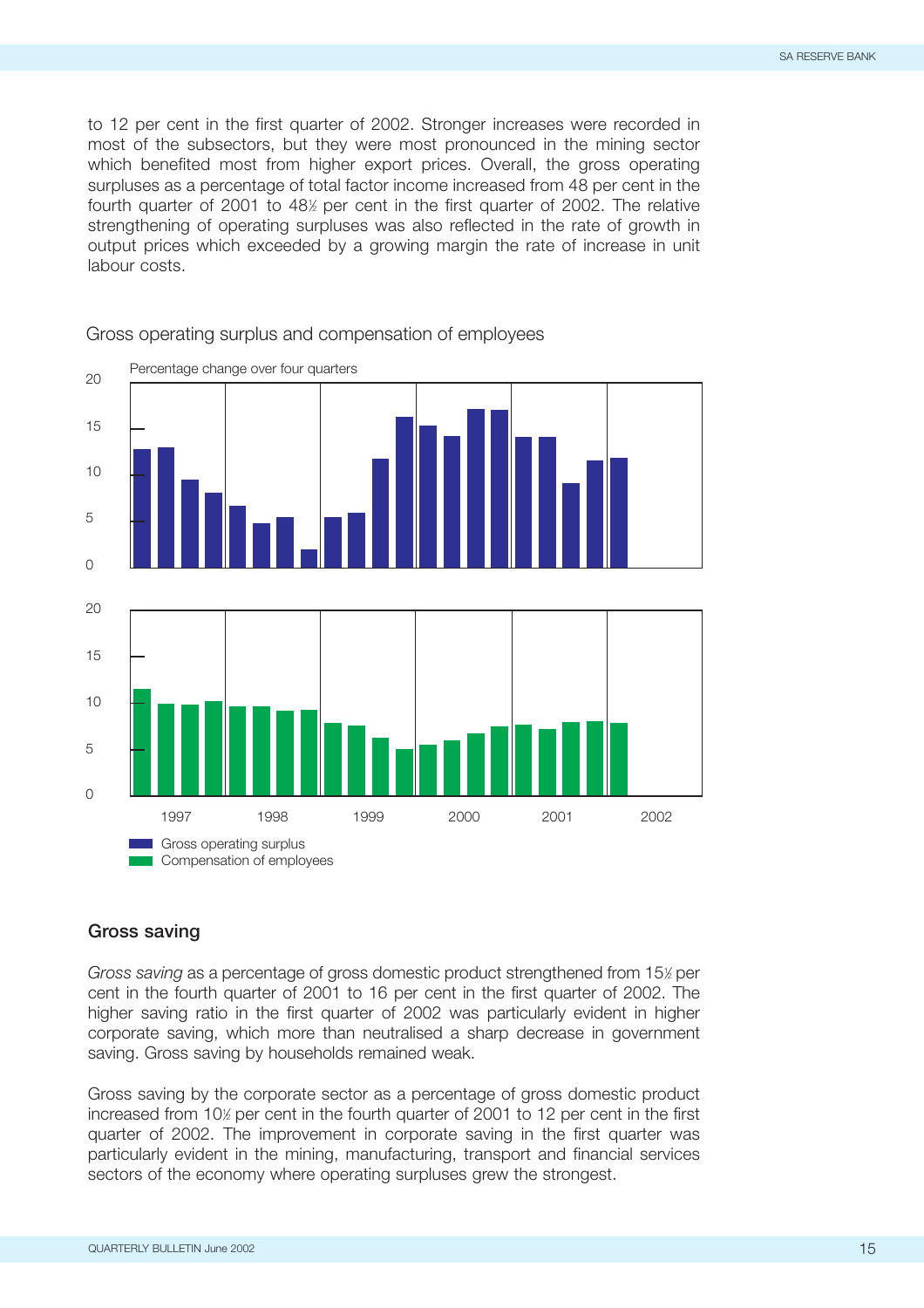Gross saving by households as a percentage of gross domestic product remained at a level of about 3 per cent in the first quarter of 2002. The potential positive effect of faster growth in disposable household income was almost matched by the joint effect of higher growth in household spending and debt-servicing costs. The ratio of net household saving to disposable income also remained broadly unchanged at a level of 1 ⁄2 a per cent in the first quarter of 2002.



#### Gross saving as percentage of gross domestic product

The saving ratio of general government declined in the first quarter of 2002. This deterioration resulted mainly from increases in nominal final consumption expenditure and debt-servicing costs, which offset a steady increase in government income.

### **Employment**

*Regularly surveyed formal non-agricultural employment* contracted further at an accelerated pace in the fourth quarter of 2001. According to the *Survey of Employment and Earnings in Selected Industries* (SEE) by Statistics South Africa, formal non-agricultural employment decreased at a rate of 1,4 per cent in the year to December 2001, or by about 65 000 workers, compared with a rate of decrease of 1,1 per cent in the year to September. The increased pace of job shedding reversed a two-year slowdown in the rate of job losses.

Employment losses in the fourth quarter of 2001 occurred mainly in the private sector. The pace of decline in employment slowed down in the public sector. Despite the acceleration in the pace of private-sector employment losses in the closing months of 2001, the average level of private-sector employment contracted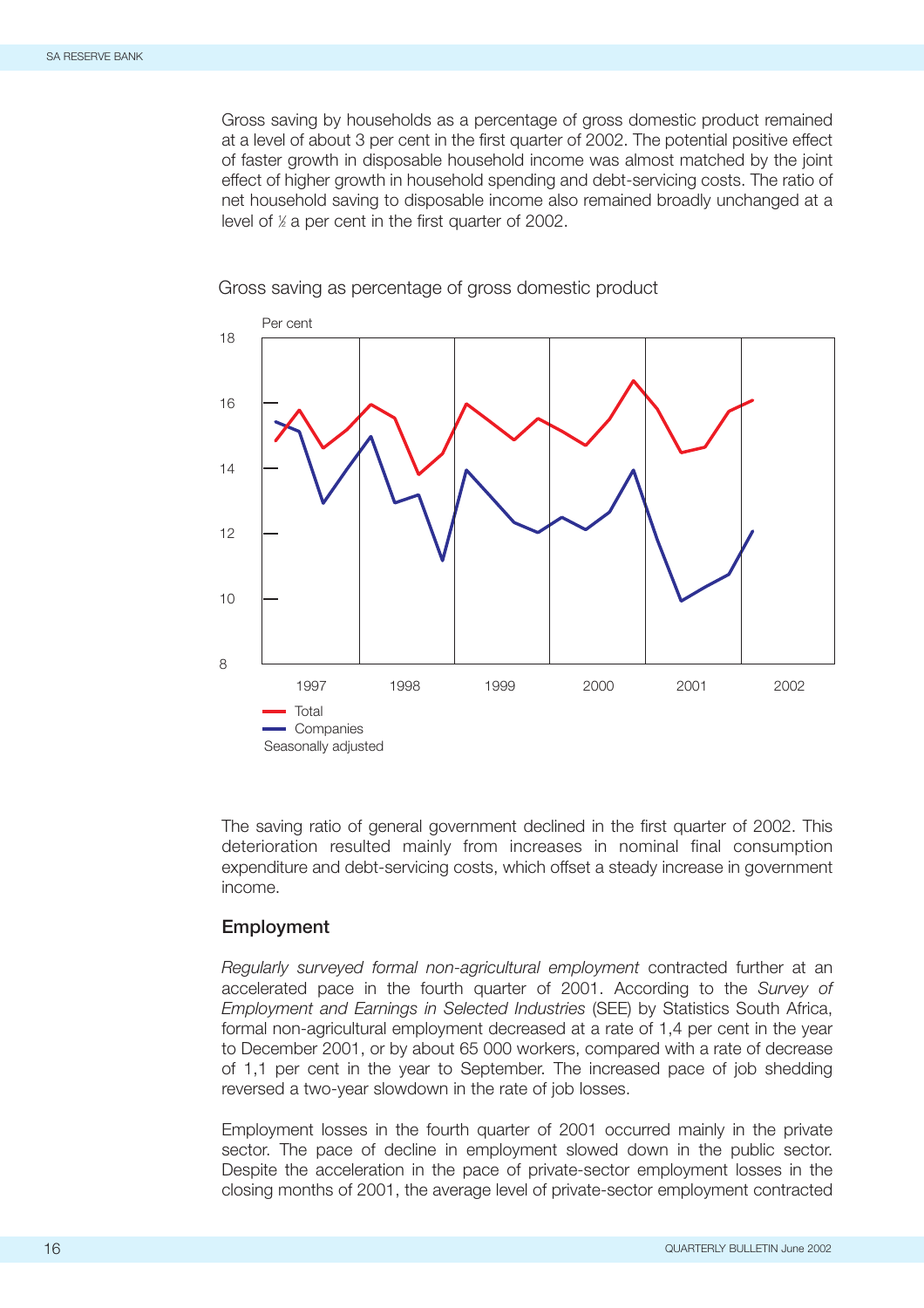by just 1,3 per cent in 2001 – the lowest rate of decrease in the past five years. Public-sector employment decreased too, but at a year-to-year rate of 2,1 per cent in 2001, compared with a decrease of 4,1 per cent in 2000.



Non-agricultural employment

The most recent changes in the *Renwick index* confirm the observation that privatesector employment losses have intensified lately while the pace of public-sector employment losses slowed down. The Renwick index is based on an analysis of recruitment advertisements in the careers section of the *Business Times,* one of South Africa's largest job advertisers. This index serves as an informal barometer of recruitment trends in both the private and public sectors. According to this index, demand for managers from the private sector is plateauing as a consequence of the global economic slowdown, though that from the public sector is still growing.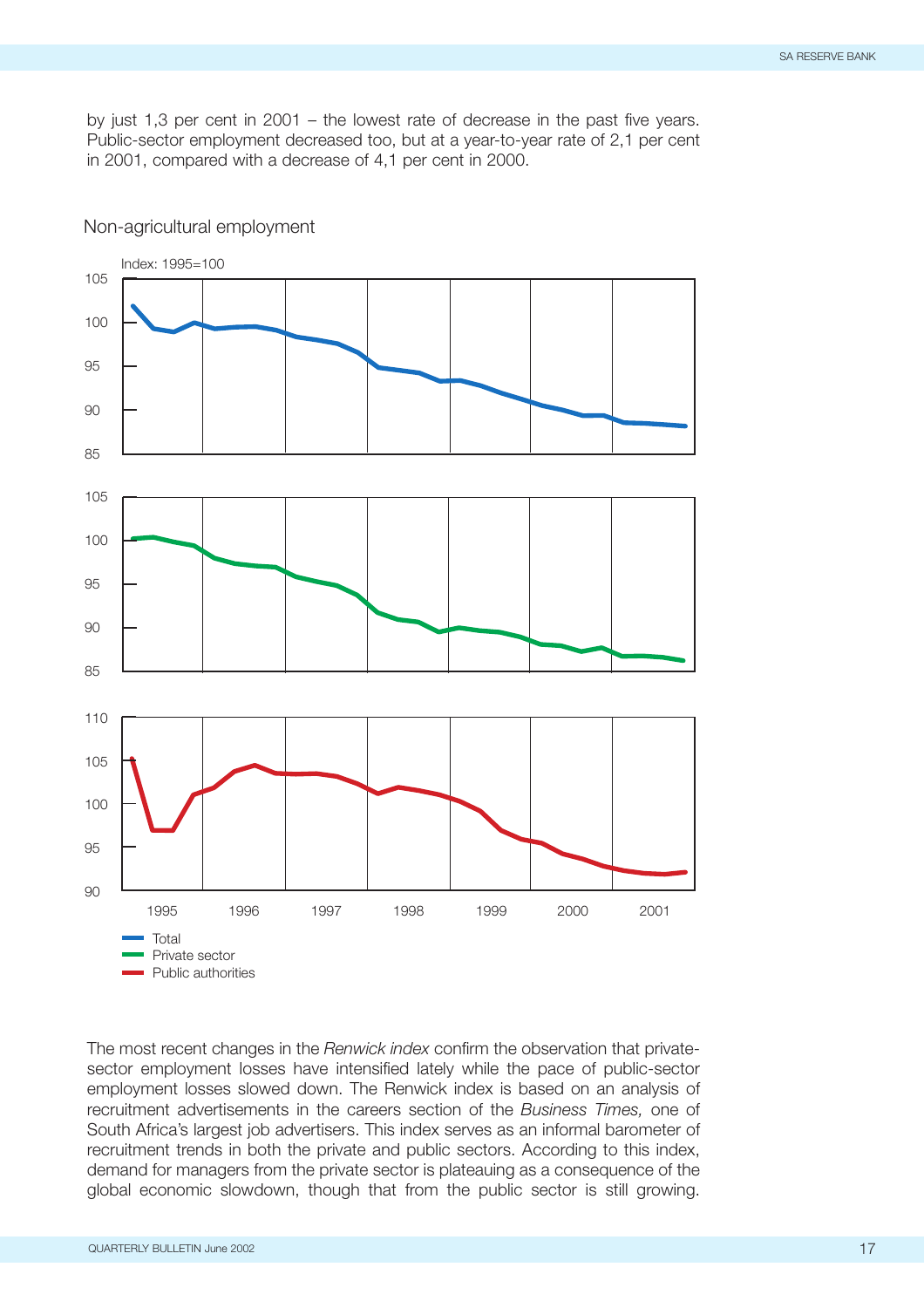| Sector | Percentage<br>change |
|--------|----------------------|
|        | $-5.9$               |
|        | 2.3                  |
|        | $-2.8$               |
|        | $-1.2$               |
|        | $-1.6$               |
|        | 1.2                  |
|        | 0.4                  |
|        | $-1.5$               |
|        | $-10.6$              |
|        | -1.3                 |

Year-to-year change in non-agricultural private-sector employment in 2001

Accordingly, the index shows that at the end of the first quarter of 2002, labour demand from the public sector was growing quite rapidly while private-sector appointments were levelling off from a peak in October 2001.

According to the most recent *Labour Force Survey* (LFS) by Statistics South Africa, the official unemployment rate rose to 29,5 per cent in September 2001 and overall employment in the economy fell between February and September 2001. The drop in employment was accounted for mainly by a decrease in the number of people employed in subsistence and small-scale agriculture, and a contraction in informalsector employment. The LFS results furthermore indicate that *formal-sector* employment, incorporating agriculture, has remained largely stable over the past two years.

As mentioned previously, the pace of employment losses in the *private sector,* when measured over periods of four quarters, accelerated in the fourth quarter of 2001. Also, the annualised rate of decrease over one quarter in private-sector employment rose from 0,7 per cent in the third quarter of 2001 to 1,7 per cent in the fourth quarter. Quarterly decreases occurred in four of the eight industries identified and were most pronounced in the manufacturing and construction sectors, followed by electricity generation and trade, catering and accommodation services. The quarterly decrease in employment in the manufacturing sector, accounting for 13 700 job losses, was mainly due to the retrenchment of seasonal employees, especially in the food, beverages and tobacco subsectors. In the construction industry, where a quarterly decrease of 5 500 employees was reported, the decrease was mainly due to the retrenchment of contract workers at the expiry of their contracts.

Despite the decrease in overall private-sector employment in the closing months of 2001, a number of sectors recorded employment gains during this period. Following the depreciation of the rand, employment in the mining sector rose at an annualised rate of 4,6 per cent in the fourth quarter of 2001. This exportoriented sector stands to benefit substantially from the depreciation of the rand in terms of revenue earned and the potential for increased future employment creation. Furthermore, the financial intermediation and insurance industry, the washing and laundry services sector and the transport, storage and communication sector also added to their personnel complements in the fourth quarter of 2001.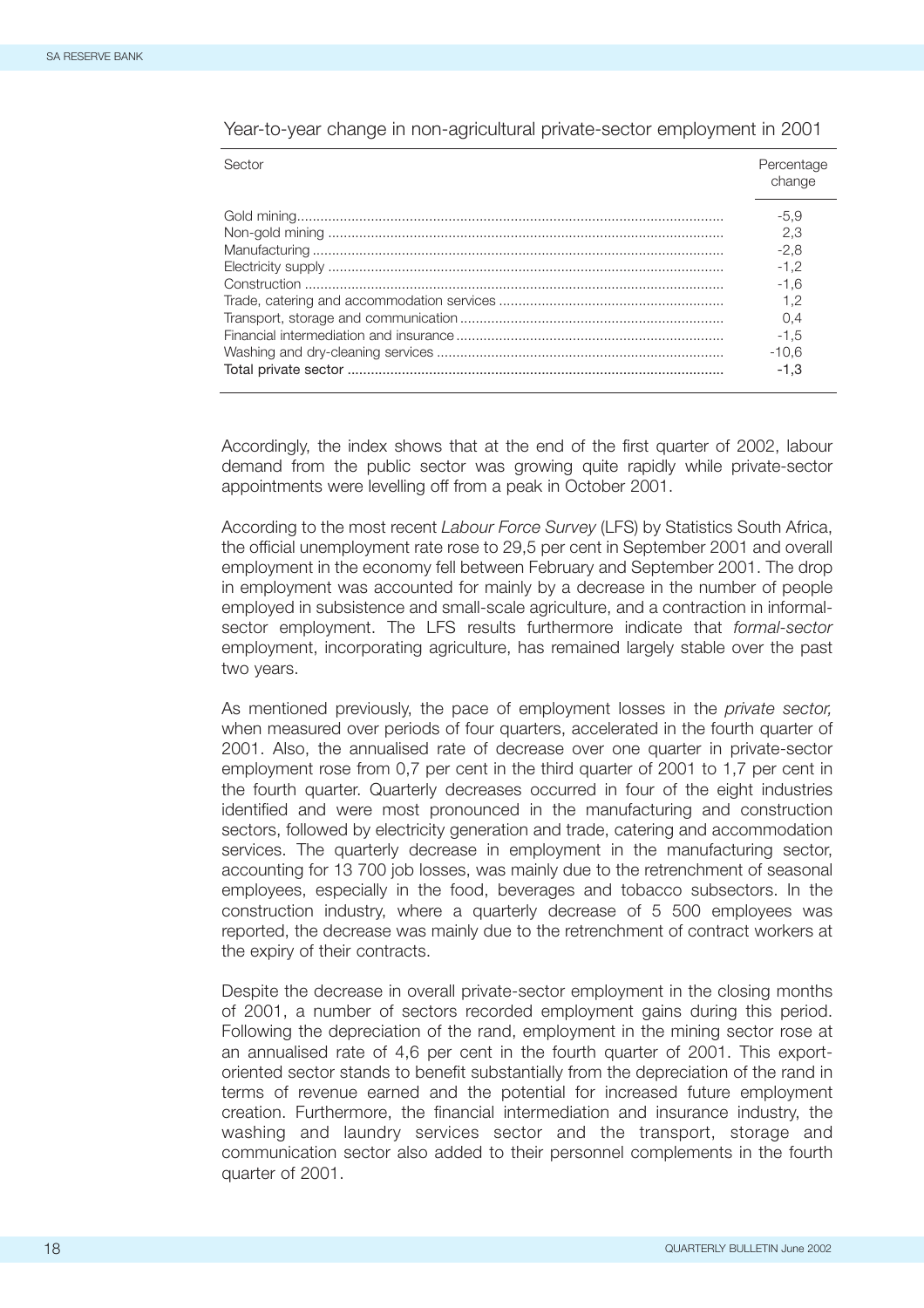In contrast to private-sector employment trends, the pace of employment losses in the *public sector* shrank to a year-on-year rate of 0,8 per cent in the fourth quarter of 2001 – the lowest rate of decline in the past four and a half years. When measured over a period of one quarter and expressed at an annualised rate, public-sector employment totals actually increased at a rate of 1,0 per cent in the fourth quarter of 2001. This increase in public-sector employment opportunities was made possible by employment gains at local government level, and no further lay-offs at the level of national government departments.

Although economy-wide job creation is progressing at a very modest pace, the number of workdays lost to strikes and other forms of work stoppages rose from about 0,5 million in 2000 to 1,25 million in 2001. According to NMG-Levy Consultants and Actuaries, the rise in the number of workdays lost in 2001 can mainly be attributed to the renegotiation of a number of long-term remuneration agreements which heightened the potential for industrial action across large sections of the economy. These long-term agreements were based on the assumption that CPIX inflation would remain within the target range of between 3 and 6 per cent set for 2002. Long-term wage agreements covering almost 48 per cent of the unionised workforce were negotiated in the automobile, tyre, mining, metal and engineering, and public service sectors in 2001.

An important development in the labour market was the enactment of the new Unemployment Insurance Fund Act on 1 April 2002. All employees are now liable for contributions to the Fund, except those in public and domestic service and in agricultural industries. Previously, only employees earning up to R8 099 per month were liable for a contribution of one per cent of their gross salaries, with the employer contributing the same percentage. In terms of the new Act, unemployment insurance benefits will be payable for a period of 238 days following the commencement of unemployment and will vary from 58 per cent of the person's normal salary to 38 per cent for higher income earners. The beneficiaries of the Fund have been broadened to include those on unpaid maternity leave or unpaid leave due to the adoption of a child, and the dependants of a deceased who was a contributing member. Further advantages resulting from the introduction of the new Unemployment Insurance Fund Act relate to the electronic processing procedures that will expedite the allocation of benefits. It is envisaged that the integration of the new Unemployment Insurance Fund database with that of the South African Revenue Service will, in due course, produce a system which will provide timeous, accurate sectoral information on employment and unemployment in the country.

#### **Labour cost and productivity**

The rate of increase over one year in the *nominal compensation per worker* in the formal non-agricultural sectors of the economy picked up from 7,3 per cent in the second quarter of 2001 to 8,2 per cent in the third quarter and even further to 10,4 per cent in the fourth quarter. Remuneration grew rapidly in both the private and public sectors of the economy but growth was more pronounced in the public sector. On average, economy-wide nominal remuneration per worker outside the agricultural sector increased by 9,1 per cent in 2001, almost on a par with the increase of 9,2 per cent in 2000. With overall consumer price inflation averaging 5,7 per cent, employed workers enjoyed a fairly generous improvement of 3,4 per cent in their "real consumption wage", i.e. in the real spending power of their remuneration in 2001.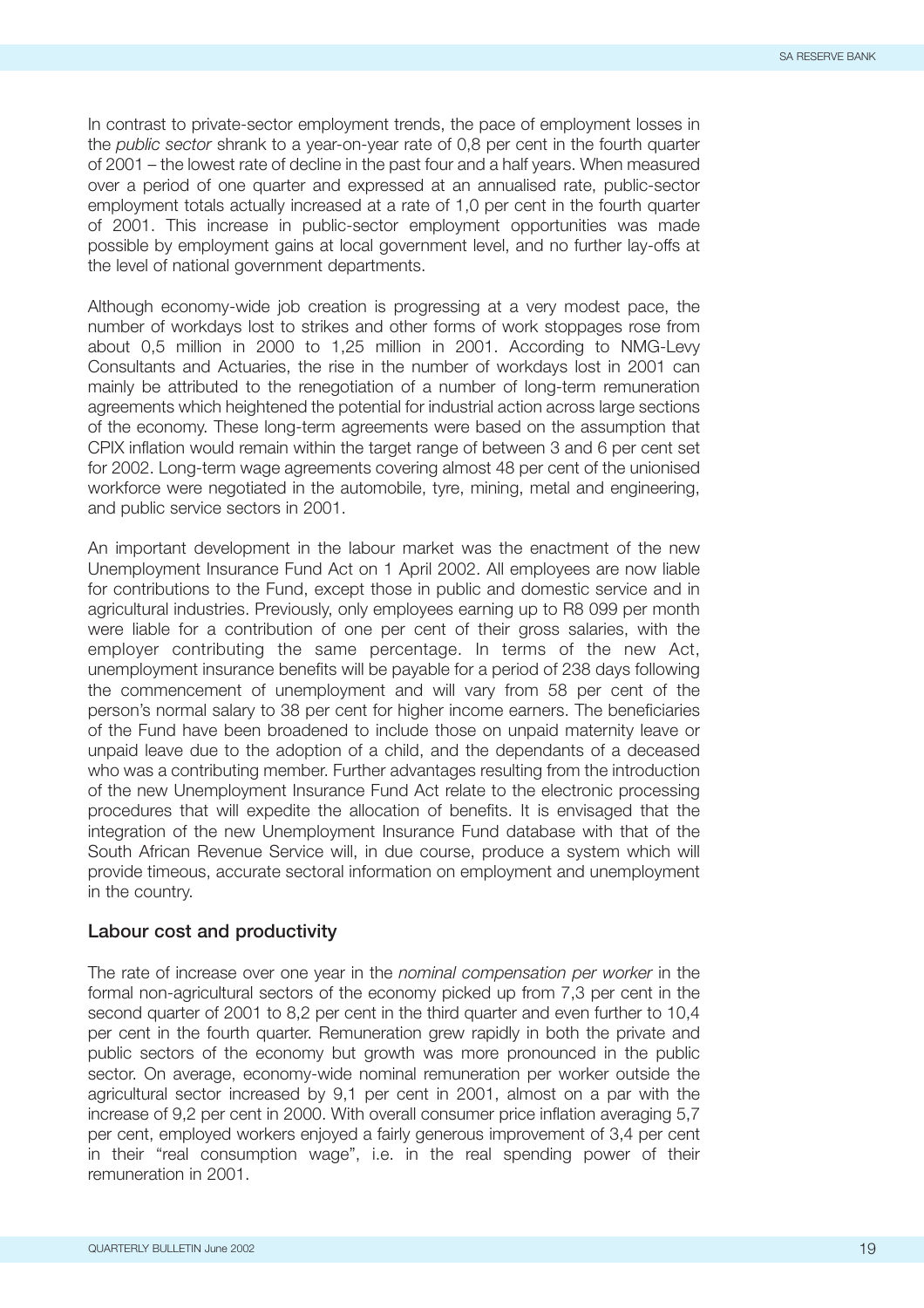



The pick-up in nominal wage growth in the fourth quarter of 2001 is consistent with the survey results obtained by NMG-Levy Consultants and Actuaries, which show that the downward movement in the average annual *rate of wage settlements* in collective bargaining agreements levelled off at 7,4 per cent in 2001, unchanged from the rate in 2000. Furthermore, the average settlement rate amounted to 7,5 per cent in the first quarter of 2002.

The pick-up in nominal wage growth in the formal non-agricultural sectors of the economy in recent months is corroborated by the information collected by the Automated Clearing Bureau on the average salaries, wages and pensions deposited into the bank accounts of almost 5 million salaried and retired workers. According to this information, average salaries and wages increased at a rate of 10,0 per cent in the year to the first quarter of 2002, significantly higher than the 7,5 per cent increase in the year to the fourth quarter of 2001.

When measured over periods of four quarters, the growth in nominal remuneration per worker in the *public sector* accelerated from 4,5 per cent in the second quarter of 2001 to 10,5 per cent in the fourth quarter. Despite this acceleration, the average annual rate of increase amounted to 9,5 per cent in 2001, approximately the same as in 2000, but workers in the national government's general departments fared considerably better than their counterparts at local government level in terms of salary increments for 2001 as a whole.

Unlike the acceleration in the year-on-year measure of nominal wage growth in the public sector in the course of 2001*, private-sector* nominal wage growth remained at more or less 9 per cent throughout 2001, accelerating to 10,2 per cent in the fourth quarter. This fourth-quarter acceleration was especially noticeable in the gold-mining sector where increased export earnings, following the depreciation of the rand, underpinned high levels of remuneration growth. Remuneration growth in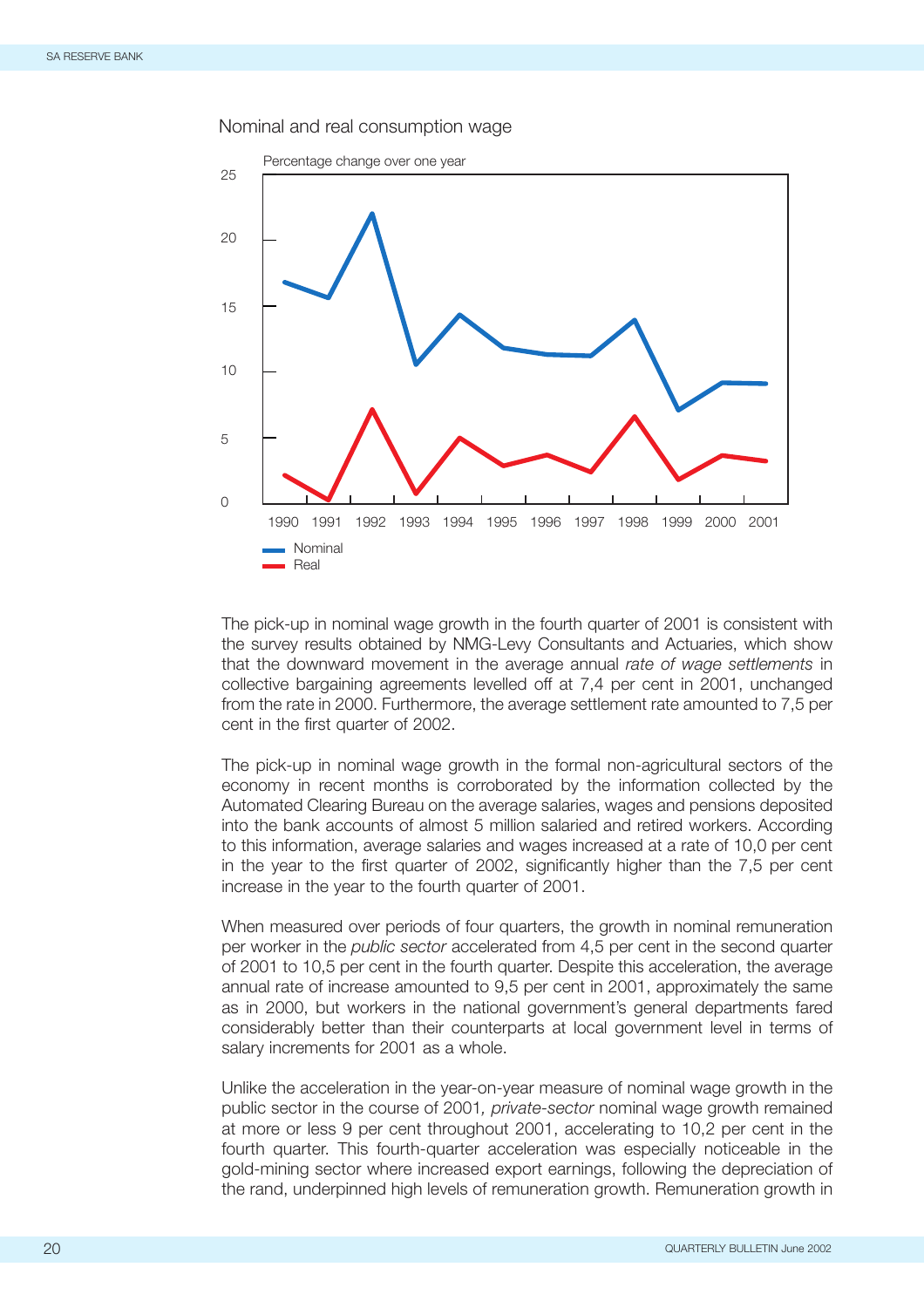the fourth quarter of 2001 also picked up in construction, trade, catering and accommodation services, and in the transport, storage and communication sectors.

Partly as a result of the heightened industrial action during 2001, the growth in *productivity* (measured as real output per worker in the non-agricultural sectors of the economy) fell back from a year-on-year rate of 6,5 per cent in the second quarter of 2000 to 3,4 per cent in the third and fourth quarters of 2001. Slower output growth, partly a consequence of the global economic slowdown, weighed down on productivity growth in the course of 2001. Nevertheless, year-to-year growth in labour productivity in 2001 was still at a relatively high level of 4,1 per cent, although down from the growth of 6,1 per cent recorded in 2000. In the manufacturing sector in particular, labour productivity growth remained at a level of around 6 per cent throughout 2000 and 2001.



### Non-agricultural labour productivity

The rate of change in *nominal unit labour* cost in the formal non-agricultural sectors of the economy, which is one of the main determinants of the inflationary process, picked up from a year-on-year rate of 2,7 per cent in the second quarter of 2001 to 6,8 per cent in the fourth quarter. The growth in nominal unit labour cost, i.e. the ratio of nominal compensation per worker to output per worker, accelerated from an average annual rate of 2,9 per cent in 2000 to 4,8 per cent in 2001. The recent slowdown in labour productivity growth and the pick-up in nominal remuneration growth, if it continues, can be expected to add upward pressure to future consumer price changes (see the accompanying graph showing the fairly close correspondence over time between consumer price inflation and changes in unit labour cost). In the manufacturing sector, growth in nominal unit labour cost, albeit at a low level, doubled from 1,5 per cent in 2000 to 3,0 per cent in 2001.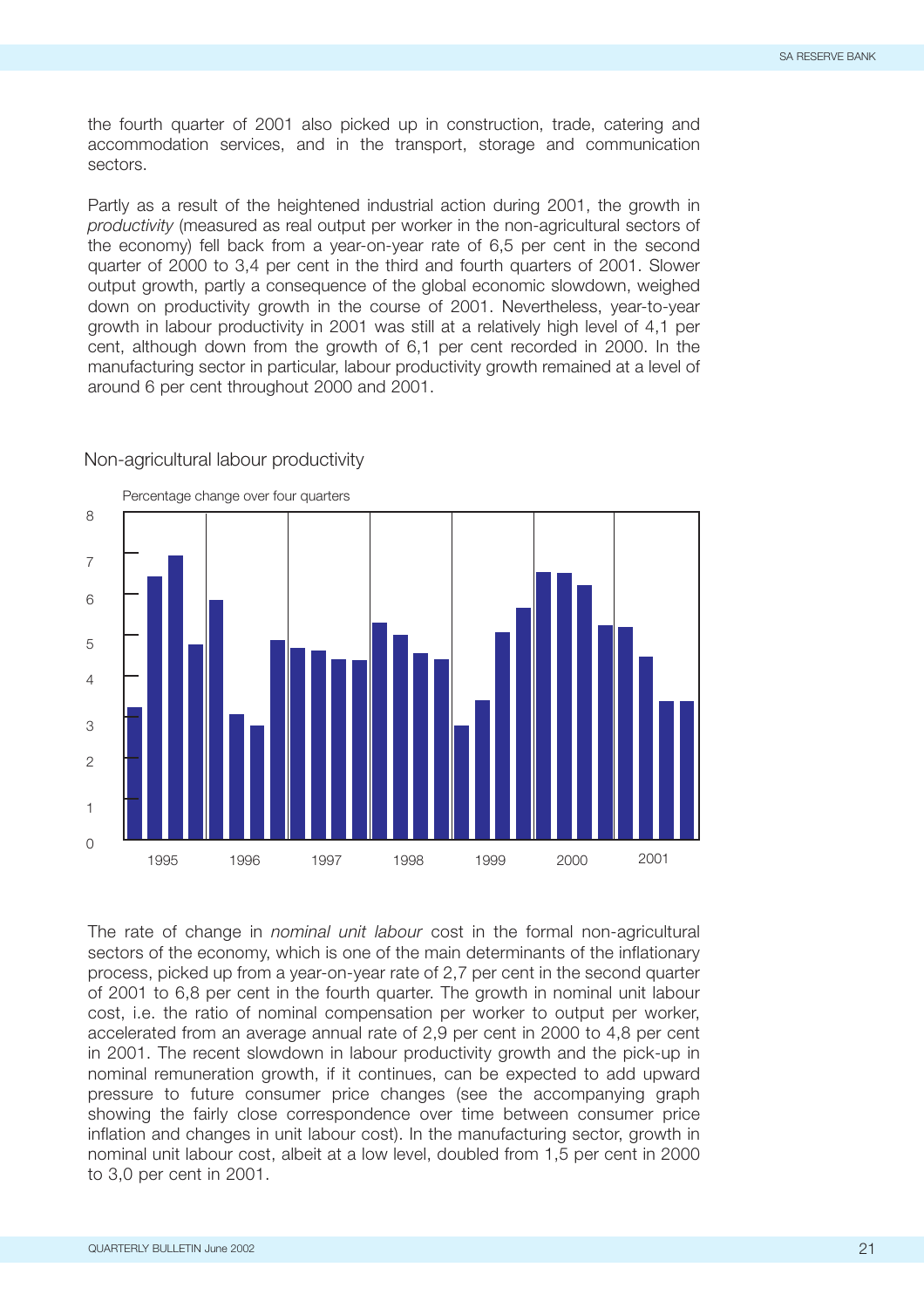

#### Nominal unit labour cost and consumer prices

#### Non-agricultural nominal unit labour cost



Percentage change over four quarters

## **Prices**

Inflationary pressures mounted in the wake of the depreciation of the rand during the closing months of 2001. Prior to this, all indicators showed that the economy was steadily progressing towards lower inflation. In fact, CPIX inflation over twelve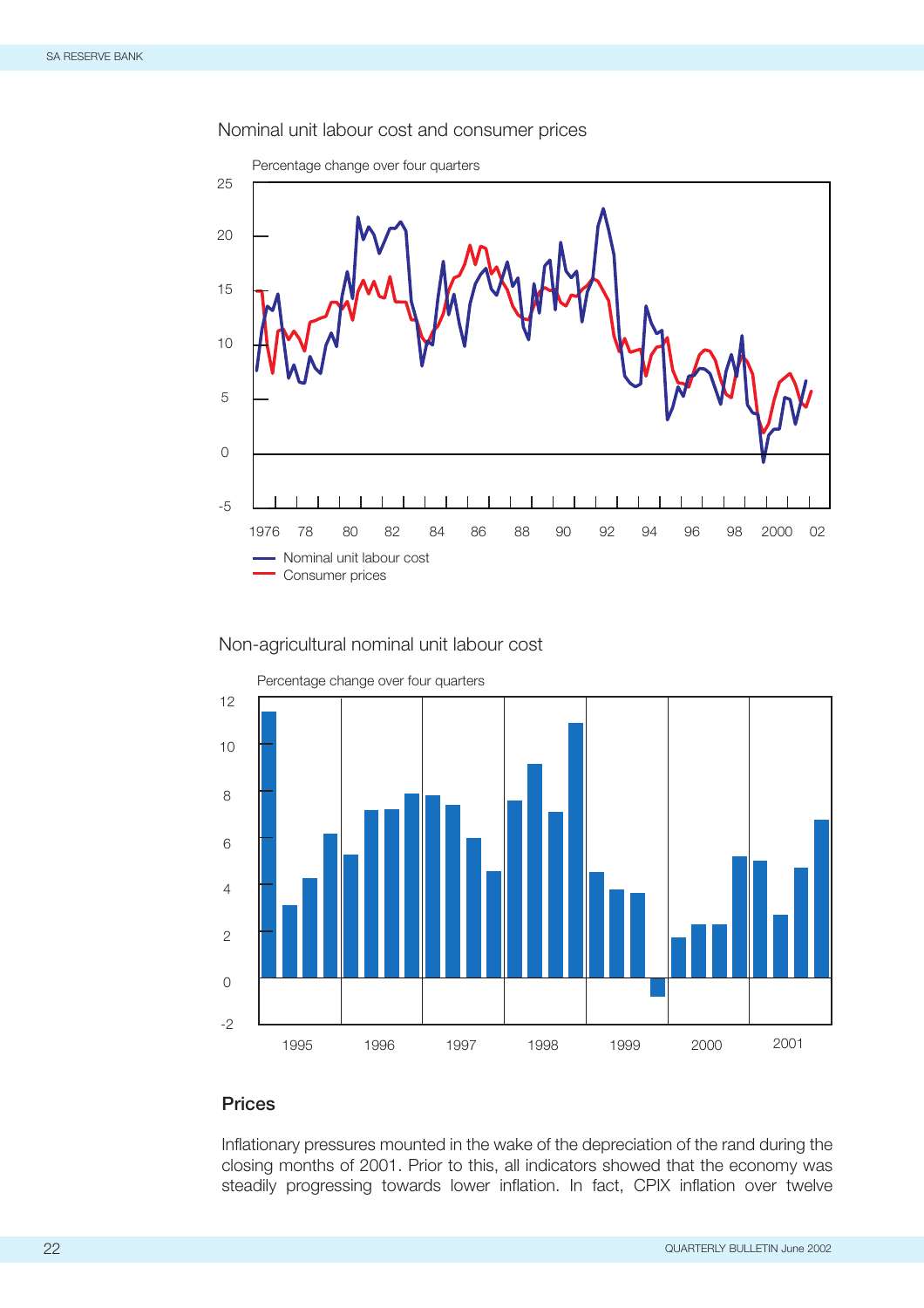months (i.e. year-on-year increases in consumer prices in metropolitan and other urban areas, excluding interest cost of mortgage bonds) fell to 5,8 per cent in September 2001, within the target range of 3 to 6 per cent set for 2002. As the depreciated rand impacted on prices, CPIX inflation rose to a year-on-year rate of 8,8 per cent in April 2002. The acceleration in the short-term pace of CPIX inflation was even more pronounced: from an annualised rate of 6,8 per cent in the fourth quarter of 2001 to 11,6 per cent in the first quarter of 2002 – the highest rate of increase in the past seven years.

The acceleration in CPIX inflation was first and foremost a consequence of the rapid increase in food prices from an annualised rate of 8,2 per cent in the third quarter of 2001 to 17,6 per cent in the fourth quarter and 18,2 per cent in the first quarter of 2002. Higher food price inflation is closely linked to the depreciation of the rand. Shortfalls in certain areas of domestic food production necessitate imports, prompting domestic producers to raise their product prices to bring them on a par with the landed cost of imported substitutes. Furthermore, growing export opportunities for domestic food producers, have led to domestic prices being charged at levels approximating those determined in export markets. These price-formation practices have resulted in a sharp rise in domestic prices, especially those of food products.

The rise in CPIX inflation was not just a consequence of higher food prices, but was more broadly based. When omitting food price changes, CPIX inflation still picked up from a year-on-year rate of 5,3 per cent in December 2001 to 6,9 per cent in April 2002. Also, the quarter-to-quarter annualised inflation rate of the non-food components rose from 3,9 per cent in the fourth quarter of 2001 to 9,0 per cent in the first quarter of 2002. This rise in non-food CPIX inflation was mainly a consequence of higher rates of increase in the prices of alcoholic drinks and tobacco (partly due to the excise duty increases announced in the national Budget), furniture and equipment, new and used vehicles, petrol and services not related to housing or transport.

#### CPIX

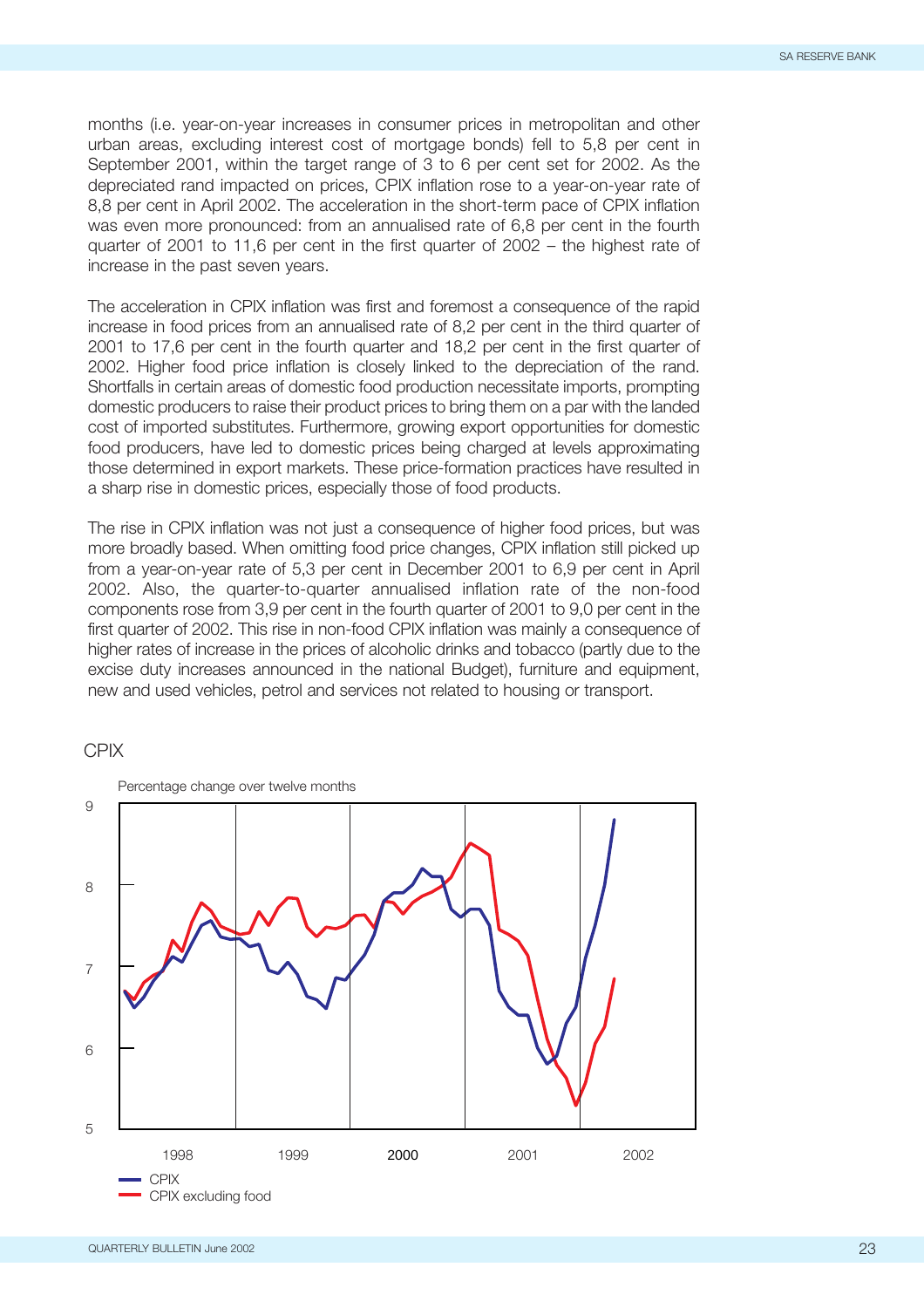The quarter-to-quarter and annualised rate of increase in the *all-goods production price index* rose strongly from 11,3 per cent in the fourth quarter of 2001 to 27,3 per cent in the first quarter of 2002, especially as imported inflation picked up. When measured over periods of twelve months, production price inflation accelerated from 8,2 per cent in November 2001 to 14,8 per cent in April 2002. Part of the impetus for production price inflation came from food prices, but non-food related production prices also rose at a year-on-year rate of 11,7 per cent in the year to April 2002. This rate of inflation was more than double the 5,1 per cent increase in the year to November 2001.

## Food prices



The quarter-to-quarter rate of change in the prices of *domestically produced goods* accelerated from an annualised rate of 11,1 per cent in the fourth quarter of 2001 to 21,8 per cent in the first quarter of 2002. The rapid food price increases were the prominent factor behind this acceleration. There are signs, however, that food price inflation is moderating somewhat, e.g. the short-term pace of inflation in the category for agriculture, forestry and fishing (including agricultural food prices) slowed down from an annualised rate of 37,9 per cent in the fourth quarter of 2001 to 21,6 per cent in the first quarter of 2002. Recently, the lower rates of increase in maize prices have also begun to assist the slowdown in agricultural food-price inflation.

The lagged response of changes in agricultural food prices was noticeable in the acceleration in manufactured food price inflation from an annualised rate of 22,2 per cent in the fourth quarter of 2001 to 38,2 per cent in the first quarter of 2002. The input costs of other domestic producers were evidently also affected by the depreciation of the rand, since the year-on-year rate of increase in the prices of domestically produced goods accelerated to 13,8 per cent in April 2002 – the highest rate of increase since October 1989. Furthermore, non-food related domestically produced goods inflation picked up from an annualised rate of 1,2 per cent in the fourth quarter of 2001 to 17,0 per cent in the first quarter of 2002.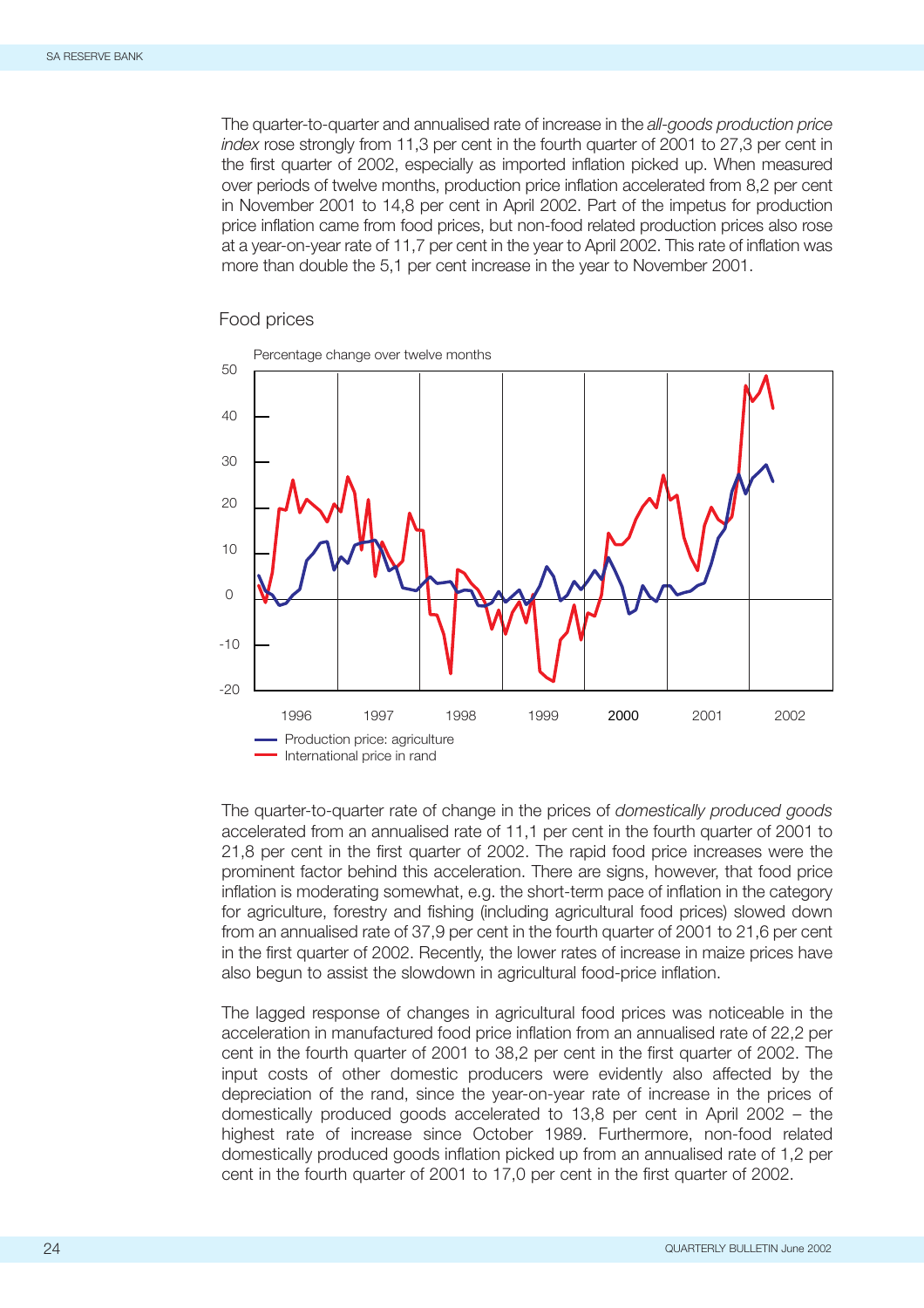#### Production prices

Quarter-to-quarter percentage changes at annualised rates

| Period | Domestically<br>produced<br>goods | Imported<br>goods | Overall<br>production<br>prices |
|--------|-----------------------------------|-------------------|---------------------------------|
| 2000:  | 8,5                               | 21.9              | 11.8                            |
|        | 8.8                               | 14.4              | 10.0                            |
|        | 6.3                               | 8.3               | 7.3                             |
|        | 8,6                               | 14.0              | 10.6                            |
|        | 7,3                               | 14.4              | 9.2                             |
| 2001:  | 7.2                               | 12.8              | 8.2                             |
|        | 7.6                               | 7.1               | 7.3                             |
|        | 7,6                               | 2.3               | 6.4                             |
|        | 11.1                              | 11.5              | 11.3                            |
|        | 7,8                               | 10.0              | 8.4                             |
| 2002:  | 21.8                              | 43.4              | 27.3                            |

Growth in the prices of *imported goods* quadrupled from an annualised rate of 11,5 per cent in the fourth quarter of 2001 to 43,4 per cent in the first quarter of 2002. When measured over periods of twelve months, imported inflation amounted to 17,4 per cent in April 2002 compared with 7,4 per cent five months earlier.

## Production prices

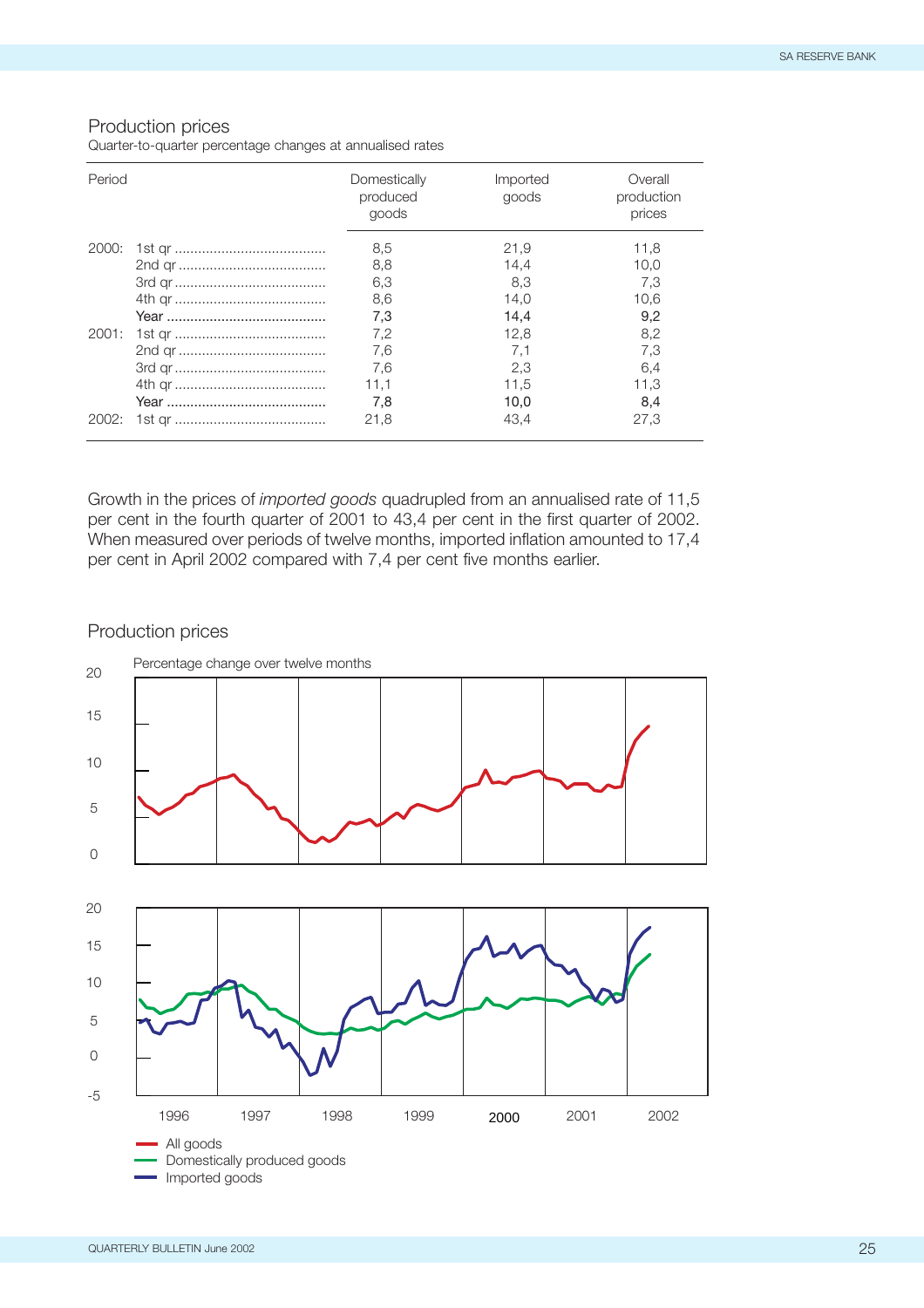The acceleration in the pace of imported inflation in recent months reflects not only the depreciated value of the rand, but also the higher international oil prices. In April 2002, the mining and quarrying category which includes crude petroleum, increased at a month-on-month rate of 8,4 per cent. The international price of crude oil has lately retraced some of its previous increases due to reduced concerns about potential disruptions to Middle East supplies. Further mitigating against higher imported inflation in the coming months is the recent improvement in the exchange value of the rand. This will result in less imported inflation being fed into the domestic price formation process. If these developments were to be sustained, they could potentially brake the speed of inflation in the prices of domestically produced goods.

As price pressures moved from the production level to end-product prices, *headline inflation,* i.e. the year-on-year changes in the overall consumer price index for metropolitan areas, accelerated from 4,0 per cent in October 2001 to 8,0 per cent in April 2002. When measured over one quarter and expressed at an annualised rate, headline inflation picked up from 4,1 per cent in the fourth quarter of 2001 to 12,9 per cent in the first quarter of 2002. Higher rates of increase in the prices of consumer goods and services contributed to the acceleration in overall consumer price inflation.

Driven higher by price increases in food products and transport goods, year-on-year inflation in the prices of *overall consumer goods* rose steeply from the latest low of 4,6 per cent in September 2001 to 9,0 per cent in April 2002. Measured from quarter to quarter, the pace of increase in the prices of consumer goods picked up from an



#### Overall consumer prices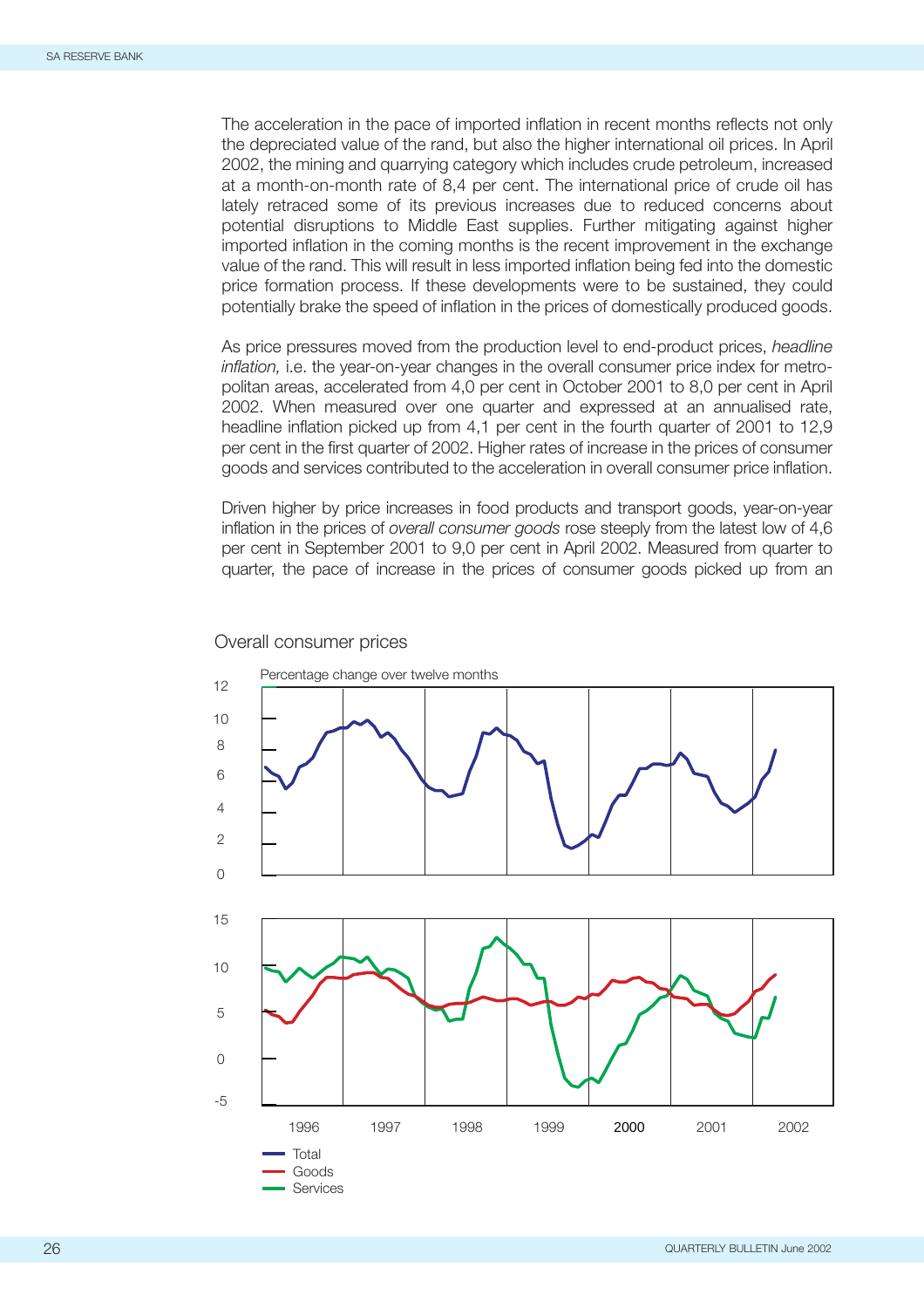annualised rate of 3,7 per cent in the third quarter of 2001 to 12,5 per cent in the first quarter of 2002. The acceleration in the short-term pace of inflation in the prices of consumer goods was underpinned by exceptionally high rates of increase of 18,2 per cent in the prices of food, 16,5 per cent in the prices of new and used vehicles and 23,3 per cent in petrol and other transport running cost. Furthermore, inflation in the prices of furniture and equipment, which had registered almost no changes in the second half of 2001, rose to an annualised rate of 10,8 per cent in the first quarter of 2002.

The year-on-year rate of increase in the prices of *consumer services* was fairly moderate at 4,3 per cent in March 2002. This rate of increase was still broadly on a par with the rates of increase in the five months prior to the sharp fall in the exchange rate of the rand. In April 2002 the increase in home mortgage interest pushed yearon-year inflation in the prices of consumer services higher to 6,6 per cent.

#### Consumer prices

Quarter-to-quarter percentage changes at annualised rates

| Period | Goods | Services | Overall CPI | CPIX inflation |
|--------|-------|----------|-------------|----------------|
| 2000:  | 8,5   | 5,5      | 6.6         | 8,2            |
|        | 10,6  | 9.3      | 10.7        | 8.7            |
|        | 7.6   | 4,1      | 6,0         | 7.7            |
| 2001:  | 4,1   | 6.5      | 5.0         | 6.6            |
|        | 7.9   | 2.4      | 5.4         | 7.8            |
|        | 5.2   | 15.0     | 8.9         | 5.9            |
|        | 6,2   | 1.8      | 4.7         | 3.6            |
|        | 3.7   | $-3.6$   | 0.0         | 5.9            |
|        | 7.2   | $-0.1$   | 4.1         | 6.8            |
| 2002:  | 5,6   | 5.5      | 5.7         | 6.6            |
|        | 12.5  | 14.0     | 12.9        | 11.6           |

Measured from quarter to quarter, pressures in the price inflation of services were already visible in the first quarter of 2002 when these prices rose at an annualised rate of 14,0 per cent, following price declines at an annualised rate of 0,1 per cent in the fourth quarter of 2001. The pick-up of inflation in the prices of consumer services was not only confined to housing-related services, which include home mortgage interest cost, but was far more broadly based. In fact, inflation in the prices of other services not related to housing and transport accelerated from 6,3 per cent in the fourth quarter of 2001 to 11,2 per cent in the first quarter of 2002.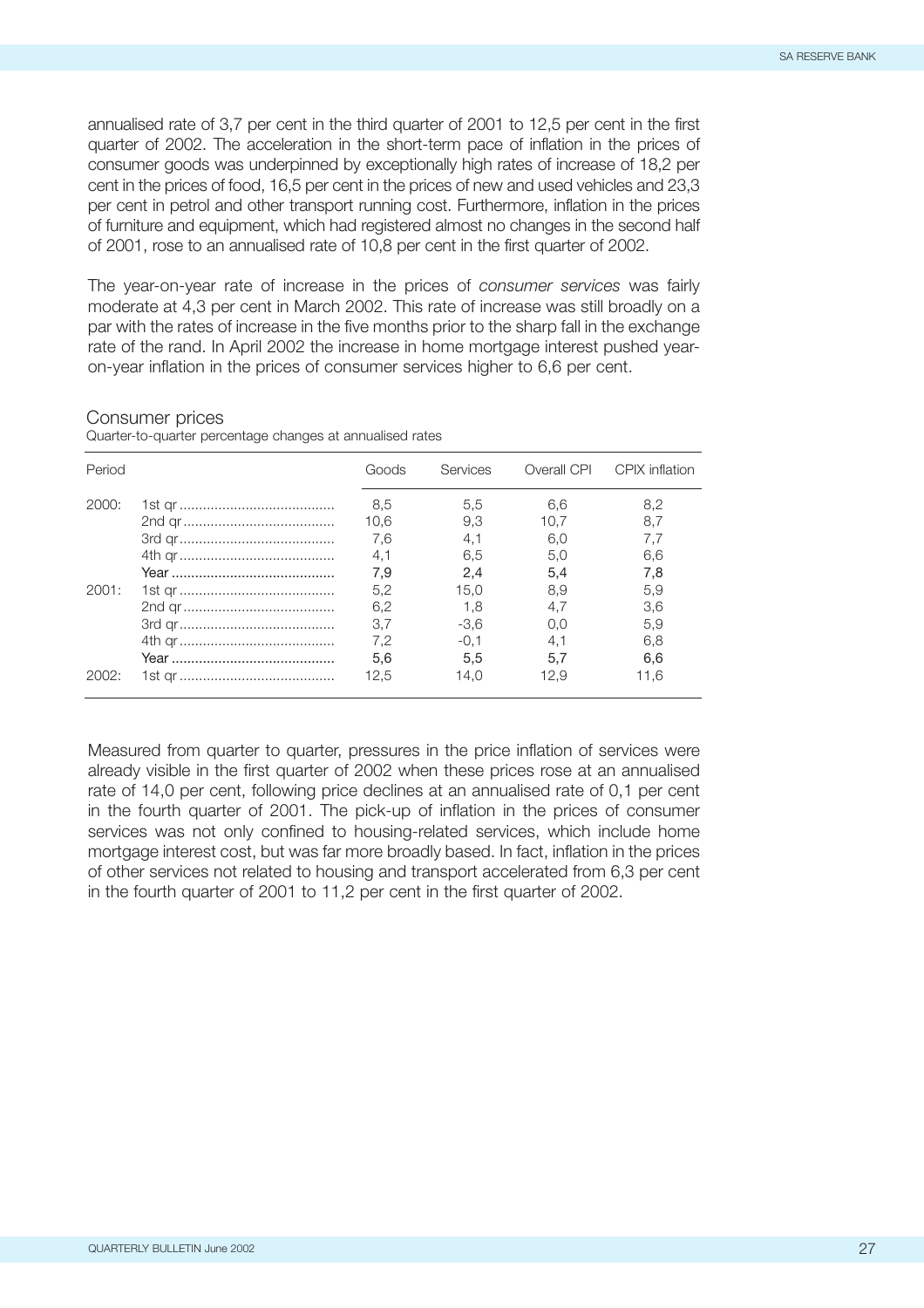## **Foreign trade and payments**

#### **Balance of payments on current account**

There was a sizeable decline in net factor payments to the rest of the world, turning the balance on the current account of the balance of payments from a deficit in the fourth quarter of 2001 to a surplus in the first quarter of 2002. The trade surplus of the last quarter of 2001 was broadly sustained in the first quarter of 2002. Expressed in terms of a seasonally adjusted and annualised rate, the current-account balance accordingly turned from a deficit of R2,7 billion in the fourth quarter of 2001 to a surplus of R4,2 billion in the first quarter of 2002. As a ratio of gross domestic product, the current-account balance changed from a deficit of 0,3 per cent in the fourth quarter of 2001 to a surplus of 0,4 per cent in the first quarter of 2002.

## Balance of payments on current account Seasonally adjusted and annualised

R billions

|                                                         |                           | 2001                      |                           |                           |                           |                           |  |  |
|---------------------------------------------------------|---------------------------|---------------------------|---------------------------|---------------------------|---------------------------|---------------------------|--|--|
|                                                         | 1st gr                    | 2nd ar                    | 3rd ar                    | 4th ar                    | Year                      | 1st ar                    |  |  |
| Net service, income and                                 | 226,0<br>25.3<br>$-210.7$ | 241.4<br>27.4<br>$-218.2$ | 221.5<br>30.1<br>$-213.9$ | 240.9<br>34.9<br>$-236.8$ | 232.4<br>29.4<br>$-219.9$ | 275,3<br>39,6<br>$-276.0$ |  |  |
| current transfer payments<br>Balance on current account | -37,2<br>3,4              | $-47.1$<br>3,5            | $-48.6$<br>$-10.9$        | $-41,7$<br>$-2,7$         | -43.6<br>$-1.7$           | -34.7<br>4,2              |  |  |

The *value of merchandise imports* (seasonally adjusted and annualised) rose by 16,6 per cent from the fourth quarter of 2001 to the first quarter of 2002. Strong increases were noted in the import values of manufactured goods and agricultural products. The rise in the imports of manufactured goods was spread over most of the manufacturing subcategories but, consistent with the lively pace of fixed investment expenditure in the economy, somewhat stronger growth was registered in the importation of machinery and electrical equipment, and vehicles and transport equipment. The value, as well as the volume, of imports of crude oil declined in the first quarter of 2002.

The *prices of imported goods* rose steeply in the first quarter of 2002. Owing mainly to the depreciation of the rand, the rand prices of imported goods jumped by 10<sup>%</sup> per cent from the fourth quarter of 2001 to the first quarter of 2002. Inflation in countries exporting to South Africa was flat in the first quarter of 2002; the average weighted exchange rate of the rand depreciated by about 11 per cent in the first quarter of 2002, implying low inflation, or even declining production prices in countries exporting to South Africa.

The physical quantity of merchandise imports increased by 5½ per cent in the first quarter of 2002, following a decline of about 1 per cent in the fourth quarter of 2001. About 19<sup>%</sup> per cent of real aggregate domestic expenditure was satisfied by foreign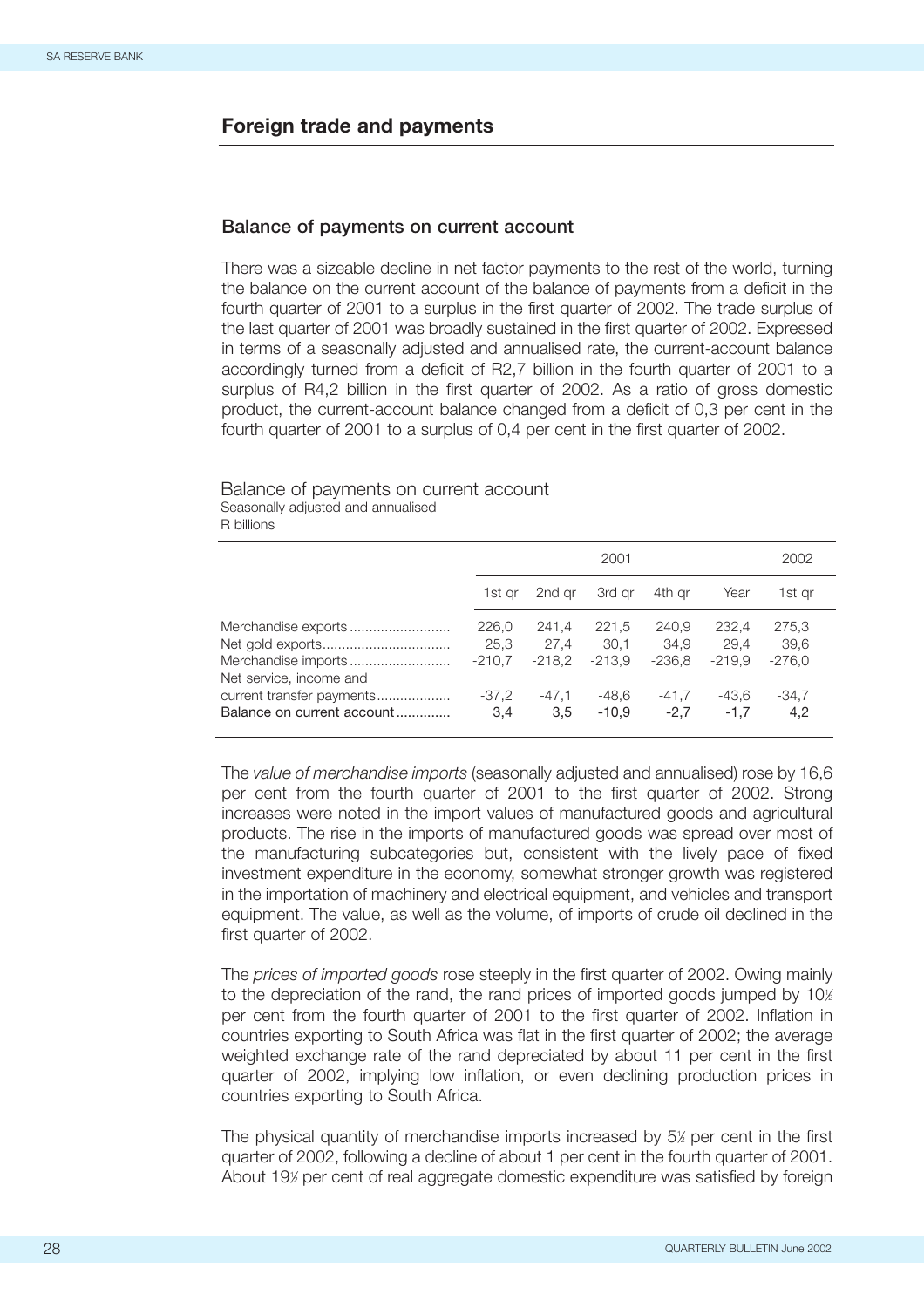

### Balance of payments: Current account

suppliers during the first quarter of 2002, slightly more than the 18<sup>1</sup> per cent in the fourth quarter of 2001. Import-competing industries ought to benefit from the lower exchange value of the rand, raising the expectation that this ratio of merchandise imports to domestic expenditure could decline in the quarters ahead.

The *value of merchandise exports* (seasonally adjusted and annualised) rose by 14,3 per cent in the first quarter of 2002. Increases were recorded in all the main export subcategories, but the value of mining products exported, which are mostly priced in foreign currency, fared appreciably better than the others.

Driven firstly by the strengthening of activity in the global economy, and secondly by the improved competitiveness of domestic producers in export markets, the *physical quantity of merchandise exports* rose by 2 per cent in the first quarter of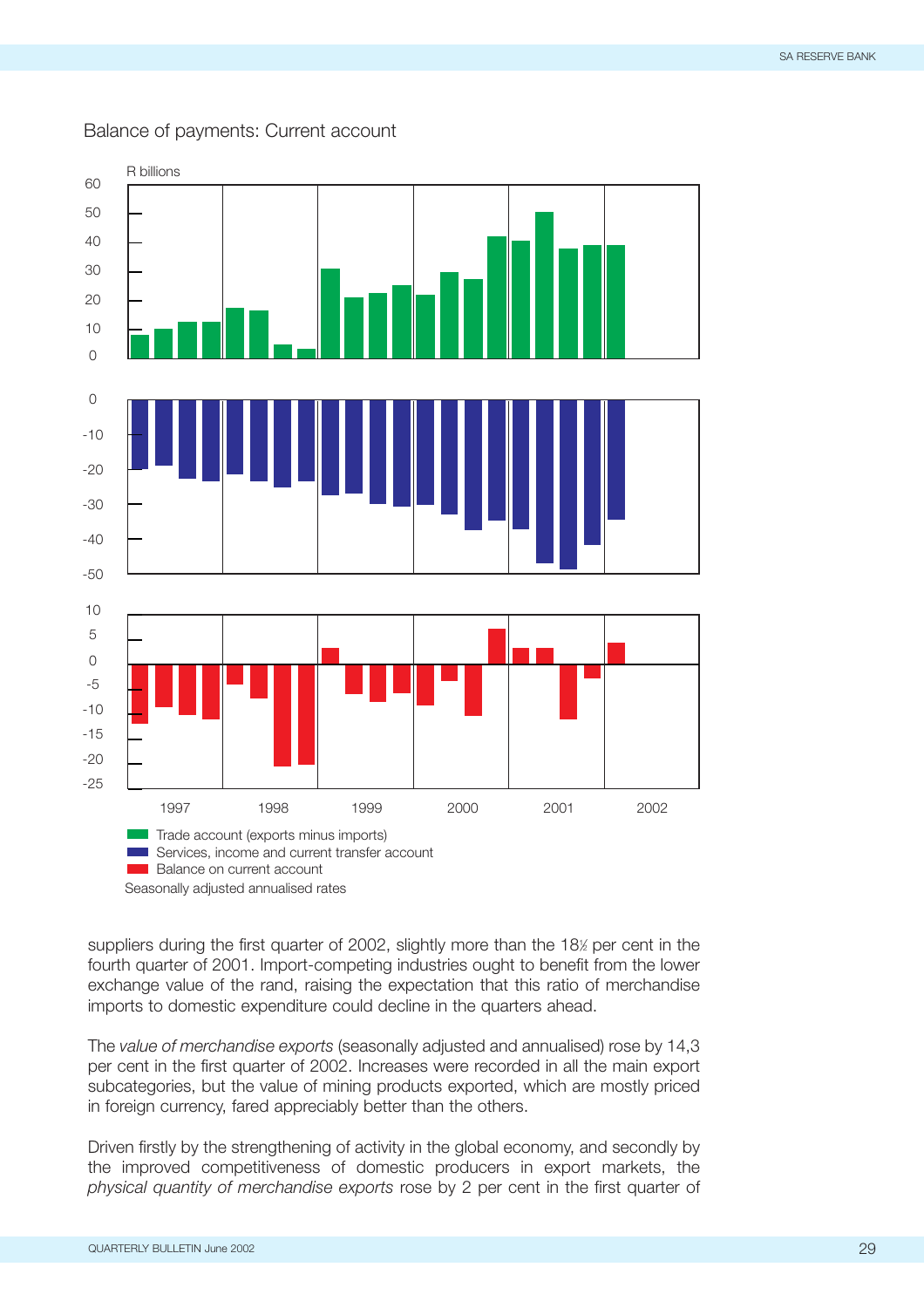2002. This followed a decline of 3<sup>%</sup> per cent in the fourth quarter of 2001. Export prices improved by some 12 per cent from the fourth quarter of 2001 to the first quarter of 2002. An increase in international commodity prices, alongside the depreciation of the rand, gave export prices a fillip in the first quarter of 2002.



Merchandise exports

The *gold price* benefited from uncertainties about the health of the United States economy and the exchange value of the US dollar, and also from political tension in certain parts of the world. In dollar terms the fixing price of gold on the London market rose from an average of US\$278 per fine ounce in the fourth quarter of 2001 to US\$291 per fine ounce in the first quarter of 2002 and reached US\$327 on 31 May. Gold producers continued to cut output volumes, contributing to a drop of 6½ per cent in the volume of net gold exports between the fourth quarter of 2001 and the first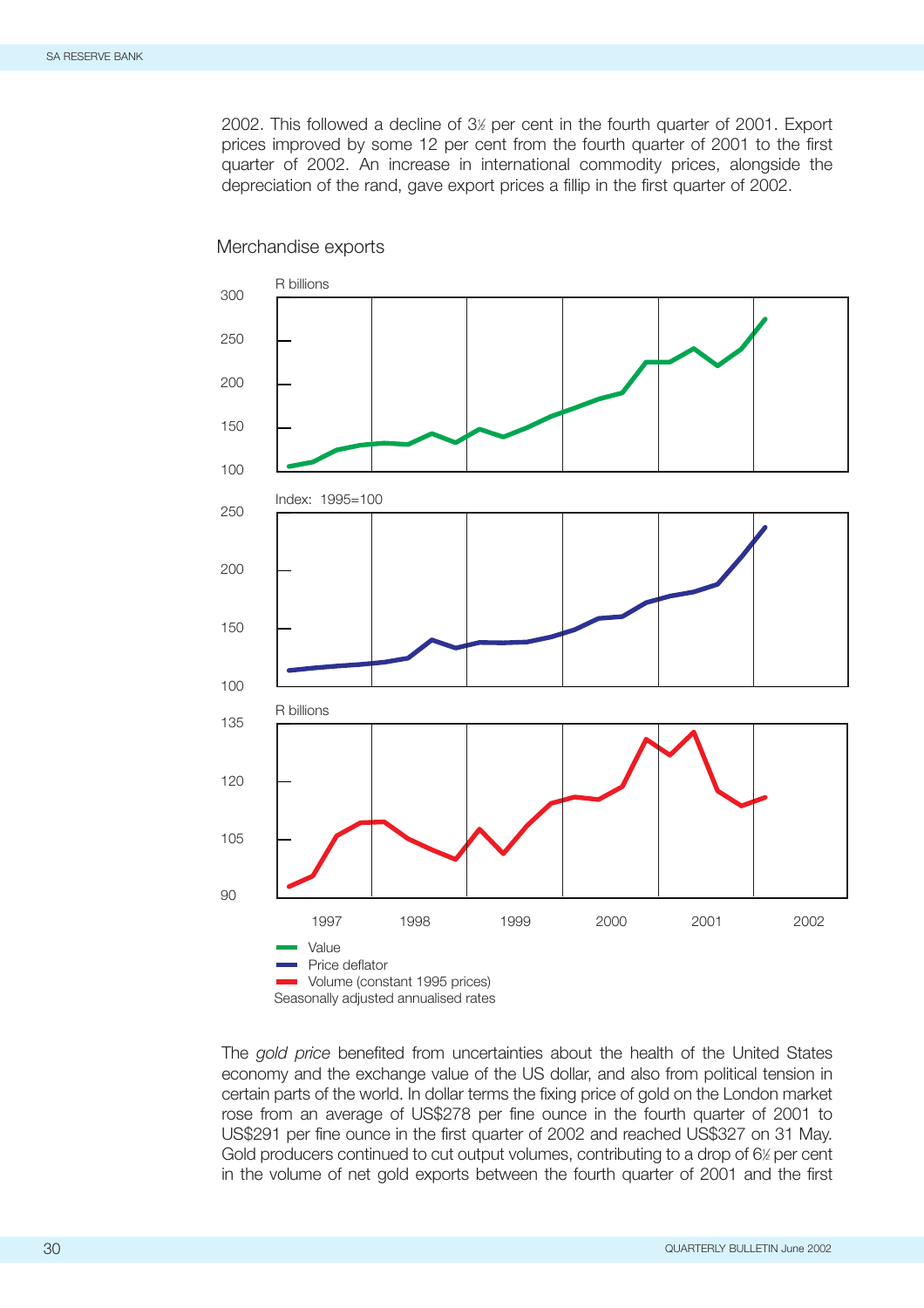quarter of 2002. But because of the improvement in the average realised price, the value of net gold exports rose by about 13<sup> $\chi$ </sup> per cent in the first quarter of 2002.



International commodity price index

Net primary income payments to non-resident investors, consisting among other things of dividend and interest payments, increased to unprecedentedly high levels in the second and third quarters of 2001. In the last quarter of 2001 these payments declined quite noticeably, taking the shortfall on the "services account" of the balance of payments down from R48,6 billion in the third quarter of 2001 to R41,7 billion in the fourth quarter. An even more pronounced decline occurred in the first quarter of 2002 when the deficit on the "services account" shrank further to R34,7 billion, well below its level in the first quarter of 2001.

There was a particularly strong decline in dividend payments to non-resident shareholders in the first quarter of 2002. Lower dividend payments by local subsidiary companies of former South African companies that had recently relocated their head offices to the United Kingdom, were mainly responsible for this sharp decline. Dividend payments to other shareholders who do not reside in South Africa, grew steadily as non-resident investors accumulated their holdings of listed South African shares in 2001.

The improvement in the balance on the "services account" was also helped by an increase in travel expenditure by foreign visitors to South Africa in the first quarter of 2002.

## **Financial account**

An improvement in international investors' sentiment towards emerging markets and the relatively low prices of domestic financial assets following the depreciation in the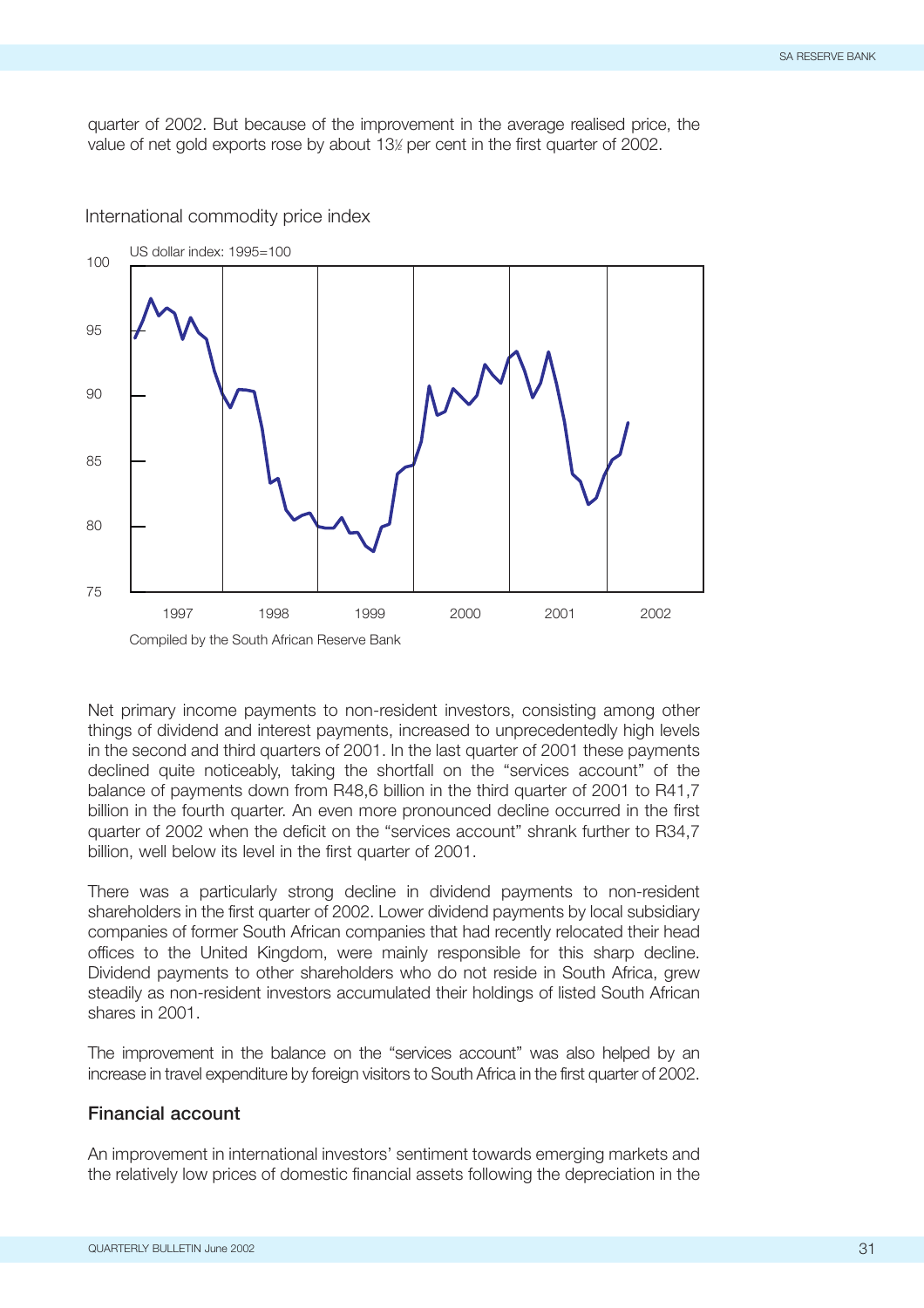external value of the rand during the fourth quarter of 2001, probably contributed to the renewed capital flows into South Africa during the first quarter of 2002. A surplus of R12,1 billion was recorded on the financial account of the balance of payments during the first quarter of 2002, compared with a shortfall of R1,5 billion in the fourth quarter of 2001.

### Net financial transactions not related to reserves R billions

|                               |        |         | 2001   |        |         | 2002   |
|-------------------------------|--------|---------|--------|--------|---------|--------|
|                               | 1st ar | 2nd ar  | 3rd ar | 4th ar | Year    | 1st ar |
| Change in liabilities         |        |         |        |        |         |        |
| Direct investment             | 2.4    | 53.1    | 3.6    | $-1.9$ | 57.2    | 1,6    |
| Portfolio investment          | 3.5    | $-27.2$ | $-0.2$ | $-0.1$ | $-24.0$ | 4,4    |
| Other investment              | $-2.5$ | $-9.0$  | $-5.1$ | $-1.5$ | $-18.1$ | 13.7   |
| Change in assets              |        |         |        |        |         |        |
| Direct investment             | $-8.1$ | 42.2    | 0.0    | $-5.4$ | 28.7    | $-1,0$ |
| Portfolio investment          | $-0.7$ | $-37.1$ | $-2,5$ | $-3.3$ | $-43.6$ | $-5.7$ |
| Other investment              | $-6.0$ | $-10.8$ | 5.9    | $-0.3$ | $-11.2$ | 0.7    |
| Total financial transactions* | $-2.4$ | 6.4     | 4.7    | $-1.5$ | 7,2     | 12.1   |

Including unrecorded transactions

*Foreign direct investment* into South Africa changed from an outflow of R1,9 billion in the fourth quarter of 2001 to an inflow of R1,6 billion in the first quarter of 2002. The inflow of direct investment capital was mainly related to the acquisition by nonresident investors of a dominant interest in two South African steel companies. This inflow of international direct investment capital was partly countered by a decline in direct foreign liabilities when the dividends declared in 2001 were actually remitted in the first quarter of 2002, and the re-acquisition by Transnet of a 20 per cent interest in South African Airways, previously held by Swissair. Direct investment outflows from South Africa declined from R5,4 billion in the fourth quarter of 2001 to R1,0 billion in the first quarter of 2002. Overall net foreign direct investment changed from an outflow of R7,3 billion in the fourth quarter of 2001 to an inflow of R0,6 billion in the first quarter of 2002.

Non-resident investors apparently reassessed the risks associated with investment in domestic portfolio assets and increased their total holdings of South African bonds and shares by R4,4 billion in the first quarter of 2002. This improvement in international investor sentiment towards domestic bonds and shares could be attributed to the attractive returns provided by these assets and the general expectation that the exchange rate of the rand would hold steady during 2002. Further portfolio investment inflows of R2,8 billion occurred with the reopening of an existing US dollar loan by the National Treasury.

In the first quarter of 2002 private individuals continued to accumulate foreign assets in terms of the exchange control dispensation which allows taxpayers in good standing to transfer capital of up to R750 000 offshore. Furthermore, South African companies in the metals and steel sector of the economy were allocated a minority shareholding in a non-resident company as part compensation for disposing of their holdings in a domestic steel company. In total, there was an accumulation of foreign portfolio assets to the amount of R5,7 billion in the first quarter of 2002. When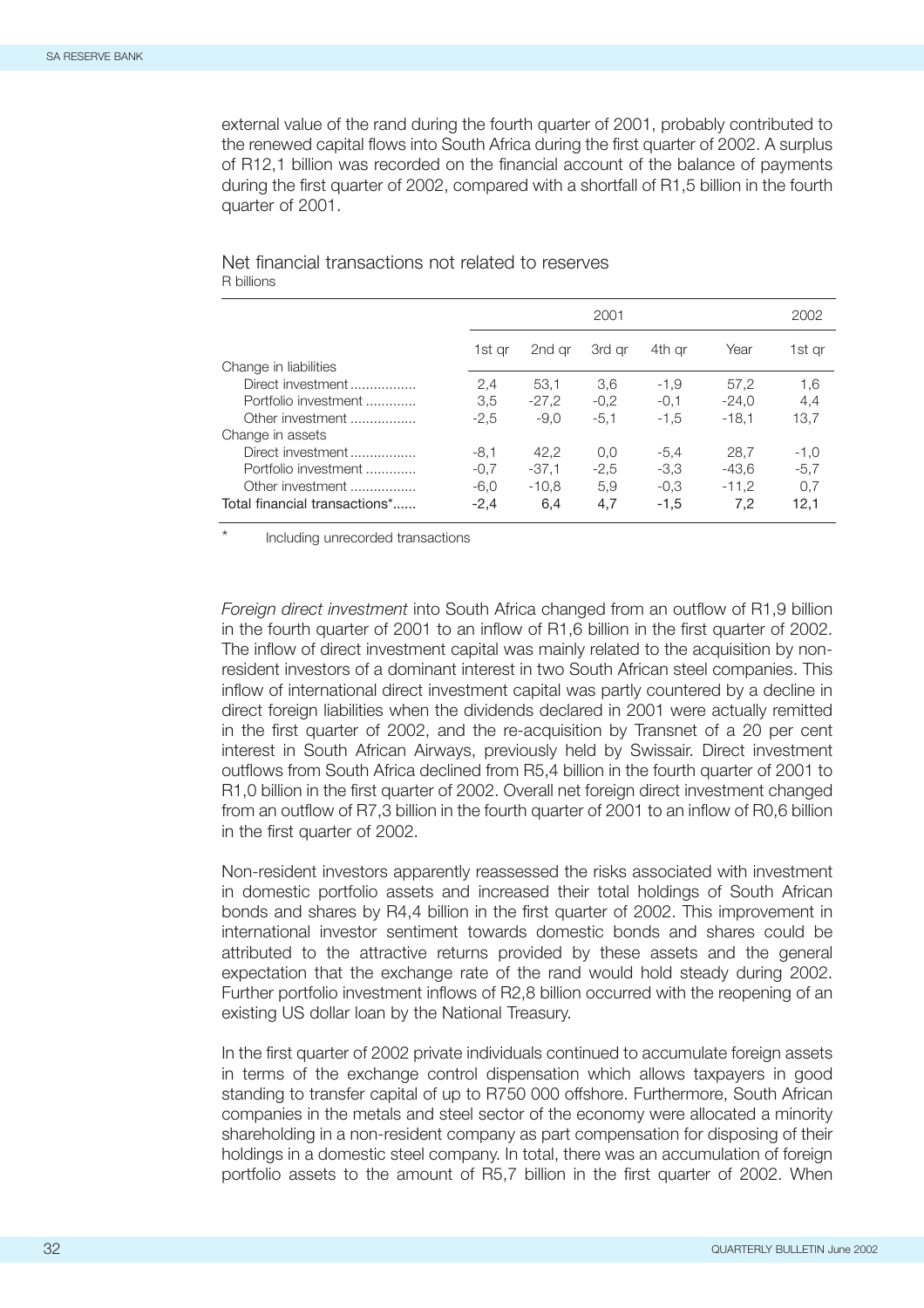### Balance on financial account



changes in portfolio assets are offset against changes in portfolio liabilities, there was still a net outward movement of *portfolio capital* from South Africa to the amount of R1,3 billion in the first quarter of 2002. This was preceded by a larger outflow of R3,4 billion in the fourth quarter of 2001.

*Other foreign investment liabilities* of South Africa, consisting mainly of loans, trade finance and bank deposits, which had declined by R1,5 billion in the fourth quarter of 2001, increased by R13,7 billion in the first quarter of 2002. These inflows were mainly related to the transfer of liability for a syndicated foreign loan of US\$1,5 billion from the Reserve Bank to the National Treasury.

*Other investment assets* (i.e. South African claims on non-residents) changed to an inflow of R0,7 billion in the first quarter of 2002 compared with an outflow of R0,3 billion in the fourth quarter of 2001. South African exporters repatriated accumulated foreign currency earnings to South Africa in the first quarter of 2002. By doing so they reduced the overall value of offshore assets. In the balance of payments accounting framework such a reduction in foreign assets is shown as an inflow of capital. On a net basis, other foreign investment changed from an outflow of R1,8 billion in the fourth quarter of 2001 to an inflow of R14,4 billion in the first quarter of 2002.

#### **Foreign reserves**

The analytical presentation of South Africa's balance of payments identifies changes in the country's net gold and other foreign reserves separately from changes in the gross gold and other foreign reserves. The objective is to exclude compensatory borrowing by the monetary authorities so as to obtain an external balance which reflects the influence that "pure" balance-of-payments transactions have on the country's gold and other foreign reserves. Changes in the net foreign reserves are determined by subtracting from changes in the gross gold and foreign reserves the changes in the reserve-related liabilities of the Reserve Bank and the central government, and valuation adjustments to foreign reserves.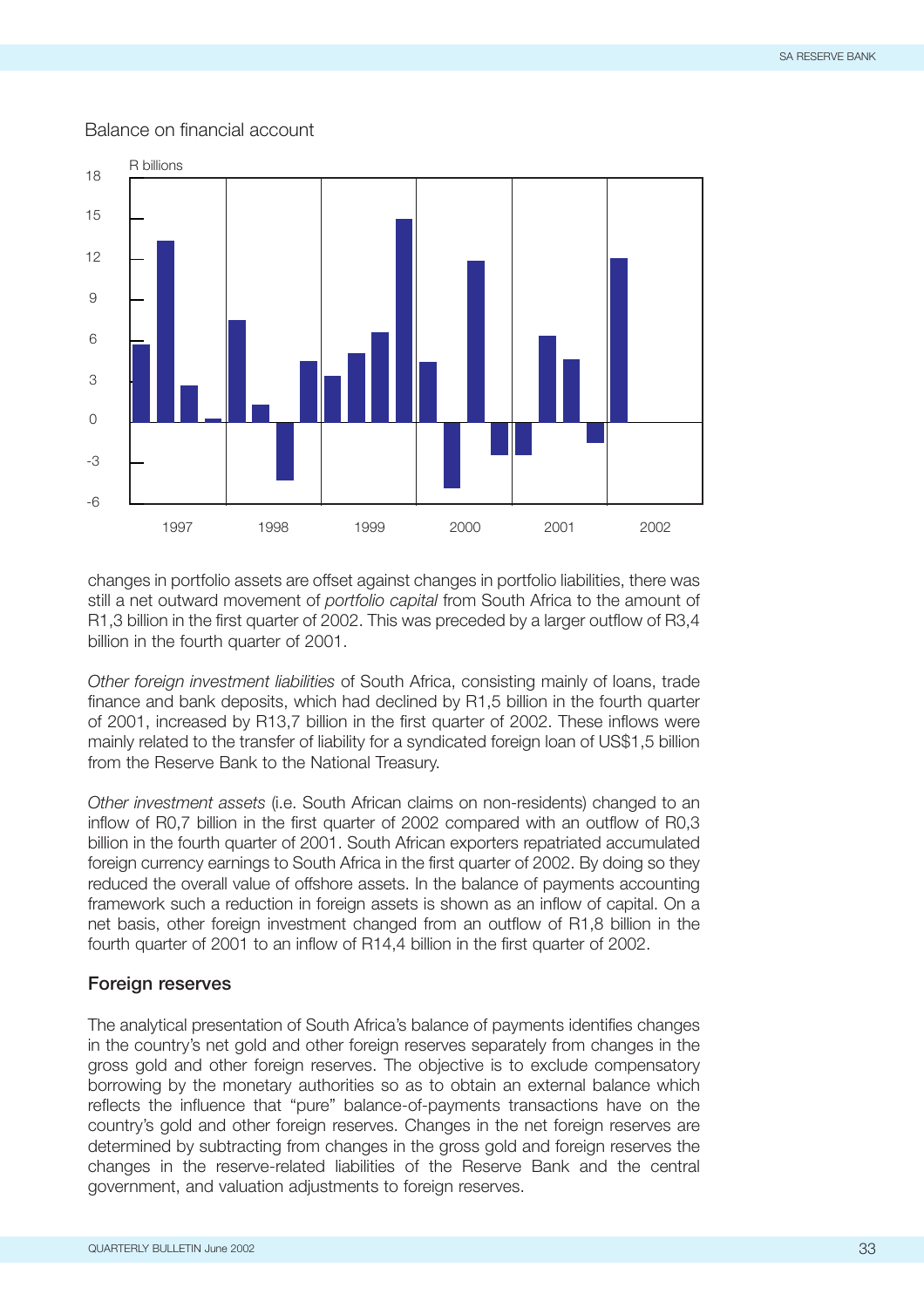Balance of payments: Overall balance



South Africa's *net gold and other foreign reserves* changed from a deficit of R2,1 billion in the fourth quarter of 2001 to a surplus of R15,8 billion in the first quarter of 2002. This improvement resulted from surpluses on both the current and financial account of the balance of payments.

Owing to the appreciation of the rand, *gross* gold and other foreign reserves (i.e. international reserves before subtracting reserve-related loans and valuation adjustments) valued in rands declined from R150,7 billion at the end of December 2001 to R141,6 billion at the end of March 2002. The level of import cover (i.e. the value of gross international reserves relative to the value of imported goods and services) fell from 24 weeks' worth of imports of goods and services in December 2001 to 20 weeks' worth in March 2002. This deterioration in the level of import cover can be attributed to the decline in the rand value of the country's total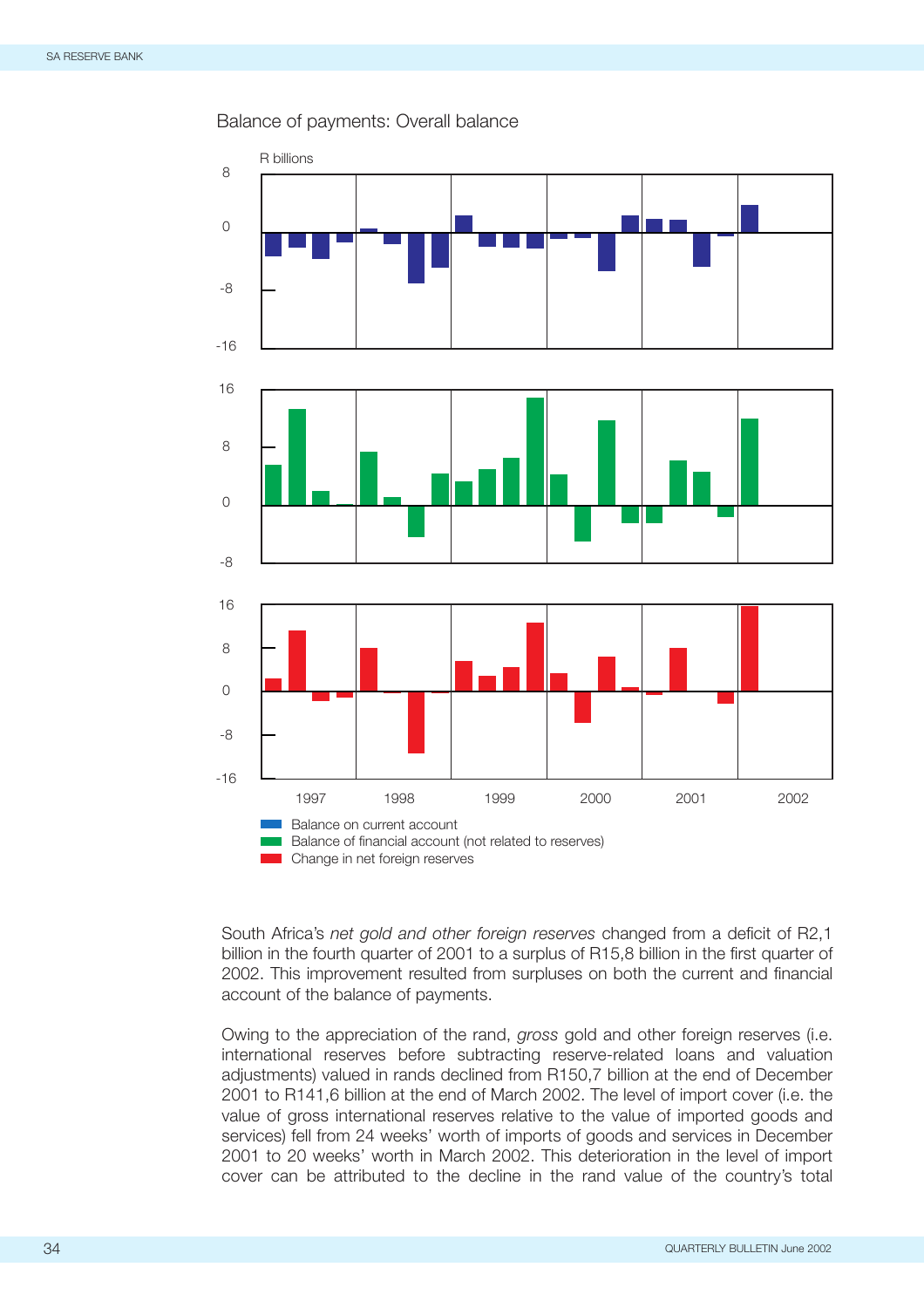international reserves as well as an increase in the value of imports of goods and services during the first quarter of 2002.

Measured in dollars, the country's gross gold and other foreign reserves were unchanged at US\$12,4 billion from the end of December 2001 to the end of March 2002. The dollar value of the Reserve Bank's gross international reserves also remained unchanged at US\$7,5 billion from the end of December 2001 to the end of March 2002 but, because of a decline in the Bank's short-term foreign liabilities, non-borrowed reserves improved from US\$3,5 billion at the end of December 2001 to US\$5,0 billion at the end of March 2002. The foreign liabilities of the Bank declined steeply in January 2002 when the National Treasury assumed responsibility for repaying some of the Bank's foreign liabilities.

The Bank's net open position in foreign currency declined from US\$4,8 billion at the end of December 2001 to US\$2,9 billion at the end of March 2002 and US\$1,9 billion at the end of April 2002. This improvement can be attributed to

- the transfer of the syndicated loan liability from the Reserve Bank to the National Treasury, improving the Bank's net international reserve position by US\$1,5 billion in January 2002;
- the reopening of an existing dollar bond by the South African government which raised US\$274 million for delivery against the oversold forward book of the Reserve Bank; and
- the issuing of a new bond by the National Treasury in the international capital markets which mobilised US\$1,0 billion for delivery against the forward book.



Net open position in foreign currency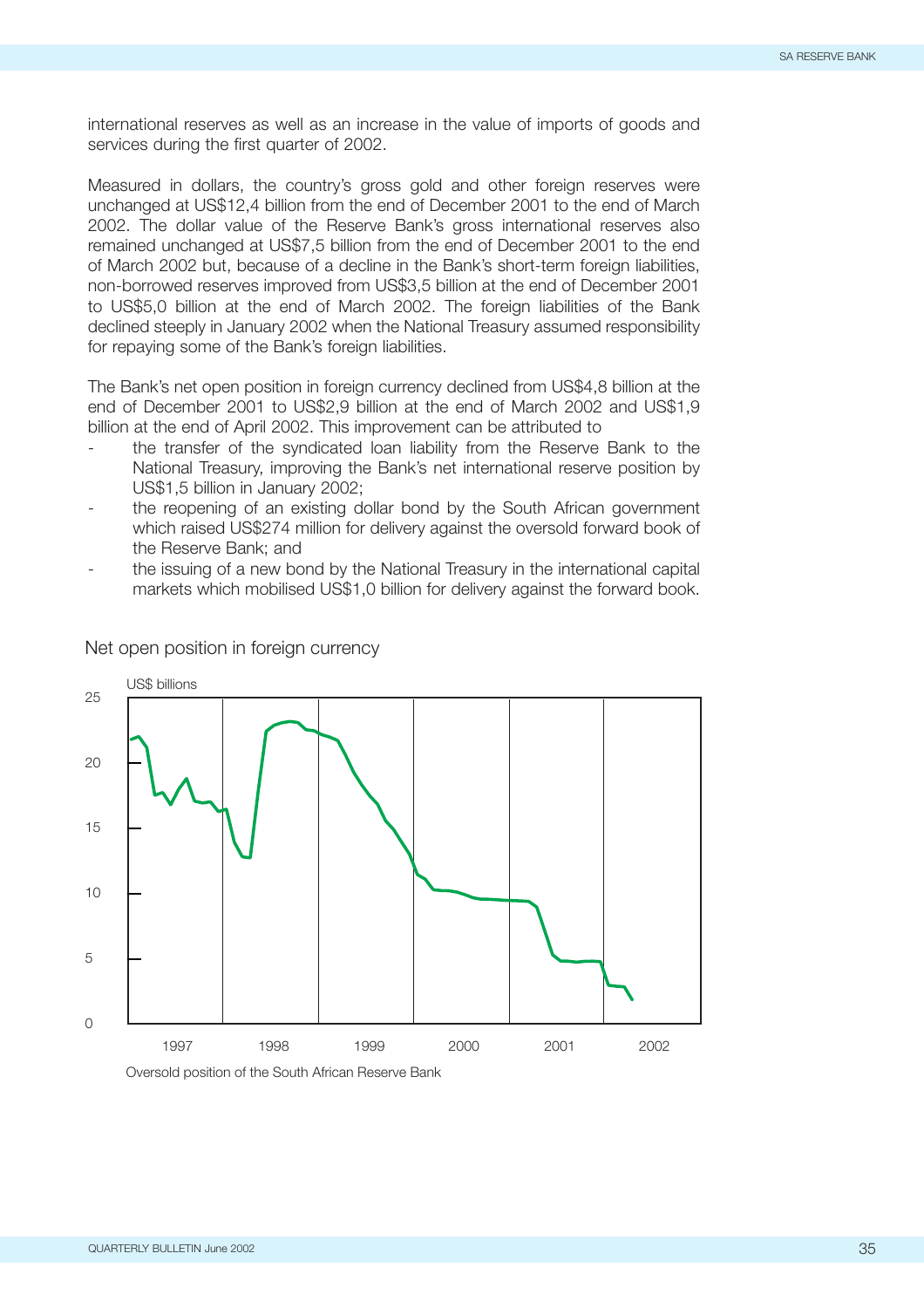#### **Exchange rates**

The South African market for foreign exchange which had been characterised by turbulent conditions in the second half of 2001, consolidated in the first five months of 2002. After having declined by 24 per cent from the end of September 2001 to the end of December, the nominal effective exchange rate of the rand strengthened in the first quarter of 2002. A healthy overall surplus on the balance of payments led to a marked improvement in international sentiment towards South Africa, which bolstered the external value of the rand against a broad range of foreign currencies. On a trade-weighted basis the exchange rate of the rand increased by 6,9 per cent from the end of December 2001 to the end of March 2002.

## Exchange rates of the rand

Percentage change

|                   | 28 Sep 2001 | 31 Dec 2001 | 31 Dec 2001 |
|-------------------|-------------|-------------|-------------|
|                   | tο          | tο          | tο          |
|                   | 31 Dec 2001 | 28 Mar 2002 | 31 May 2002 |
| Weighted average* | $-24,0$     | 6,9         | 19,7        |
| Euro              | $-23,5$     | 7,3         | 17,2        |
| US dollar         | $-26,0$     | 6,0         | 24,1        |
| British pound     | $-25,0$     | 7,8         | 22,8        |
| Japanese yen      | $-18,5$     | 7.0         | 17,0        |

The weighted exchange-rate index is calculated with reference to a basket of 14 currencies

The negative attitude of non-resident portfolio investors towards South African assets during the second half of 2001 turned quite positive in the first quarter of 2002 and continued into the second quarter as non-residents became keen buyers of South African bonds and equities on a net basis. This improvement in foreign investors' sentiment towards South Africa could probably be attributed to, among other things,

- their positive assessment of the macroeconomic policies pursued by the South African authorities;
- the continued reduction in the net oversold position in foreign currency of the Reserve Bank;
- the prospect that the net oversold position would be eliminated in due course;
- a rise in international commodity prices in the first quarter of 2002;
- the expectation that a synchronised global upswing in economic activity in the second half of 2002 could boost the country's export performance;
- an improvement in international investors' sentiment towards emerging markets in general, despite uncertainty about developments in some Latin American economies; and
- attractive yields on domestic fixed-interest securities and the prospect of a relatively strong and steady exchange rate of the rand.

All these factors contributed to a strengthening in the external value of the rand, following its unprecedented depreciation against all major currencies towards the end of 2001. The continued repatriation of export proceeds in anticipation of a further appreciation in the domestic currency, the closing of loss-making long dollar positions by investors and the weakness of the US dollar due to concerns about the strength of the US economic recovery, contributed to a further appreciation of the rand in the second quarter of 2002. From 28 March 2002 to 31 May 2002 the rand appreciated by 17,1 per cent against the US dollar, bringing the recovery in the external value of the rand against the dollar since the end of December 2001 to 24,1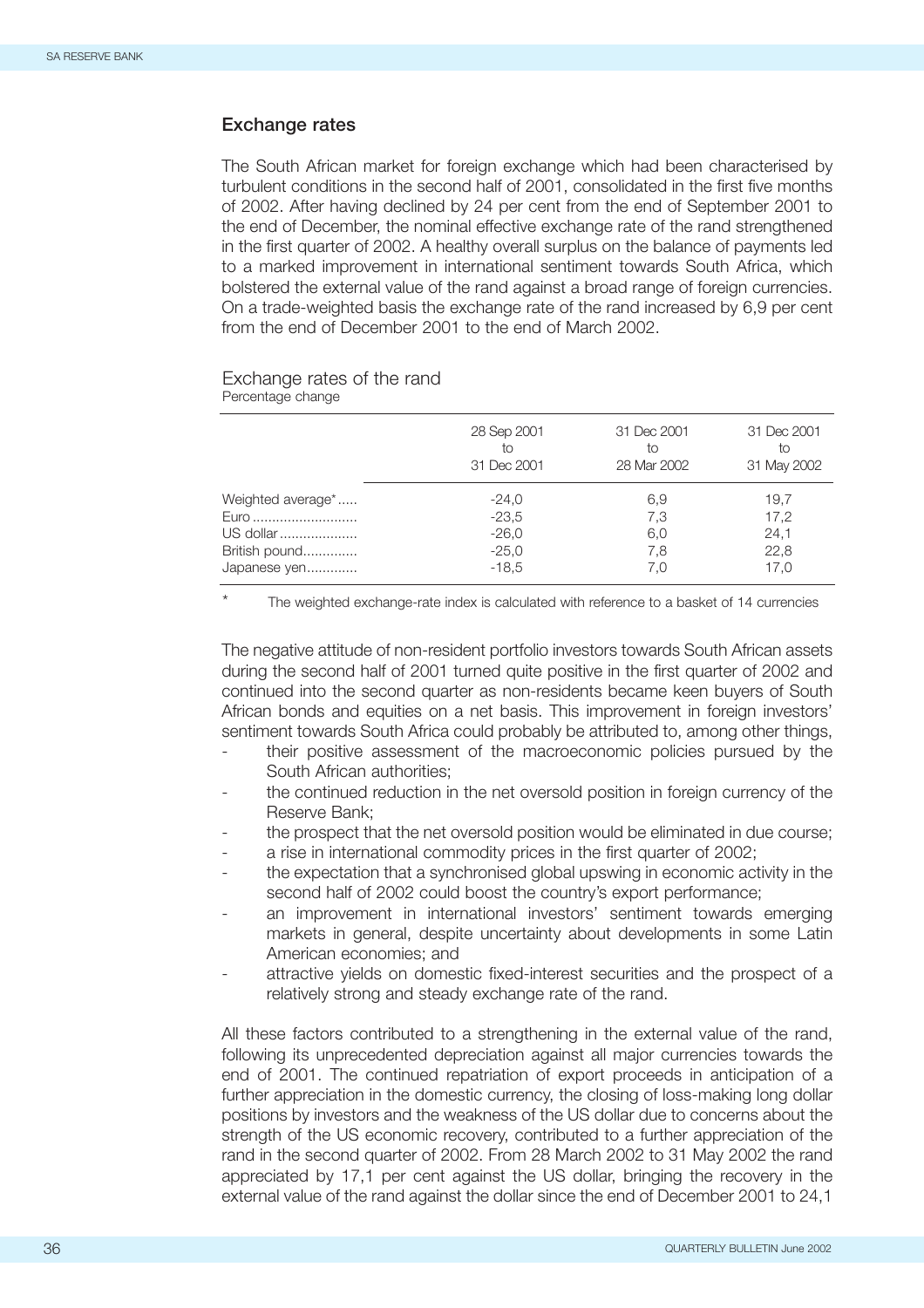

Nominal effective exchange rate of the rand

per cent. The weighted exchange rate of the rand strengthened by 19,7 per cent from the end of December 2001 to 31 May 2002, and by 30,1 per cent from its low point on 20 December 2001.

The exchange rate of the rand strengthened in the first quarter of 2002, despite a further contraction in turnover in the domestic market for foreign exchange. Market

Average daily turnover in the South African foreign exchange market

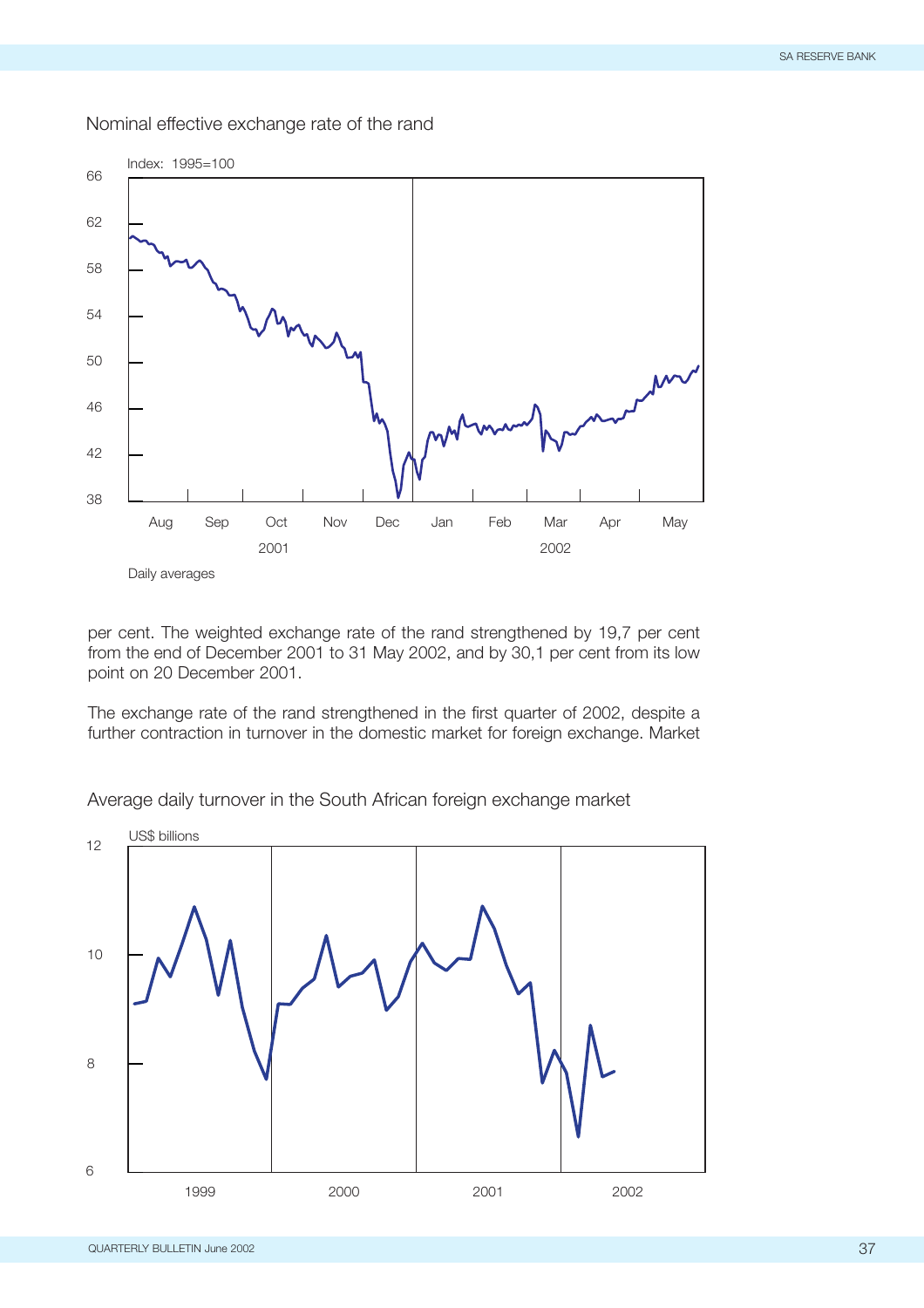participants probably scaled down their activities in the domestic market for foreign exchange, owing to uncertainty about the impact of the Zimbabwean elections on the southern African region and in anticipation of the findings of the official enquiry into the reasons for the depreciation of the rand by the Myburgh Commission. The average daily turnover in the market for foreign exchange which had declined from US\$10,3 billion in the second quarter of 2001 to US\$9,9 billion in the third quarter and US\$8,5 billion in the fourth quarter, contracted further to US\$7,7 billion in the first quarter of 2002. The value of transactions in which non-residents participated, declined from US\$5,2 billion per day in the fourth quarter of 2001 to US\$4,3 billion in the first quarter of 2002. The proportionate share of non-resident participation therefore shrank from about 61 per cent to 56 per cent over the period.



Real effective exchange rate of the rand

Adjusted for the inflation differential between South Africa and its most important trading partners, the average monthly effective exchange rate of the rand declined by 31,6 per cent from December 2000 to December 2001, signalling a quite astounding improvement in the competitive ability of South African producers in export markets. The appreciation of the rand since the beginning of 2002 has obviously neutralised part of these gains.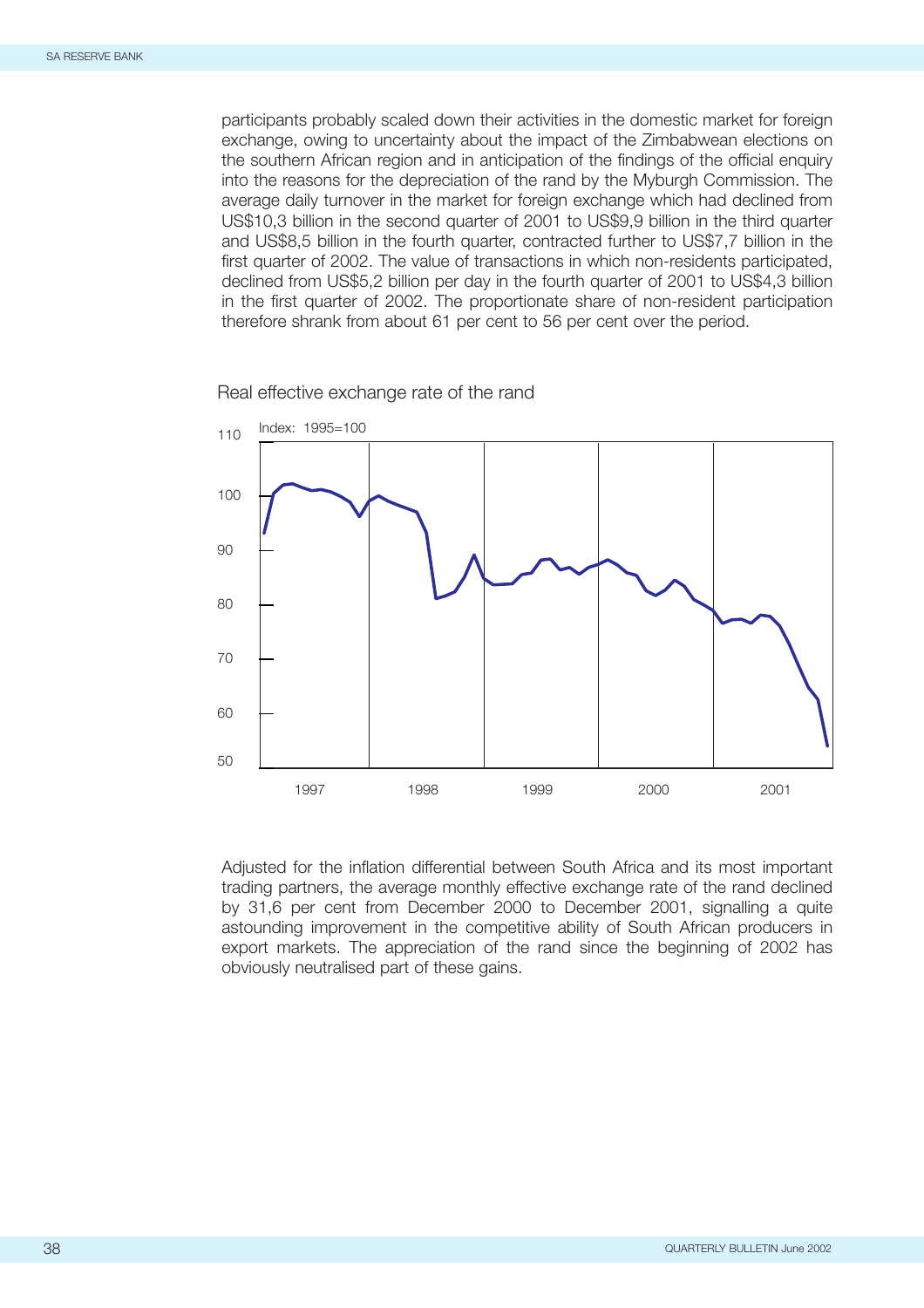## **Monetary developments, interest rates and financial markets**

## **Money supply**

The seasonally adjusted and annualised quarter-to-quarter growth in the *broadly defined monetary aggregate* (M3) accelerated from 16,9 per cent in the third quarter of 2001 and 9,2 per cent in the fourth quarter to 31,9 per cent in the first quarter of 2002 – the highest average quarterly growth rate ever recorded. Measured over periods of twelve months, M3 increased at a rate of 19,7 per cent in January 2002 but, because a higher base for year-on-year growth calculations had been established in 2001, this growth rate declined somewhat to 18,0 per cent in March 2002 and 17,5 per cent in April.

The twelve-month growth in the narrower monetary aggregate *M1A* was close to 18 per cent in January and February 2002 before escalating to 28,1 per cent in March. In



Growth in monetary aggregates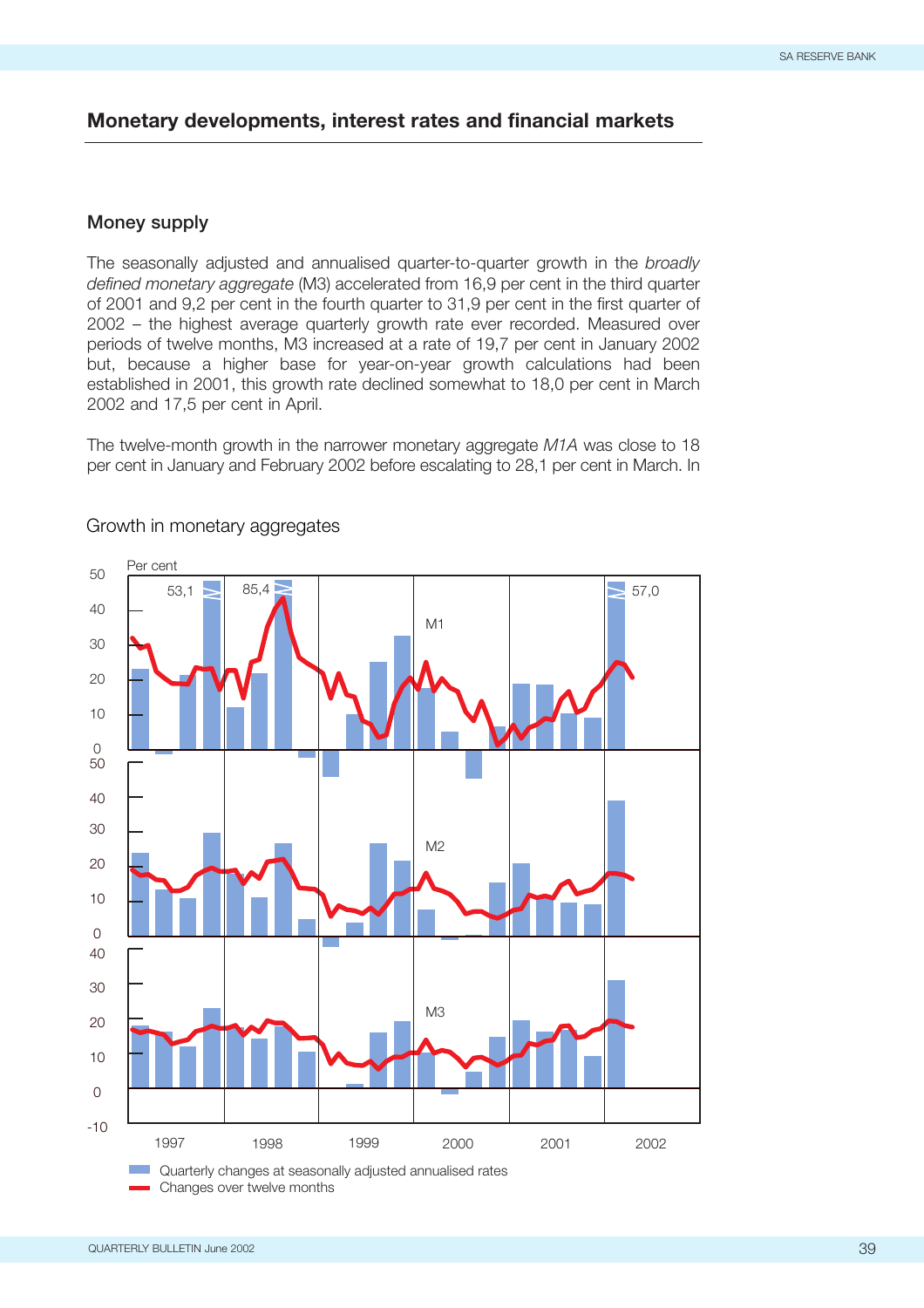April 2002 this growth rate returned to 18,5 per cent. The high growth rates in the first four months of 2002 were largely due to a low base for year-on-year growth comparisons in the early months of 2001. This is evident from a slowdown in the quarter-to-quarter growth in M1A from an annualised rate of 27,5 per cent in the fourth quarter of 2001 to 13,9 per cent in the first quarter of 2002. The slowdown in the growth in M1A during the first quarter of 2002 was essentially caused by the slower accumulation of low-interest-yielding cheque deposits by companies and individuals.

#### Percentage change in monetary aggregates Quarterly at seasonally adjusted annualised rates

| Period<br>M <sub>1</sub> A                           | M1                                  | M2                                 |                                     |
|------------------------------------------------------|-------------------------------------|------------------------------------|-------------------------------------|
| 2001:<br>9,5<br>7.9<br>27,3<br>27,5<br>13.9<br>2002: | 18,8<br>18.7<br>10.5<br>9.1<br>57.0 | 21,0<br>11.3<br>9.8<br>9.2<br>40.1 | 19,5<br>16,4<br>16,9<br>9,2<br>31.9 |

The twelve-month growth rates of *M1* also accelerated impressively, ranging between 21,9 per cent and 25,2 per cent in the first four months of 2002. Partly mirroring the slowdown in quarter-to-quarter growth in M1A, growth in M1 jumped from 9,1 per cent in the fourth quarter of 2001 to 57,0 per cent in the first quarter of 2002 as there was a portfolio shift into high-yielding call and overnight deposits.

*M2* growth also accelerated from the fourth quarter of 2001 to the first quarter of 2002. Measured over periods of twelve months, M2 grew at rates of between 16 and 19 per cent in the first four months of 2002 but quarter-to-quarter growth

### Quarterly changes in M2 and long-term deposits

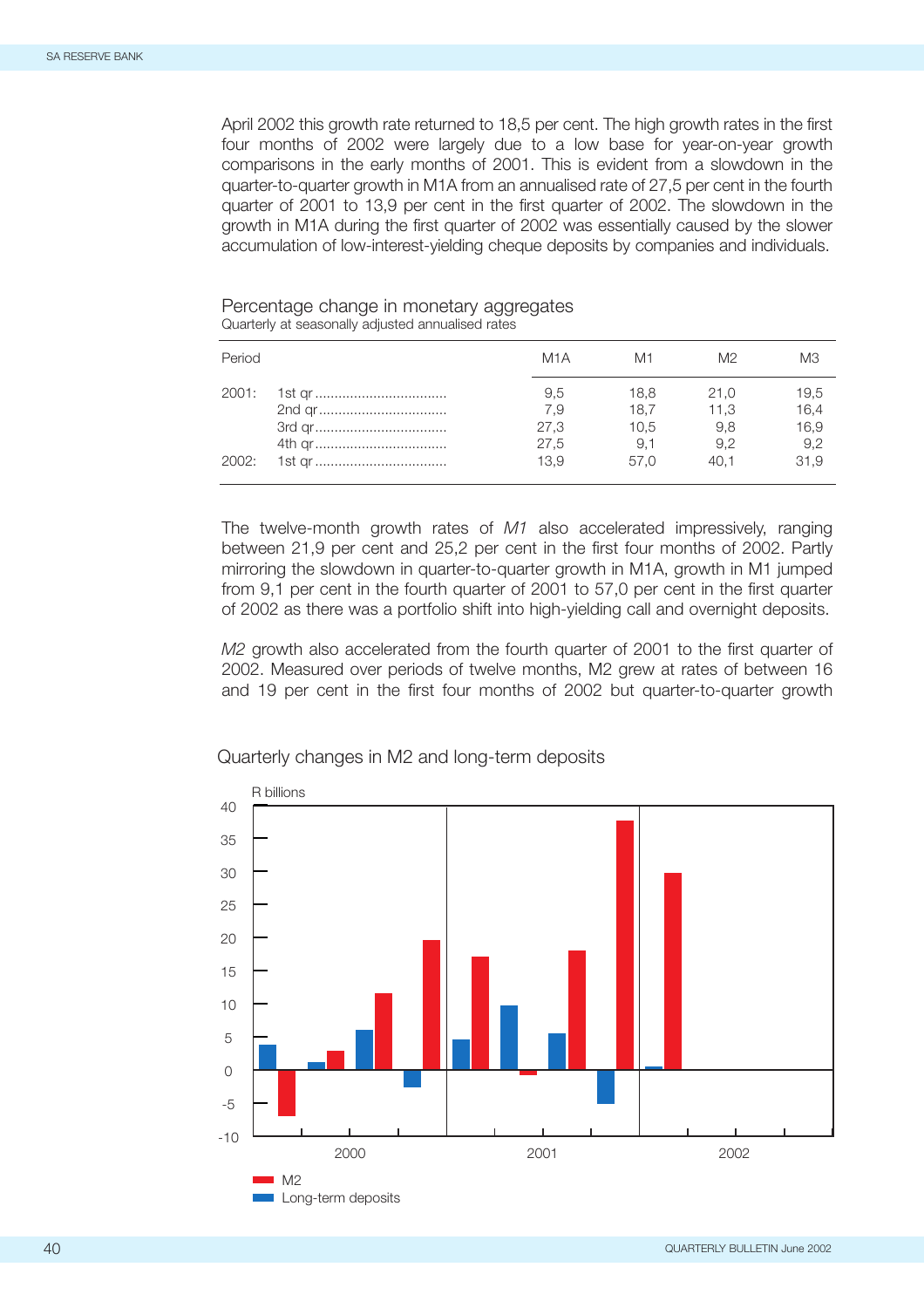accelerated from 9,2 per cent in the fourth quarter of 2001 to 40,1 per cent in the first quarter of 2002. Some buoyancy in the demand for other short and mediumterm deposits contributed to this stronger growth. By contrast, deposits with a maturity of six months and longer fell in absolute terms in the three months to December 2001 and remained rather flat in the first quarter of 2002. In April 2002 there was a strong increase in long-term deposits with the banking sector.

From the foregoing analysis it is clear that most of the growth in the M3 monetary aggregate was in the area of short and medium-term deposits. The corporate sector was the main contributor to this growth in the deposit liabilities of the banks. During the last three months of 2001 the increase in corporate bank deposits exceeded the overall increment in the M3 aggregate, implying a decline in households' deposits with the banks. In the first four months of 2002 companies still contributed more than 80 per cent to the overall growth in M3 deposits. The unusually high level of corporate bank deposits may be seen as evidence of a high degree of uncertainty about the outlook for the South African economy. Companies apparently preferred to keep their cash in the bank rather than invest it in medium to long-term business ventures.

Part of the rapid growth in the broad money supply might have been a consequence of investors' portfolio restructuring. During most of 2001, short-term money-market interest rates declined steadily, whereas the returns on bank deposits changed more sluggishly. The opportunity cost of money holdings was reduced, strengthening demand in particular for the narrow asset classes, M1 and M2.



Deposits as percentage of M3

The demand for money holdings during the first quarter of 2002 was further strengthened by heightened uncertainty about the secondary bond and equity markets. This increased the demand for money assets as a safe investment haven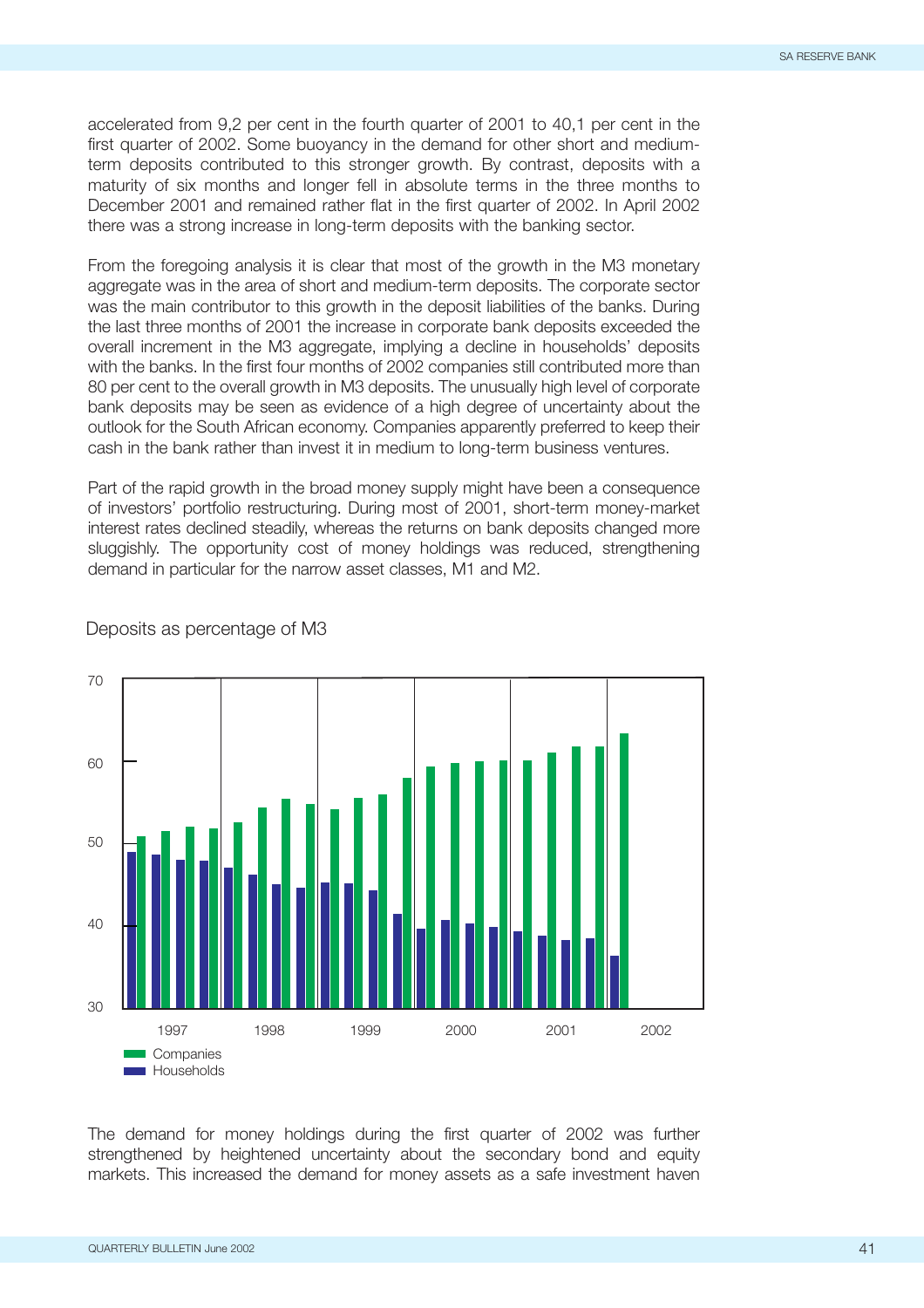throughout the last quarter of 2001 and the first quarter of 2002. Investors were inclined to take a wait-and-see attitude before committing funds to potentially higher earning assets in the bond and equity markets.



Income velocity of M3

Uncertainty was aggravated by depositors' experience with smaller banks during the first quarter of 2002. These problems strongly favoured a preference for deposits with the larger banking groups. Moreover, the robust monetary expansion in the first four months of 2002 occurred against the backdrop of an expanding economy in which inflation expectations were driven higher by the depreciation of the rand and other factors. This typically increases the demand for money for transaction purposes.

The M3 money supply increased by R32,5 billion in the fourth quarter of 2001 and by R30,2 billion in the first quarter of 2002. The accounting counterparts of these changes are summarised in the accompanying table. The substantial increase in the

| Counterparts                                                                      |            | 4th quarter            | 1st quarter   |                       |
|-----------------------------------------------------------------------------------|------------|------------------------|---------------|-----------------------|
|                                                                                   | 2001       |                        | 2002          |                       |
| Net claims on the government sector<br>Government deposits (+decrease; -increase) | 1,1<br>0.4 | $-18.9$<br>1.6<br>31,8 | $-5,5$<br>2.0 | 31,1<br>$-3.5$<br>6,0 |
|                                                                                   |            | 18.0<br>32,5           |               | $-3,4$<br>30.2        |

#### Accounting counterparts of changes in M3 R billions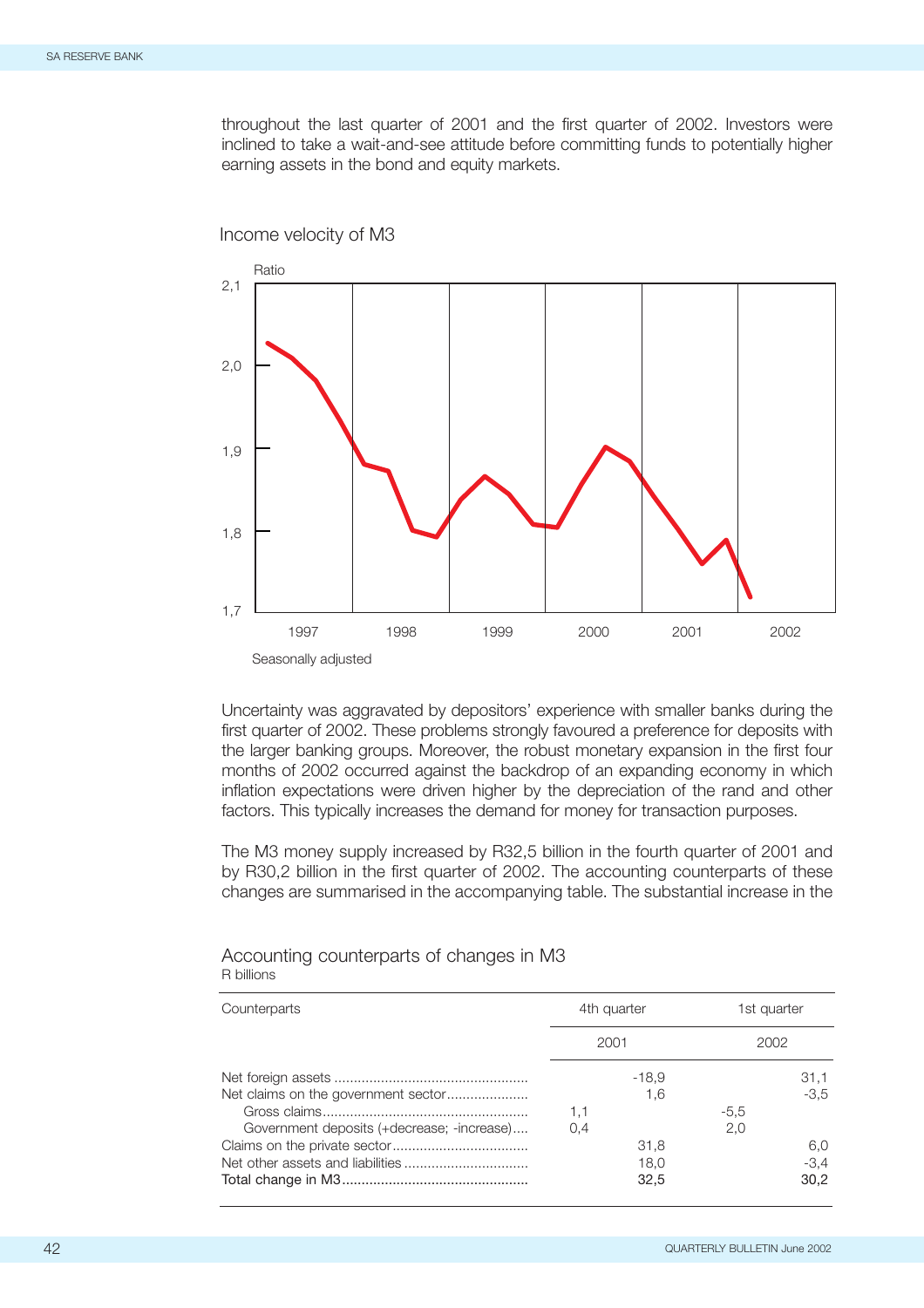banks' net foreign assets in the first quarter of 2002 was a consequence of the liability the government assumed for a US dollar loan arranged earlier with the Reserve Bank as debtor. This transfer of liability from the Bank to the government reduced the Bank's foreign liabilities by R17,5 billion, increasing the Bank's net foreign assets by an equal amount. The increment in the banks' claims on the domestic private sector added some R6,0 billion to these banks' overall assets in the first quarter of 2002, following a substantial increase of R31,8 billion in the fourth quarter of 2001.

#### **Credit extension**

The quarter-to-quarter annualised growth in *total domestic bank credit extension* (i.e. credit extended to the private sector and net claims of banks on the government sector) accelerated from 2,2 per cent in the second quarter of 2001 to 16,4 per cent in the fourth quarter and 18,7 per cent in the first quarter of 2002. Measured over twelve months, the growth in total bank credit extension accelerated from 10,0 per cent in December 2001 to 13,5 per cent in January 2002, 11,1 per cent in March and 10,7 per cent in April. The generally strong growth in total domestic credit extension in the first quarter of 2002 was essentially caused by stronger demand for credit by private sector bodies. Net credit extended to the government sector declined by R3,5 billion over the same period.



Credit extended to private sector

Despite indications of a slight weakening in overall economic activity, bank *credit extension to the private sector* increased at a high quarter-to-quarter growth rate of 17,9 per cent in the fourth quarter of 2001 and 15,9 per cent in the first quarter of 2002. Among other things, the increase in the fourth quarter of 2001 could be explained by the impact of the depreciation of the rand, which encouraged exporters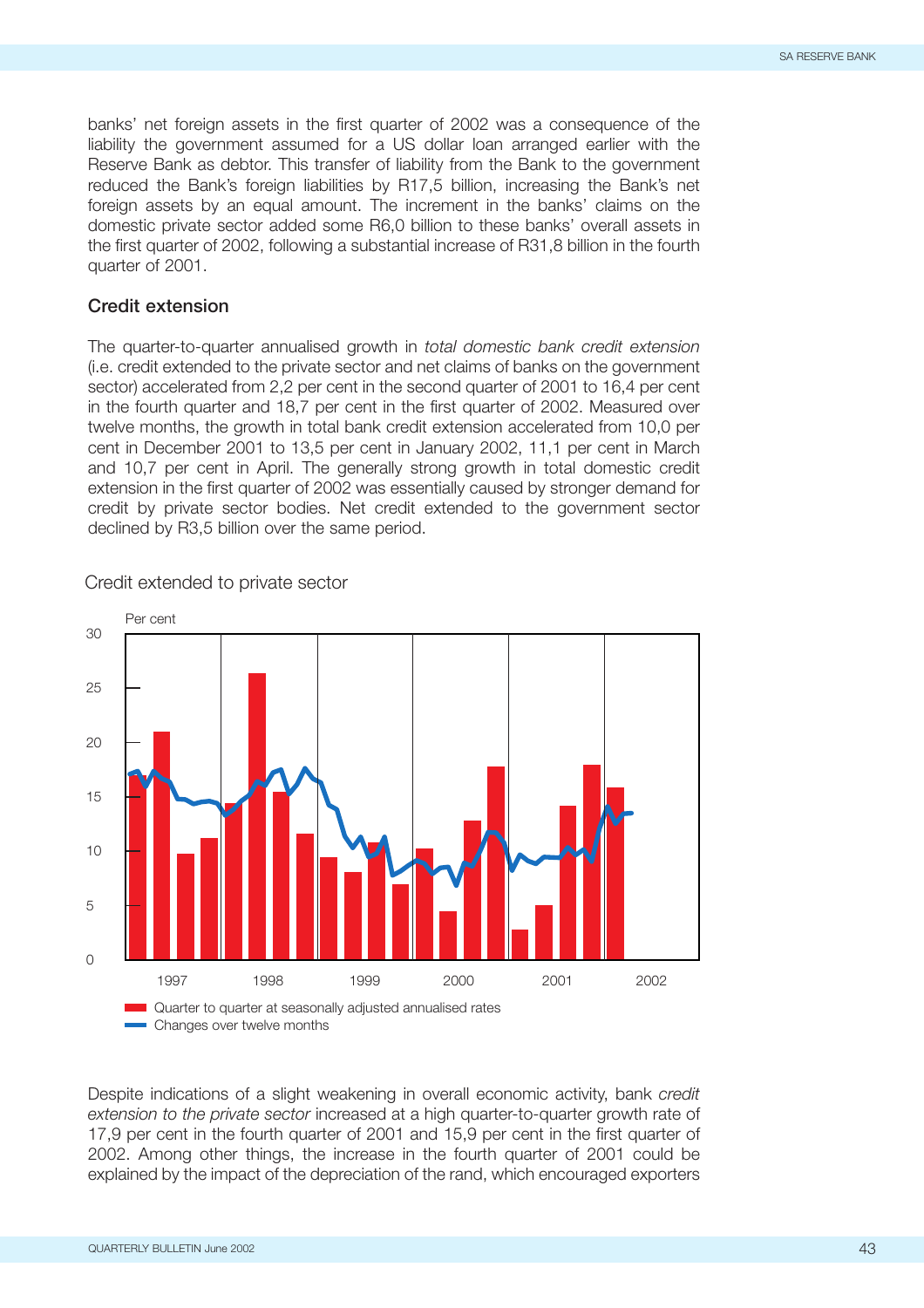to borrow in the domestic credit market in order to meet their working capital requirements, while delaying the repatriation of their export proceeds for as long as possible. In the first quarter of 2002, rising inflation and pre-emptive buying by individuals and companies ahead of anticipated price increases contributed to the high levels of private-sector credit growth.

*Growth over twelve months* in the banks' claims on the domestic private sector accelerated from 12,2 per cent in December 2001 to 15,6 per cent in January 2002 and 13,4 per cent in March. Growth of 13,5 per cent was registered in April 2002. The sharp acceleration in January 2002 was mainly a consequence of the very low base value for year-on-year growth calculations as a result of changes in the reporting format of the banks in January 2001.

An analysis of banks' claims on the private sector by type of credit shows that the growth in *mortgage advances* posted high twelve-month rates ranging from 14,2 per cent to 16,1 per cent throughout 2001. It was only in the first four months of 2002 that the growth in mortgage advances started tapering off from 12,1 per cent in January to 11,5 per cent in March and 11,7 per cent in April. The firm growth in mortgage advances in recent years has reflected the more affordable cost of mortgage financing and the associated higher level of activity in the real-estate market over the past two years. Growth in mortgage advances contributed 40,2 per cent to the overall increase in the banks' claims on the private sector in the year to April 2002.

| Instalment sale credit<br>and leasing finance | Mortgages | Other Ioans<br>and advances |
|-----------------------------------------------|-----------|-----------------------------|
| 13,2                                          | 15,3      | 0,9                         |
| 13.5                                          | 15.4      | 2,5                         |
| 17.2                                          | 14.4      | 5,1                         |
| 16.9                                          | 14.5      | 10,4                        |
| 17.5                                          | 12.1      | 12,6                        |
| 15.6                                          | 12.5      | 10,5                        |
| 15.6                                          | 11.5      | 12,3                        |
| 15.6                                          | 11.7      | 11.8                        |
|                                               |           |                             |

Selected categories of credit to the private sector by type of credit Percentage change over twelve months

Fully consistent with the stronger consumer demand for durable consumer goods, growth in *instalment sale credit and leasing finance* gained momentum throughout 2001; it increased from 9,8 per cent in January 2001 to a five-year high of 17,5 per cent in January 2002. The twelve-month growth rate later declined to 15,6 per cent in February, March and April 2002. Instalment sale and leasing financing of used passenger cars, followed by the financing of new passenger cars and trucks, contributed most to the increase in credit from December 2001 to March 2002. New payouts of such credit declined from a record high of R18,2 billion in the fourth quarter of 2001 to a still high amount of R16,1 billion in the first quarter of 2002, as expenditure on durable goods moderated somewhat.

The rate of increase over twelve months in *other loans and advances*, which fluctuated within a range of 0,5 per cent to 5,5 per cent during most of 2001, accelerated to 10,4 per cent in December, 12,6 per cent in January 2002 and 12,3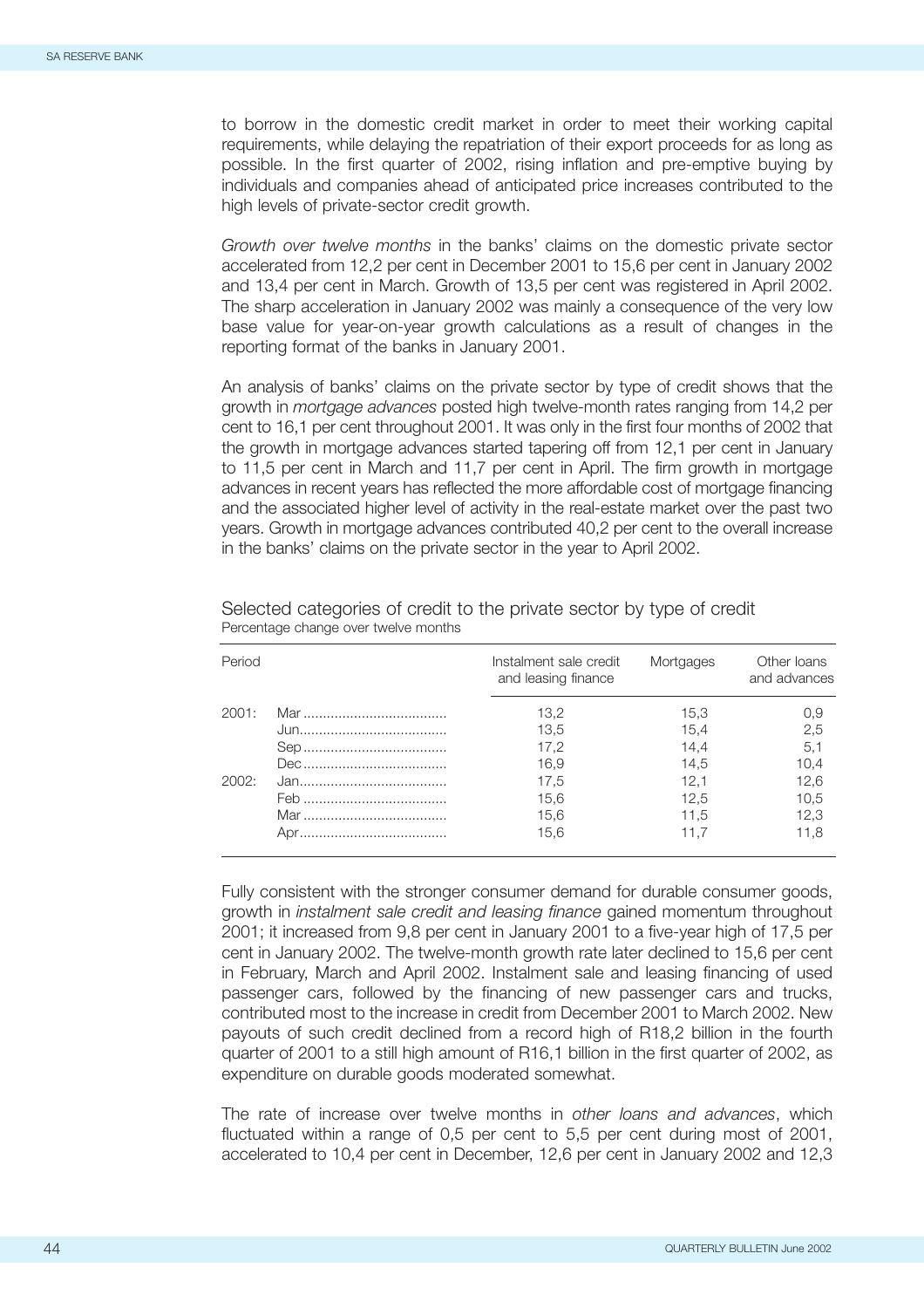per cent in March. This rate amounted to 11,8 per cent in April. However, viewed on a quarterly basis, other loans and advances extended by banks declined by R2,4 billion in the first quarter of 2002, compared with an increase of R12,7 billion in the fourth quarter of 2001, suggesting a sharp turnaround in the growth of this credit category shortly after the exchange rate started to strengthen. The demand for credit originating with companies rather than with individuals underpins the current high level of other loans and advances granted by banks. The other loans and advances category is still an important asset on banks' balance sheets, despite a decline in its contribution to total credit extended to the private sector by banks from 39,4 per cent in December 2001 to 38,5 per cent in April 2002.

The household sector absorbed the greater part of the increase in credit extension to the private sector in the first quarter of 2002, but households' total share of private-sector credit remained more or less unchanged at 47,7 per cent.

#### **Interest rates and yields**

Higher inflation was widely expected to result from the steep depreciation of the rand in December 2001. Partly in response to the changed outlook for inflation, the decline in long-term bond yields came to an end and the *monthly average yield on long-term government bonds* picked up from 10,3 per cent in November 2001 – its lowest level since August 1980 – to 12,6 per cent in March 2002 – its highest level since January 2001.



Monthly average yield on long-term government bonds

The prolonged decline in bond yields since the international financial crisis of 1998 was also underpinned by a dwindling supply of government securities. Despite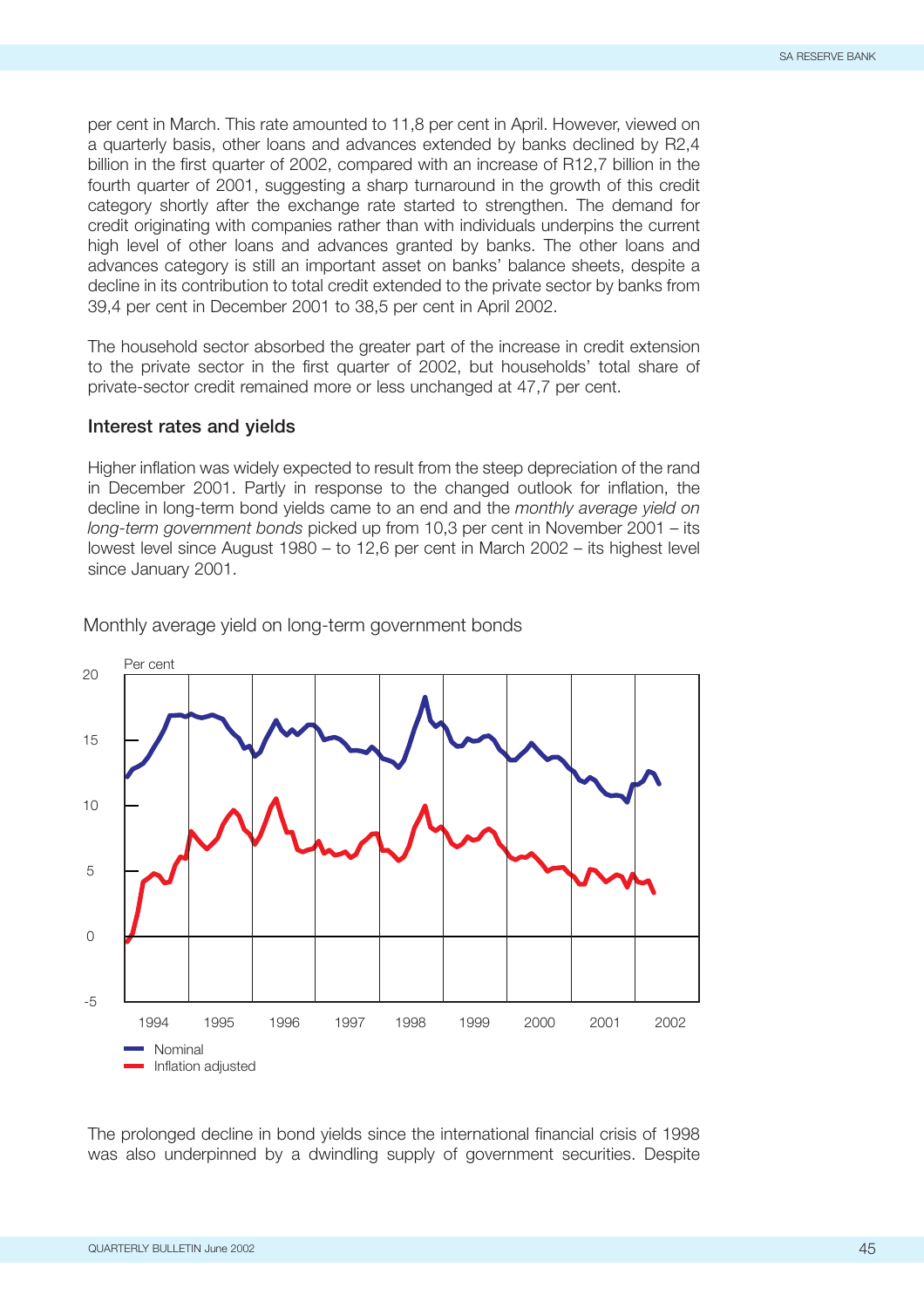widespread expectations that monetary policy would be tightened in order to contain inflation, and later the actual increases in the repurchase rate of the Reserve Bank, inflation fears drove bond yields higher from about the end of November 2001. Against this, the national government's funding proposals for the 2002/03 fiscal year continued to limit the domestic supply of bonds, for example by focusing on funding in foreign capital markets.

In an environment of heightened uncertainty, bond yield movements became increasingly sensitive to changes in the exchange rate of the rand. Along with the sharp weakening of the rand, the daily average yield on long-term government bonds rose rapidly from a low of 9,97 per cent on 28 November 2001 to 13,23 per cent on 20 December. When some stability returned to the foreign-exchange market, bond yields fell back to a daily average of 11,07 per cent on 8 January 2002. Concerns about rising inflation again took hold in early 2002, pushing the daily average yield on long-term government bonds to 13,28 per cent on 28 March 2002.



Yield on long-term government bonds

The mood in the bond market turned more positive from the beginning of April 2002. The daily average yield on long-term government bonds declined to 12,08 per cent at the end of April and 11,76 per cent at the end of May. The monthly average bond yield fell back to 12,5 per cent in April 2002 and 11,7 per cent in May.

The main explanations for the decline in bond yields since the end of March 2002 include the following:

- The strong showing of the rand;
- the conservative monetary policy stance of the Reserve Bank; and
- the ongoing shortage of investable long-term securities in the fixed-interest market.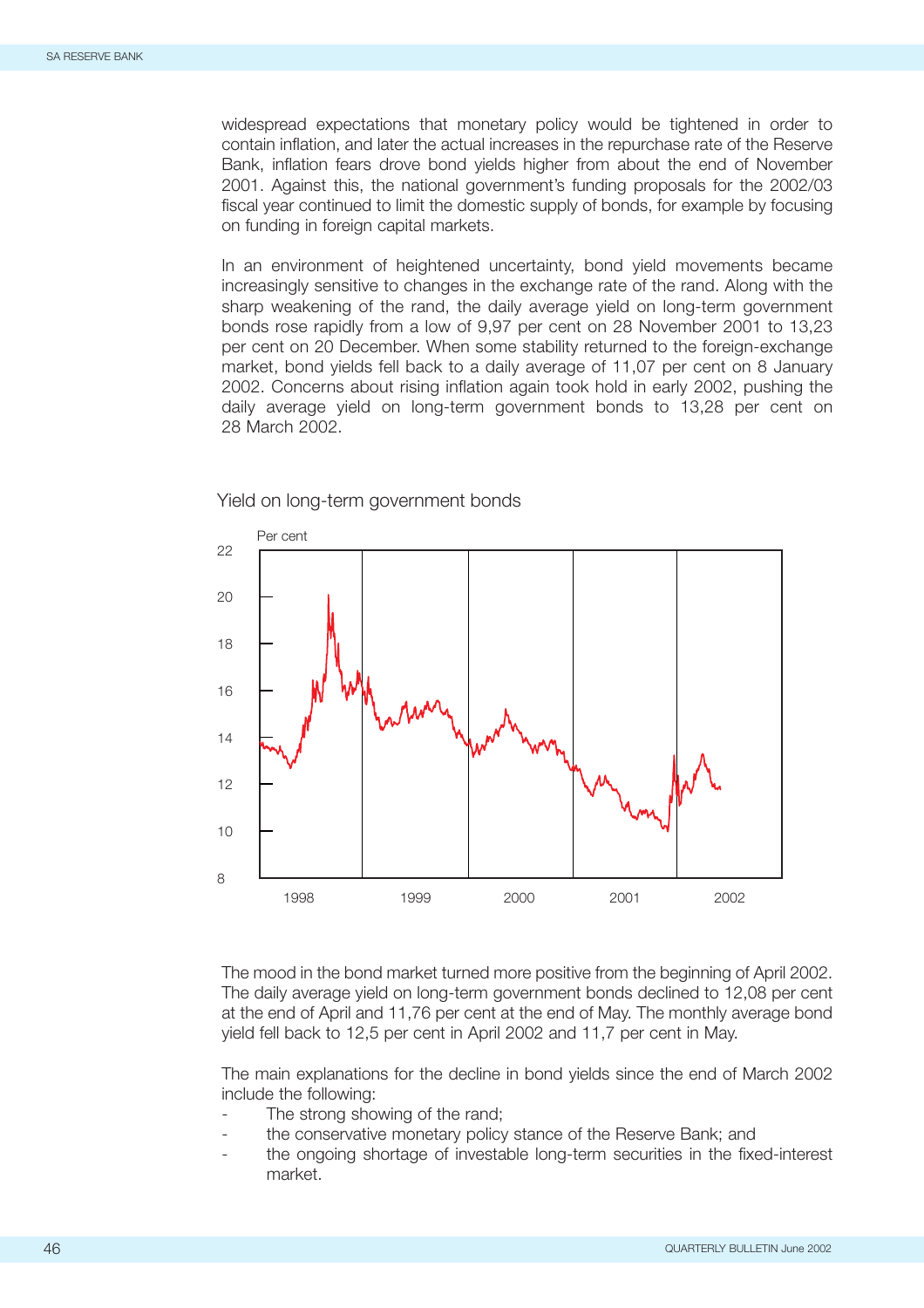The yield curve moved higher over the entire maturity spectrum with broadly similar increases at the short and the long ends after the Reserve Bank increased the *repurchase rate* in January and in March 2002. The repurchase rate was increased by a cumulative total of 200 basis points in the first five months of 2002. The first upward adjustment of 100 basis points occurred on 16 January 2002 after a special meeting of the Monetary Policy Committee concluded that the sharp depreciation of the rand had negatively influenced inflation expectations and that the attainment of the inflation target in 2002 and 2003 was at risk. At its scheduled meeting on 13 and 14 March 2002 the Monetary Policy Committee increased the repurchase rate by a further 100 basis points to 11,50 per cent, effective from 15 March 2002. In reaching this decision the Monetary Policy Committee concluded that this tightening of the monetary policy stance was justified to reinforce the January increase, so as to prevent second-round price increases arising from the depreciation of the rand and to demonstrate the Reserve Bank's resolve to meet the inflation target.

The level of the *yield curve* on 27 March 2002 was, on average, 230 basis points above its level immediately before the increase in the repurchase rate in January – i.e. the curve shifted upwards by more than the overall increase of 200 basis points in the repurchase rate. Since 27 March 2002 the yield curve has become appreciably flatter and even assumed an inverted shape after 24 April, when the yields on bonds with outstanding maturities of more than 20 years declined to yield levels below those of bonds with short outstanding maturities. By the end of May 2002, yields at the short end of the curve were on average 23 basis points above their levels on 14 March, whereas the yields at the longer end of the curve were on average 97 points below the reference value of 14 March.



## Yield curves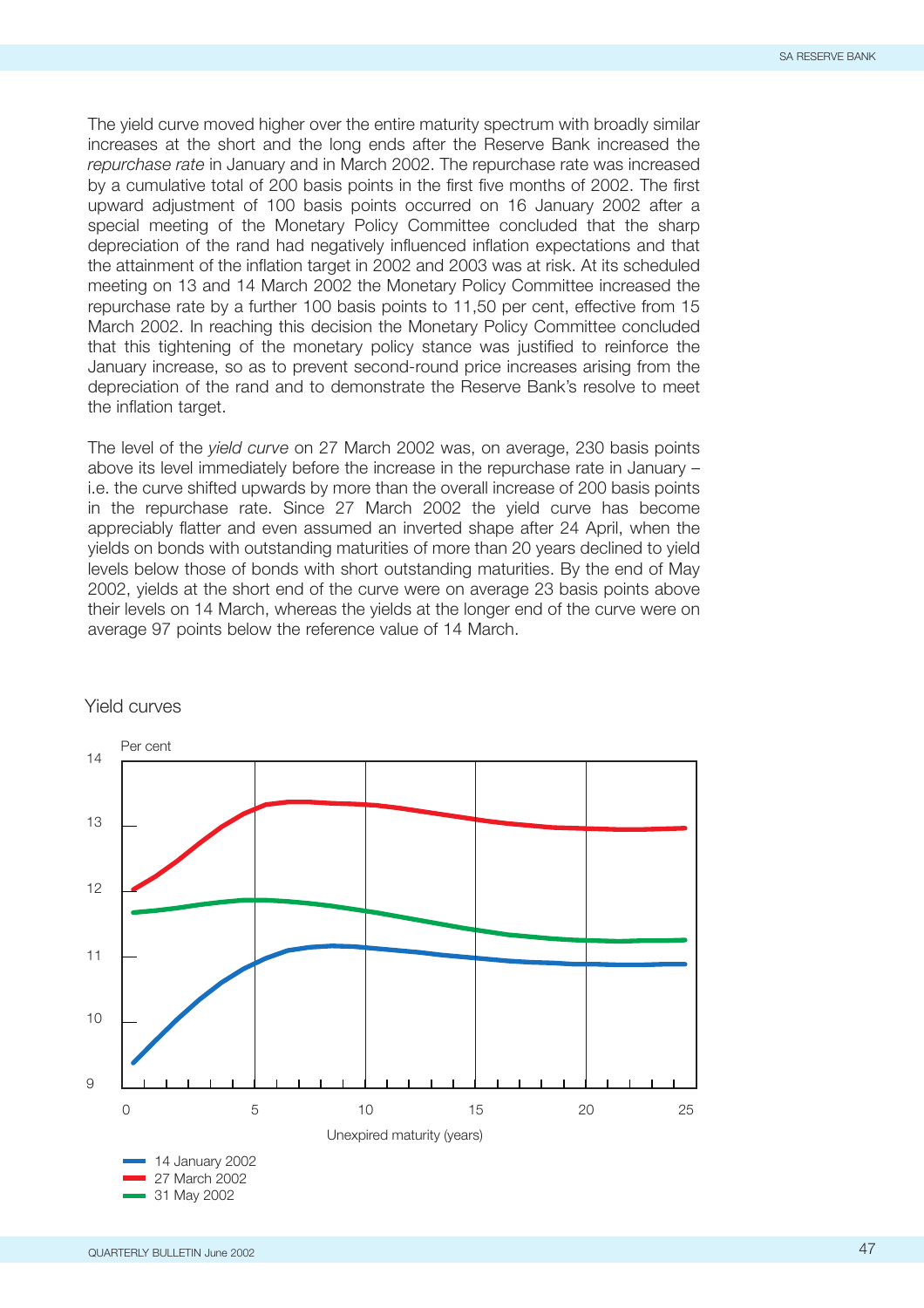The *inflation-adjusted yield* or *real yield* on long-term government bonds, a key measure of bond values, increased from 3,8 per cent in November 2001 – its lowest level since March 1994 – to 4,8 per cent in December along with the sudden rise in nominal bond yields. The real yield subsequently fell back to 3,3 per cent in April 2002 as rising inflation outpaced the increase in nominal bond yields. The deterioration in inflation expectations was also reflected in a sharp decline in the *real yield on government's inflation-linked* R189 bond from a monthly average of 5,1 per cent in November 2001 to 4,1 per cent in May 2002.

The risks associated with the bonds issued by private-sector banks have been thoroughly reassessed in the past year or so. Whereas the average yield on bonds issued by banks exceeded the yield on government bonds of equal maturity by 70 basis points in July 2001, this margin widened to 150 basis points in March 2002 and 129 basis points in May. A general apathy towards investment in financial-sector stock and the recent problems experienced by some of the smaller banks probably contributed to this down-rating of tradable securities issued by banks.



Yield spread on corporate bonds

Money-market interest rates, which had started to rise in the second half of November 2001, rose considerably in the first five months of 2002. Notable increases were concentrated in late February and March 2002 when, apart from the impact of the increase in the repurchase rate, market participants also became concerned about the potential for social instability in Zimbabwe and the inflationary consequences of rising international crude oil prices. Two consecutive releases of higher-than-expected production price inflation figures towards the end of February and March 2002 reinforced the bearish market sentiment at that time.

On 2 April 2002, some changes were made to the composition of the South African Overnight Interbank Average (SAONIA) rate which had been introduced by the South African Reserve Bank on 5 September 2001. The changes were implemented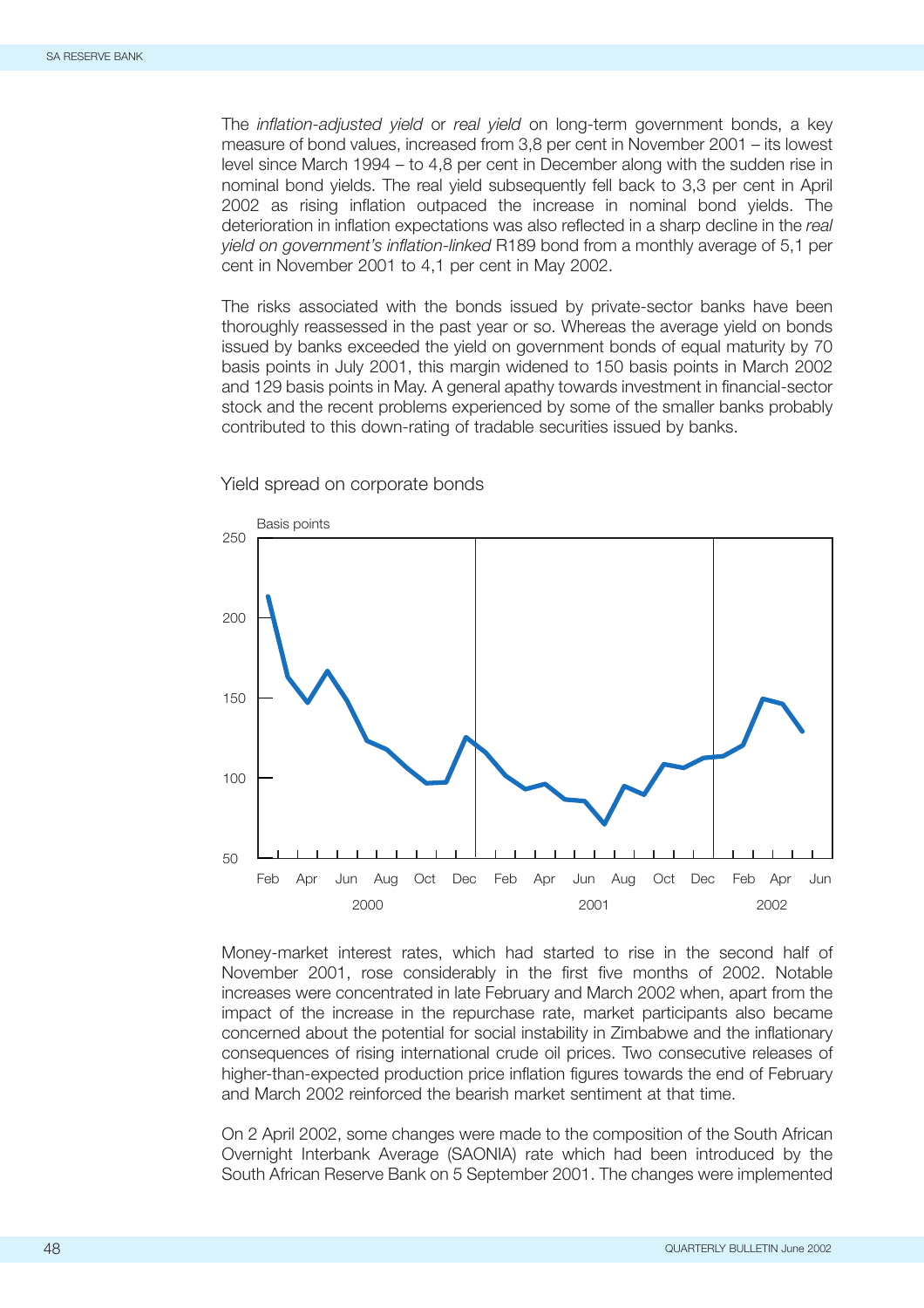to improve the SAONIA rate as an indicator of money-market conditions. The revised SAONIA rate now comprises the average rate on unsecured interbank funding at market rates only, i.e. it excludes the interbank overnight funding raised in terms of special agreements among banks at the prevailing Reserve Bank repurchase rate. The previous SAONIA rate, now called the SAONIA+ rate, covers all unsecured interbank overnight funding, i.e. the weighted average of funding at the repurchase rate as well as the other overnight funding rates.



#### Money-market interest rates

Partly reflecting actual and anticipated changes in the repurchase rate, overnight interbank rates increased during the first five months of 2002. The SAONIA+ rate increased by a total of 132 basis points from 8,90 per cent on 2 January 2002 to 10,22 per cent on 15 March. As liquidity conditions became tighter closer to the Easter holiday at the end of March, the SAONIA+ rate increased by 90 basis points to 11,12 per cent on 27 March 2002 but subsequently fell to 10,50 per cent on 11 April when liquidity conditions eased somewhat. However, towards the end of April the SAONIA+ rate again increased, peaking at 11,25 per cent on 29 April, but declined steadily in the ensuing weeks to 11,13 per cent on 31 May 2002. The SAONIA rate was calculated at 10,26 per cent on 2 April 2002 but later rose to 10,89 per cent on 31 May 2002.

Along with increases in the repurchase rate, the rate on three-month bankers' acceptances increased from 9,56 per cent on 2 January 2002 to 10,75 per cent on 2 April but stabilised at this level in the following week. From the second half of April the rate on three-month bankers' acceptances began to move higher and reached 11,13 per cent on 6 May, as fears heightened that rising international crude oil prices would fuel inflation. The tender rate on 91-day Treasury bills increased from 9,27 per cent on 11 January 2002 to 9,52 per cent on 18 January 2002 and 10,10 per cent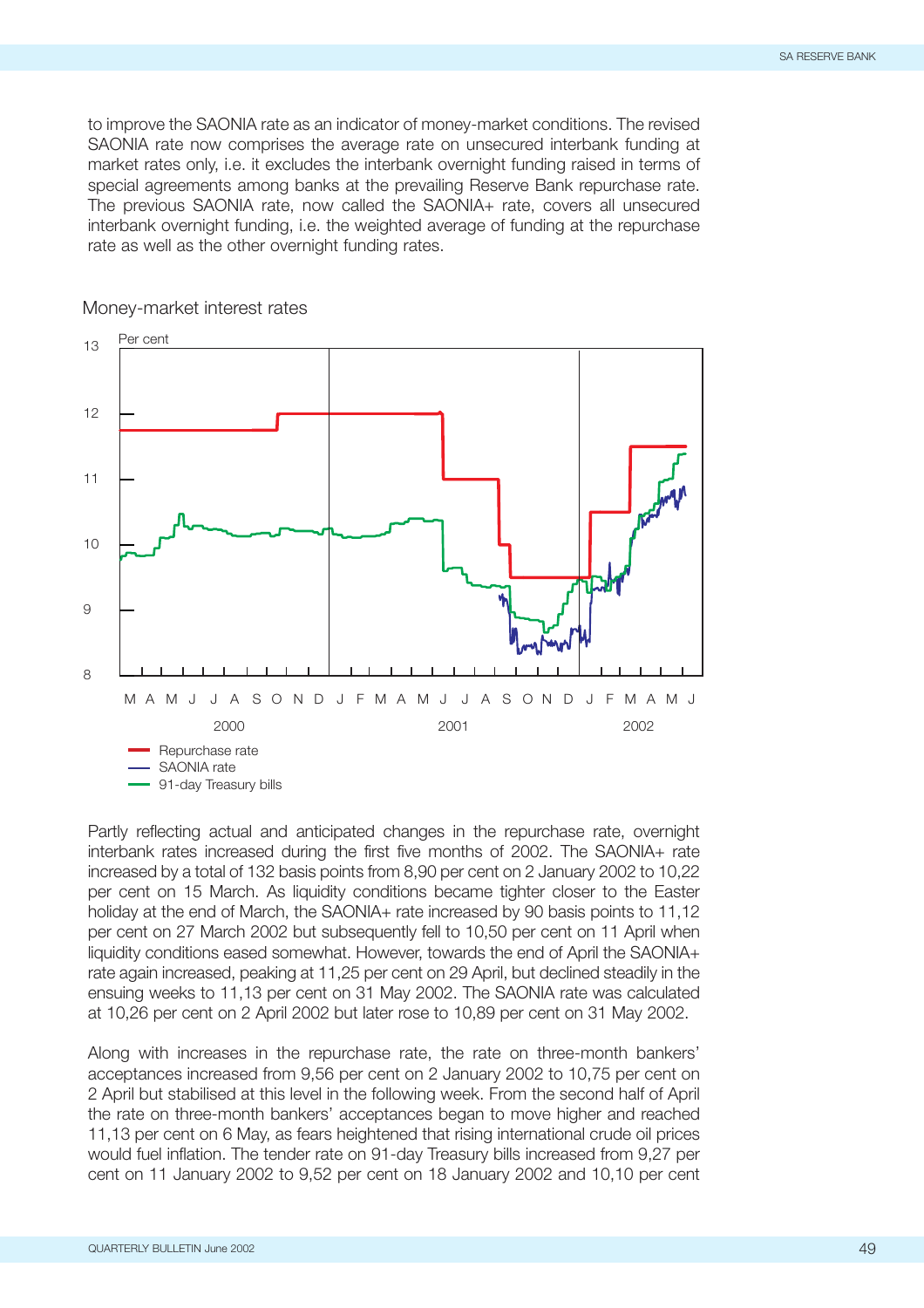on 15 March. The weekly amount of 91-day Treasury bills offered on tender was increased by R400 million to R1,4 billion from 28 March 2002, contributing to upward pressure on this rate. A recent high of 11,39 per cent was reached on 31 May 2002.

Expectations of increases in money-market interest rates, as portrayed by the rates on forward agreements (FRAs), generally prevailed in the first five months of 2002. For instance, the rate on 9x12-month FRAs rose, on balance, from a low point of 9,85 per cent on 8 January 2002 to 12,08 per cent on 28 February and peaked at 12,97 per cent on 27 March 2002. As the strengthening of the effective exchange rate of the rand gained some momentum during April and May, the rate on 9x12-month FRAs retraced part of its earlier increases to reach 12,10 per cent on 31 May 2002.

The private-sector banks responded to the increases in the repurchase rate in January and March 2002 by raising their prime overdraft rate. On 16 January 2002 the prime overdraft rate was increased by 100 basis points to 14 per cent and this was followed by a further increase of 100 basis points to 15 per cent on 18 March. At the level of 15 per cent, the prime overdraft rate was two percentage points higher than at the end of 2001 but half a percentage point lower than its level at the end of 2000.

## **Money market**

Money-market conditions eased during the first three months of 2002, in part because of the liquidity assistance the Reserve Bank provided to certain banks when they encountered large-scale deposit withdrawals. The average daily liquidity requirement of the banks accordingly decreased from R12,0 billion in December 2001 to R11,0 billion in March 2002. This was contrary to the behaviour of moneymarket accommodation rates which rose by some 200 basis points over the first three months of the year. In the second quarter of 2002, liquidity conditions became



#### Total liquidity requirement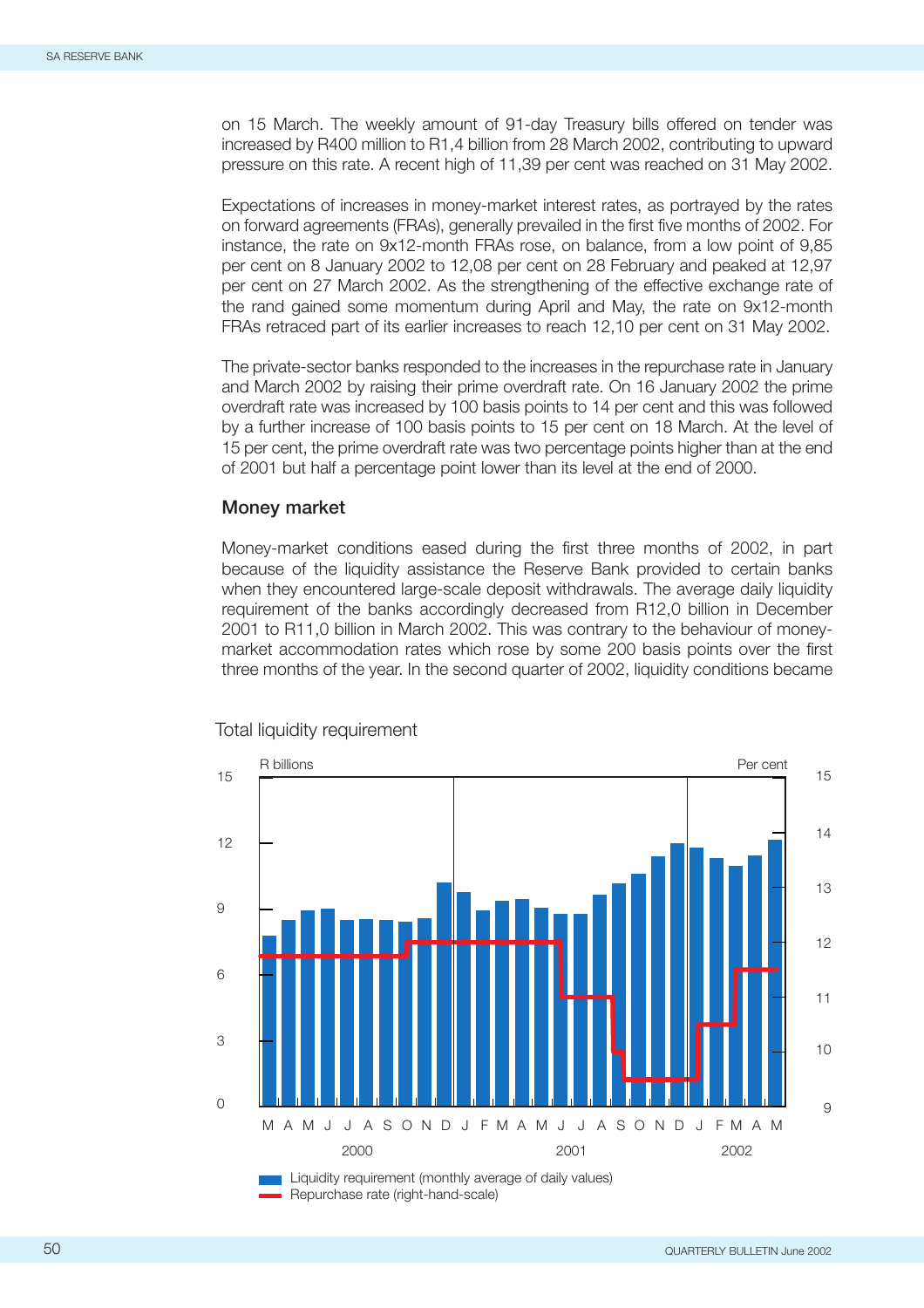less accommodative as the banks' average daily liquidity requirement rose to R11,4 billion in April and R12,2 billion in May.

The Reserve Bank allowed fairly liquid conditions to prevail in the first five months of 2002 but occasionally intervened to offset undue liquidity injections arising from the deficits incurred on its forward foreign-exchange transactions. At times liquidity was fed into the market through the assistance provided to certain banks and changes in the Reserve Bank's holdings of net foreign assets.

Actions by the Reserve Bank to mop up excess liquidity in the money market included foreign-currency money-market swap transactions with parties in the private sector. The outstanding amount of these swap transactions rose sharply in January 2002 after government had replaced the Reserve Bank as debtor in respect of a US\$1,5 billion syndicated loan in a transaction which swelled liquidity in the market by R17,5 billion.

On 25 April 2002, the proceeds of the government's US\$1 billion foreign loan expanded liquidity by R10,7 billion but this amount was immediately neutralised through foreign-exchange swap transactions. These swaps are expected to be reversed gradually when the foreign exchange are repurchased by the Bank in the second leg of the swap transaction and is delivered against maturing forward foreign-exchange contracts.

Another measure taken by the Bank to drain excess liquidity from the money market was an increase in the amount of outstanding Reserve Bank debentures. The issued value of the debentures rose from R1,3 billion at the end of December 2001 to R4,0 billion at the end of February 2002 and during May to R5,7 billion at the end of that month. The amount of outstanding reverse repurchase transactions in government securities with private-sector parties was also increased from R3,5 billion at the end of December 2001 to R6,7 billion at the end of February 2002. These transactions were reduced to R6,0 billion to alleviate a tightening in the market over the Easter weekend at the end of March 2002, but rose to R6,6 billion at the end of April and R5,8 billion at the end of May, as mopping-up operations were resumed at the former levels.

Following the usual seasonal pattern, notes and coin in circulation outside the Reserve Bank decreased by R3,4 billion in January and February 2002. In March 2002 notes and coin in circulation outside the Reserve Bank increased by R2,0 billion on account of the public's demand for cash over the Easter holidays, tightening the liquidity conditions in the money market. A reverse flow of notes and coin to the Reserve Bank in the amount of R0,4 billion eased the liquidity situation somewhat in April 2002. In May a decline of R0,5 billion in the value of notes and coin in circulation outside the Reserve Bank added liquidity to the market.

#### **Bond market**

There was a decline in the supply of new public-sector debt securities in the *domestic primary bond market* during fiscal 2001/02. In fact, public-sector borrowers retired debt to a net value of R10,2 billion in fiscal 2001/02. In fiscal 2000/01 there were still net issues of debt by public-sector bodies to the amount of R2,5 billion. Debt retirement by the public sector reached a zenith in January 2002 when the *national government* repaid maturing debt to the value of R21,7 billion and bought back debt to the value of R2,5 billion. Overall, the *public sector* retired debt to the amount of R25,1 billion in January and February 2002. In April 2002 the National Treasury returned to the market as a borrower, issuing a new inflation-linked bond maturing in March 2008 and a new variable-rate bond in May.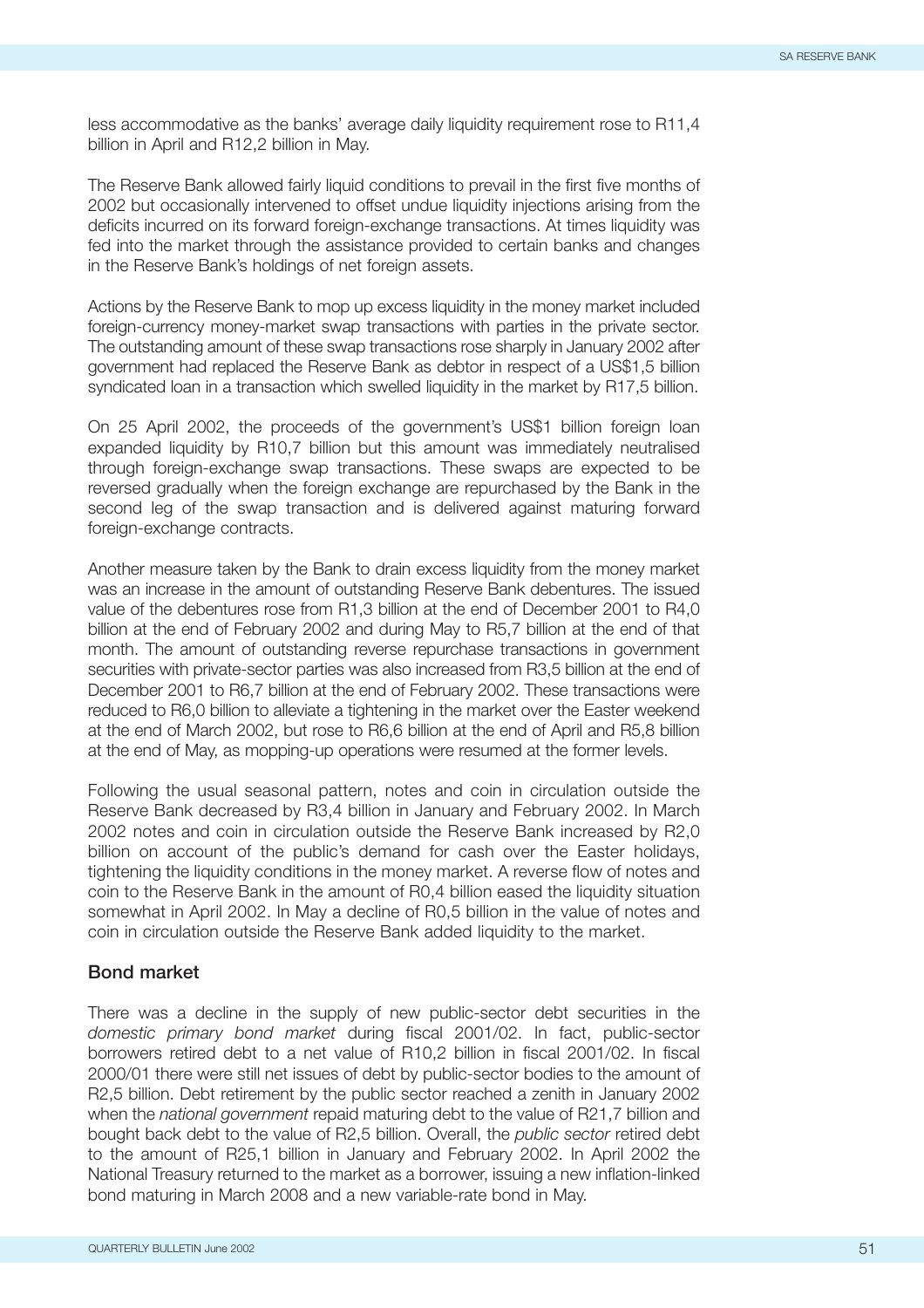

Funds raised in domestic bond market

The supply of fixed-interest securities in the domestic primary bond market was constrained by the national government's preference for meeting its financing requirements in the *international capital markets.* A total amount of R12,3 billion was raised by national government in the international market during fiscal 2001/02. In April 2002 the entire offshore borrowing programme for fiscal 2002/03 was completed with the placing of a 10-year global dollar bond to the value of US\$1 billion. This bond was issued at an annual coupon rate of 7,375 per cent. At the time of placement the issue price implied a premium of 240 basis points over the yield on the equivalent loan stock of the United States Federal Government.

Bond issues by *private-sector entities* partly filled the void left by public-sector borrowers in the fixed-interest securities market. The outstanding nominal value of private-sector loan stock listed on the Bond Exchange of South Africa rose strongly from R11,2 billion in December 2000 to R21,9 billion in December 2001 and R24,4 billion in March 2002. Private-sector banks were fairly active in the market in the first quarter of 2002, raising R1,6 billion in borrowed funds to supplement their capital base in the wake of substantial write-offs of bad debts.

*Trading activity* on the Bond Exchange of South Africa was quite lively during 2001 and rose by 18 per cent to R12,4 trillion. In the early months of 2002 turnover values declined slightly from the record level of R3,5 trillion established in the fourth quarter of 2001 to R3,3 trillion in the first quarter of 2002 and R2,5 trillion in April and May.

*Non-resident investors* sold bonds to the value of R25,6 billion in the domestic market during 2001 as falling nominal yields and the persistent depreciation of the rand steadily wrung potential profit opportunities from the market. The sharp decline in bond prices in December 2001 and the new-found strength of the rand vis-à-vis other currencies from the beginning of 2002 enticed non-resident investors back to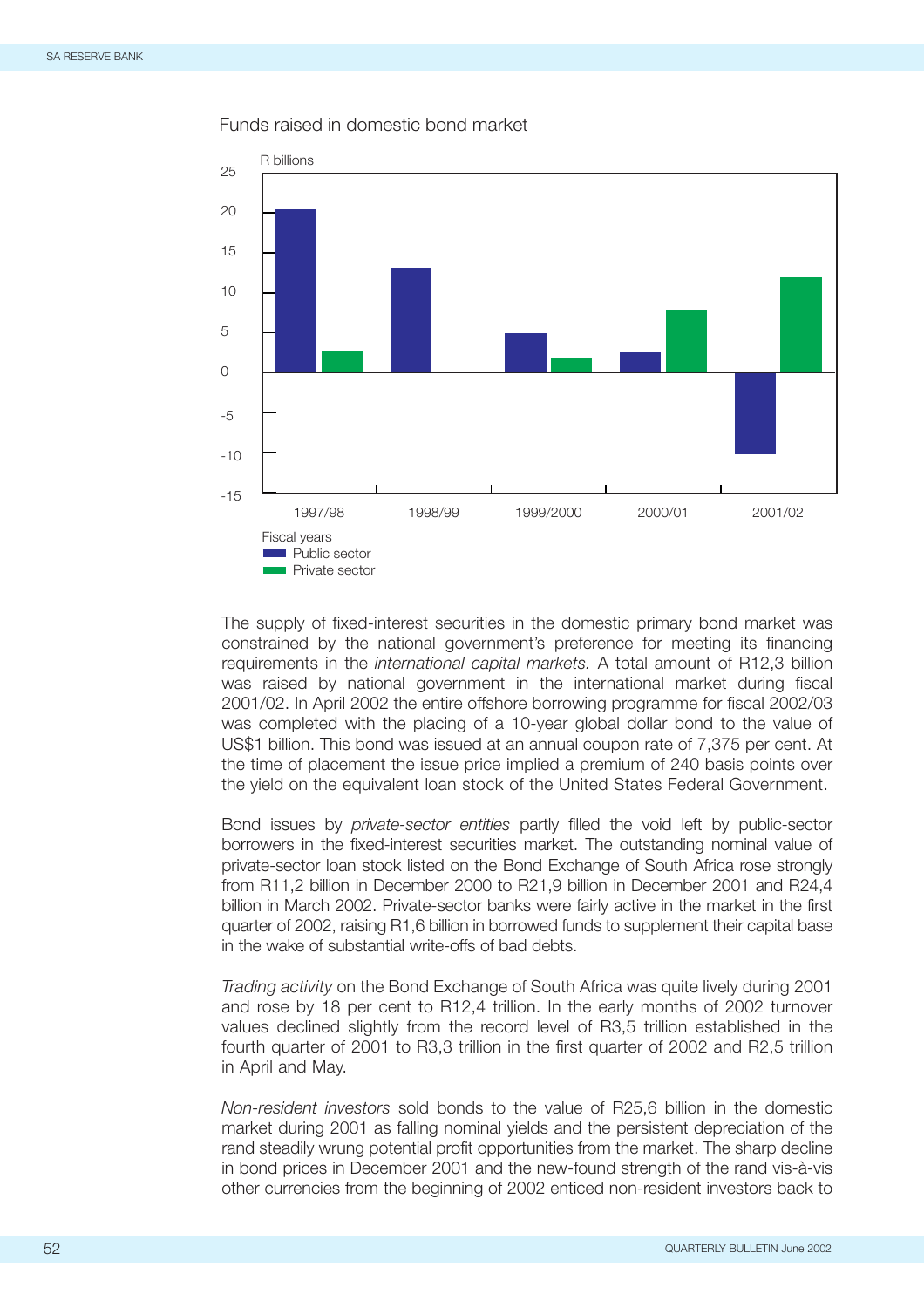the South African bond market as net buyers. Though non-resident investors still sold bonds to the net value of R10,1 billion in the fourth quarter of 2001, they acquired bonds to the value of R5,3 billion on a net basis in the first five months of 2002. Since the beginning of 2002 an increasing proportion of net purchases by non-residents has been in the form of outright purchases, whereas repurchase transactions have lost some of their earlier popularity.

## **Share market**

The strong rise in share prices since September 2001 has encouraged a number of companies with listings on the JSE Securities Exchange SA to satisfy part of their capital requirements in the *primary share market.* The quarterly value of share capital raised on the JSE Securities Exchange SA accordingly increased from R5,0 billion in the third quarter of 2001 to R12,9 billion in the fourth quarter and R12,6 billion in the first quarter of 2002. Companies listed in the financial and resources sectors of the Exchange actively mobilised funds.

Trading in the *secondary share market* increased equally impressively from a quarterly average of R148 billion in the first three quarters of 2001 to R161 billion in the fourth quarter, and a record of R176 billion in the first quarter of 2002. Furthermore, in May 2002 the turnover in the secondary share market reached its highest monthly level ever, namely R97 billion.

Strongly rising share prices ensured that *non-resident investors* maintained a presence in the domestic share market as buyers of equity. Net purchases by nonresident investors, valued at R5,4 billion in the third quarter of 2001, were followed by net share purchases of R7,9 billion in the fourth quarter and R4,4 billion in the first quarter of 2002 and R0,8 billion in April and May. Net purchases occurred consistently, except in November 2001 when R1,3 billion worth of shares were sold on a net basis by non-resident investors, and in February and May 2002 when nonresidents' net sales of shares amounted to R0,3 billion and R1,9 billion, respectively.



Turnover in secondary share market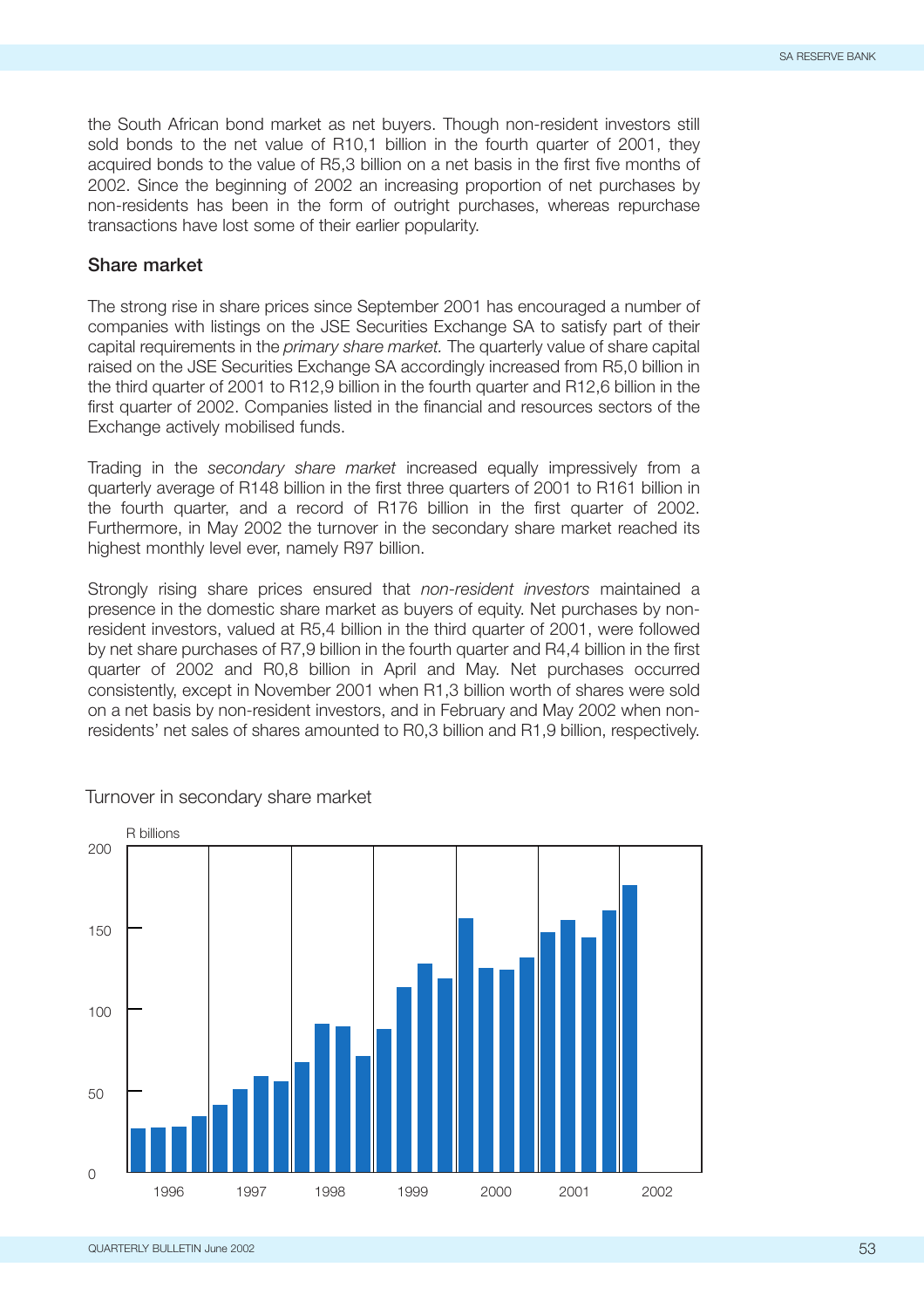Underpinned by solidly rising turnovers, the closing level of the *all-share price index* increased by 58 per cent from a sixteen-month low on 21 September 2001 to a record high on 22 May 2002. The monthly average of the all-share price index rose by 39 per cent from September 2001 to May 2002. Gains in share prices were particularly prominent in the resources sector of the Exchange where prices moved upwards by 79 per cent from September 2001 to May 2002. The average prices of counters in the gold section rose by 186 per cent over the period from September 2001 to May 2002 but far more modest increases of 19 per cent in the industrial sector and 4 per cent in the financial sector were reported.

The *price-earnings ratio of all classes of shares* increased from a low of 10,5 in September 2001 – its lowest level since the international financial crisis of 1998 – to 13,2 in February 2002, but declined slightly to 13,1 in May. Broadly mirroring these movements, the *dividend yield* on all classes of shares declined from 3,4 per cent in September 2001 when it was at its highest level since December 1998, to an average of 2,9 per cent in the first five months of 2002.



Share prices

## **Market for derivatives**

The high level of trading activity in the market for equity-related derivative contracts in the fourth quarter of 2001 subsided in the first five months of 2002 when stability returned to the foreign-exchange and financial markets. Index and individual equity derivative products, on average, accounted for almost 99 per cent of the overall number of trades in financial derivatives.

The combined number of *futures and options on futures contracts* traded in the JSE Financial Derivatives Division rose by 47 per cent to 35,6 million in 2001. The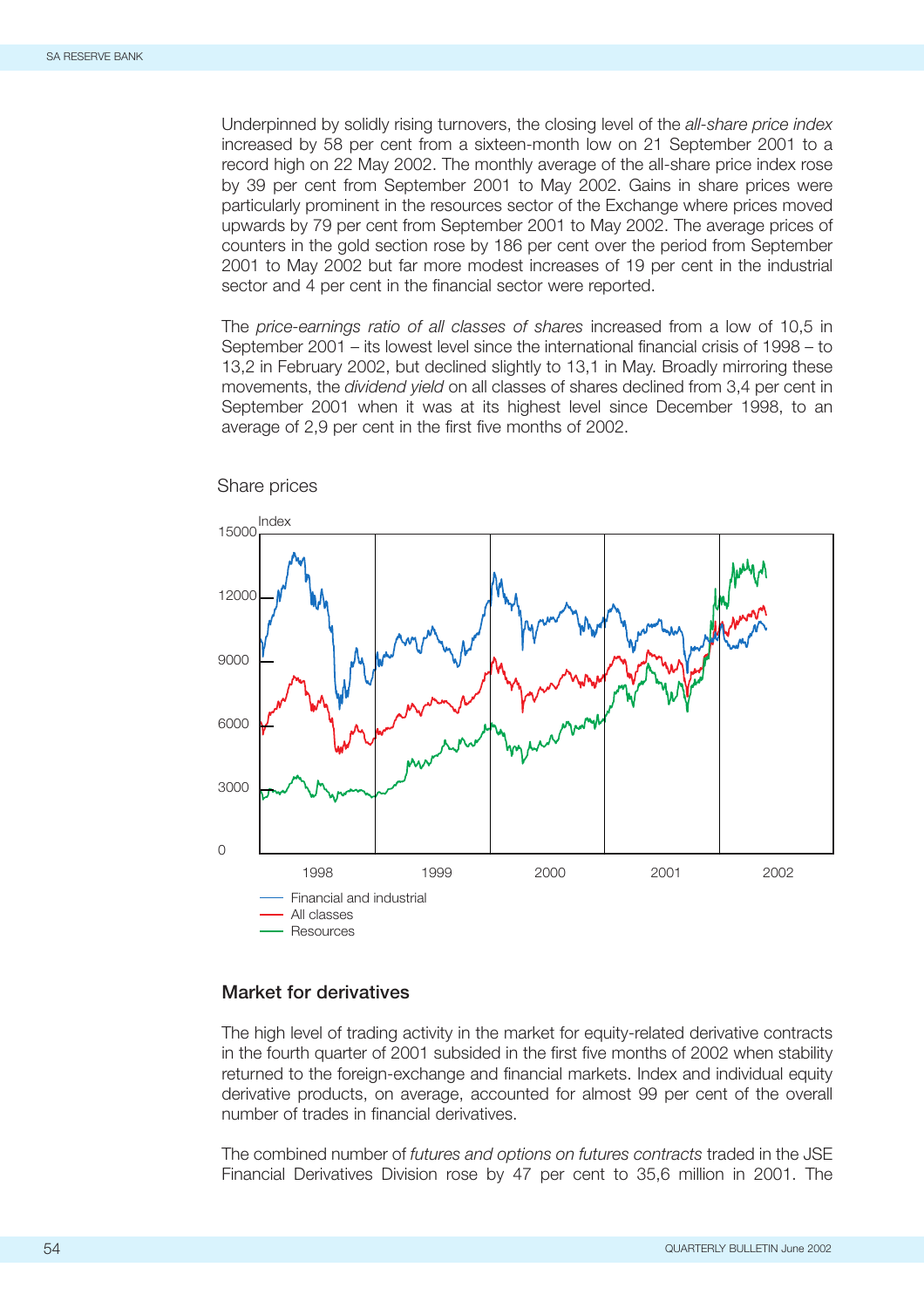quarterly number of these contracts traded increased from a quarterly average of 8,2 million in the first three quarters of 2001 to a record 10,9 million in the fourth quarter of 2001, but declined to 7,9 million in the first quarter of 2002. The number of these contracts traded later decreased from a monthly average of 2,7 million in the first quarter of 2002 to 2,1 million in April and 1,8 million in May.



Number of futures and options on futures contracts traded

The number of *warrants* traded on the JSE Securities Exchange SA decreased from a quarterly record of 7,9 billion in the third quarter of 2001 to 6,8 billion in the fourth quarter and 5,5 billion in the first quarter of 2002. Trading later increased from a monthly average of 1,8 billion in the first quarter of 2002 to 2,1 billion in April, but returned to 1,8 billion in May.

*Commodity futures contracts and options* on such contracts traded in the JSE Agricultural Products Division mainly consisted of *white maize* contracts, which on average account for 79 per cent of all commodity-related trading and 82 per cent of all maize-related contracts. Heightened volatility in the spot price of white maize, in tandem with volatility in the exchange rate of the rand, boosted trading activity in commodity derivatives. The number of commodity futures contracts and options on such contracts increased from 329 000 in the fourth quarter of 2001 to a record 380 000 in the first quarter of 2002. The monthly number of such contracts traded peaked at 168 000 in February 2002. Trading increased further from a monthly average of about 127 000 contracts in the first quarter of 2002 to 150 000 in April and 144 000 in May.

#### **Real-estate market**

The *real-estate market* became increasingly buoyant as the overall seasonally adjusted *value of turnover,* measured by *transfer duty paid,* firmed from an average monthly level of R215 million in the first seven months of 2001 to R244 million in the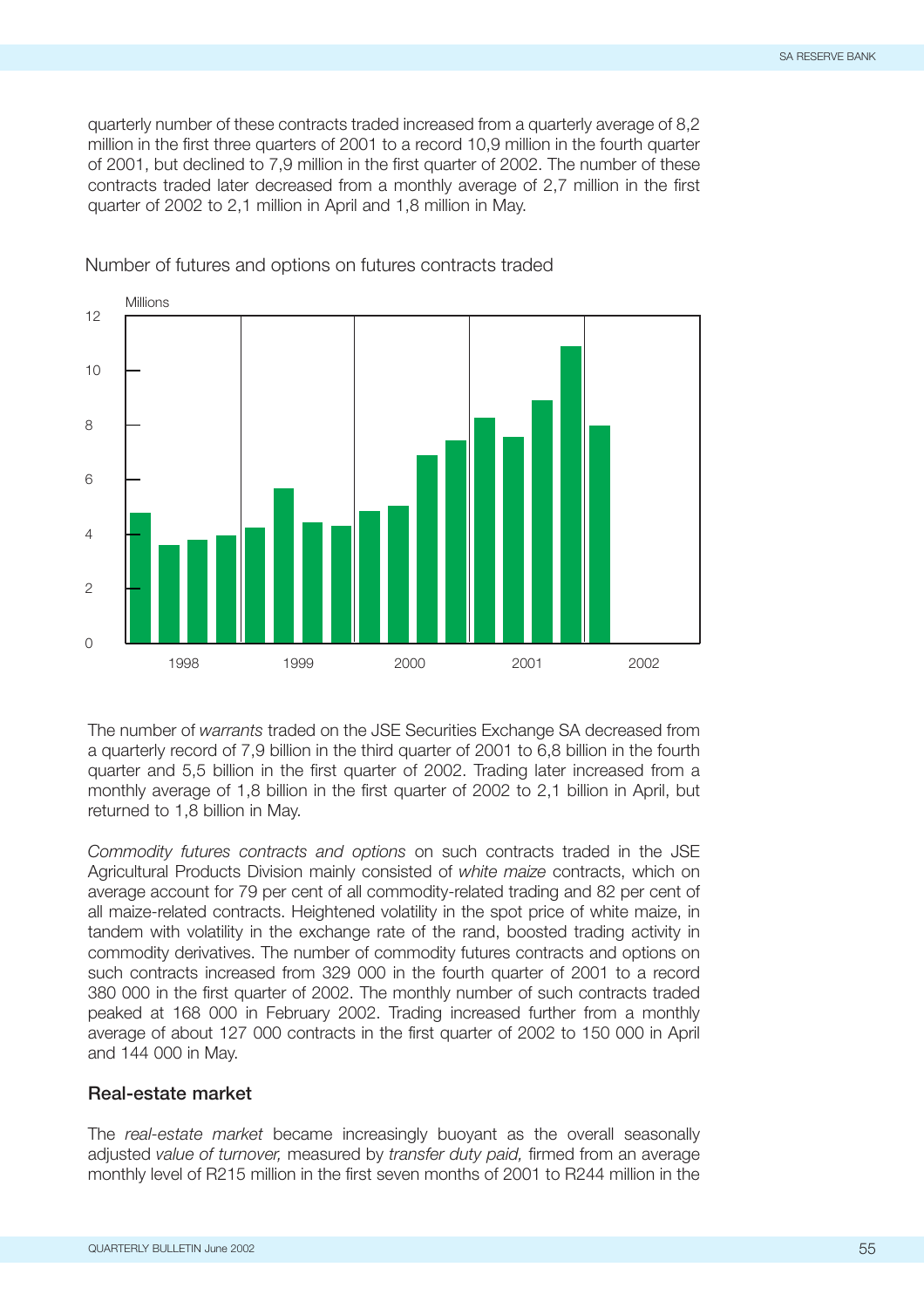remainder of 2001 and R282 million in the first quarter of 2002. However, the amount of transfer duty paid began to decline in February 2002. This was probably in response to a weakening of trading conditions in the real-estate market caused by the increase in the cost of mortgage financing in the second half of January.



Real-estate market: Transfer duty collected

## **Non-bank financial intermediaries**

The decline in the yields on interest-bearing securities from May 2000 to November 2001 was, *inter alia,* driven by the shrinking *supply* of government and public-sector debt securities and the increased *demand for these securities by the non-bank financial intermediaries* (i.e. insurers, unit trusts and private and official pension funds). These institutions' holdings of domestic debt securities as a percentage of their total assets increased from 19 per cent in the fourth quarter of 1999 to 21 per cent in the fourth quarter of 2001.

The constrained supply of new debt securities was eased somewhat by nonresidents' net sales of fixed-interest securities in the secondary bond market and the increase in the outstanding nominal value of listed private-sector loan stock. The strong increase in the demand for fixed-interest securities was reflected in increases in institutional investors' holdings of this type of assets of R28,5 billion in 2000 and R57,4 billion in 2001.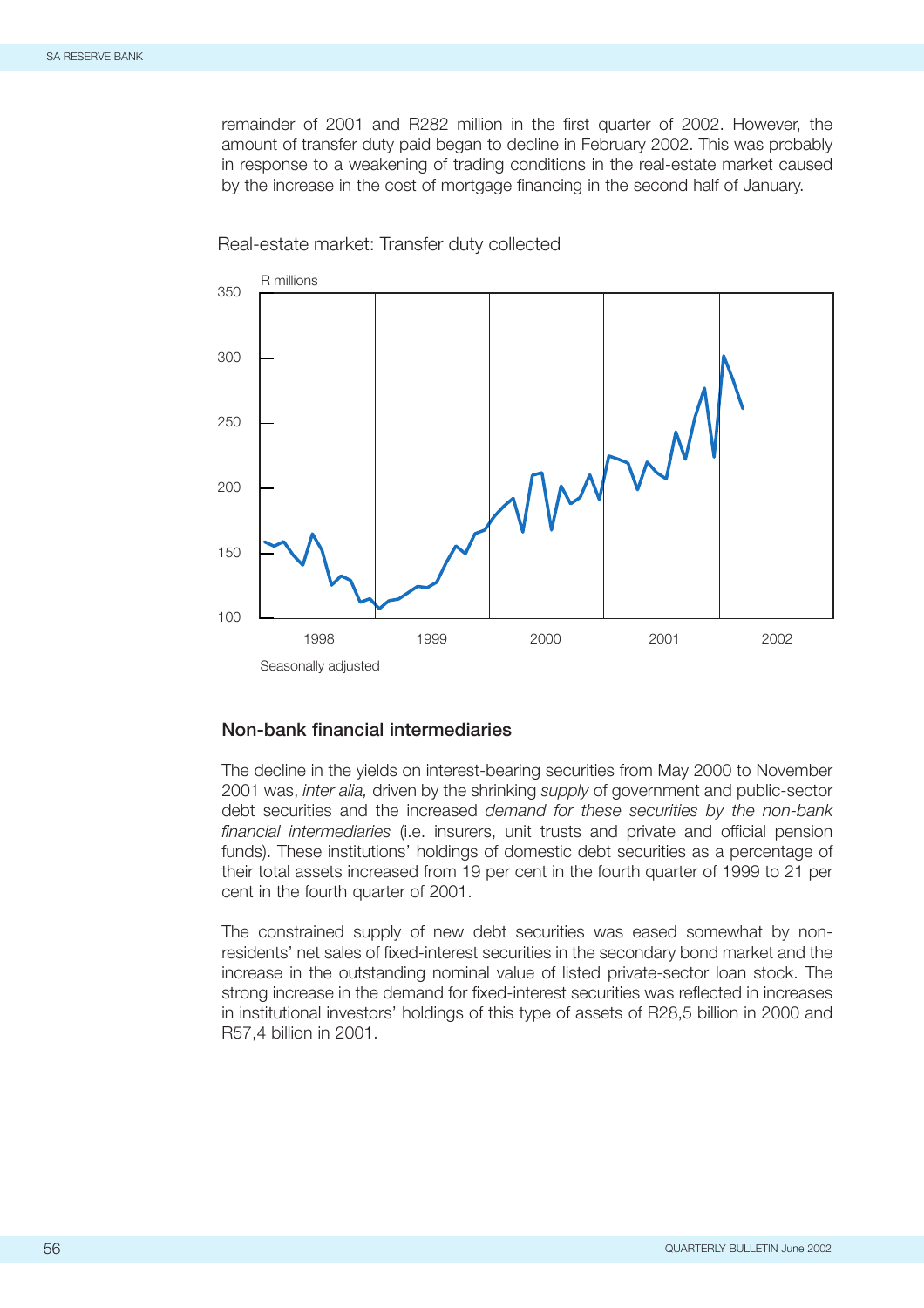# **Public finance**

#### **Non-financial public-sector borrowing requirement**

The financial results of the non-financial public sector (i.e. the consolidated central government, provincial governments, local authorities and non-financial public enterprises and corporations) showed a deficit of R4,1 billion in fiscal 2001/02 which was R7,5 billion less than in the previous fiscal year. As a ratio of gross domestic product, this borrowing requirement amounted to 0,4 per cent in fiscal 2001/02 compared with 1,3 per cent in the previous fiscal year. This decline is evidence of government's resolve to contain the public sector's borrowing requirement.



Non-financial public-sector borrowing requirement

The decline in the overall borrowing requirement was largely due to prudent financial management by general government and non-financial public-sector businesses. Capital expenditure was at a relatively low level, contributing to the containment of public-sector borrowing. In addition, the financial surplus of the non-financial publicsector businesses worsened modestly from R5,6 billion recorded in fiscal 2000/01 to R5,5 billion in fiscal 2001/02, offsetting deficits elsewhere in the public sector.

The borrowing requirement of the consolidated general government shrank from R17,2 billion in fiscal 2000/01 to R9,7 billion in fiscal 2001/02. The financial position of the national government and of the provincial governments improved impressively during the recently completed fiscal year, but that of the local governments deteriorated overall.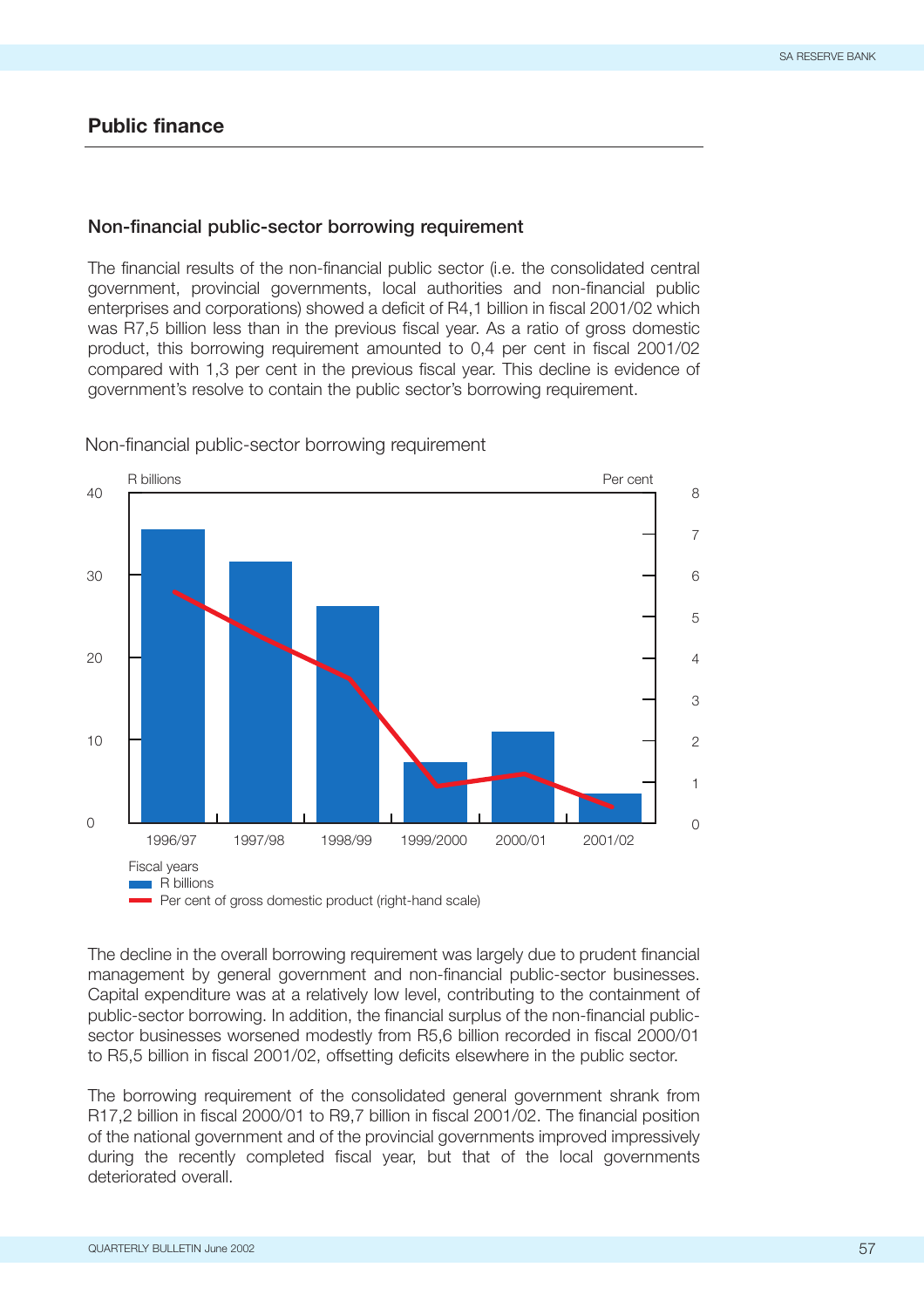An analysis of the *Statement of revenue, expenditure and borrowing* of the provincial governments indicates that these administrations recorded a surplus of R4,1 billion in fiscal 2001/02. This surplus was slightly higher than the surplus of R3,6 billion recorded in the previous fiscal year. Total grants received by the provincial governments from the national government amounted to R121,7 billion during fiscal 2001/02 or 12,1 per cent more than in the preceding fiscal year. Conditional grants included under these transfers amounted to R16,4 billion in fiscal 2001/02 compared with R14,2 billion in the previous fiscal year. These transfers are earmarked to be spent on specific projects by the provincial governments.

Capital spending by provincial governments amounted to R10,0 billion during the 2001/02 fiscal year, representing an increase of 38,7 per cent over the rather low level of such spending in the previous fiscal year. Although capital expenditure increased quite substantially in the past fiscal year, it still represented only 8,1 per cent of the total expenditure by provincial governments.

The bank indebtedness of the provincial governments decreased from R1,6 billion at the end of March 2001 to R0,5 billion at the end of March 2002, whereas their deposits with the banking sector increased from R7,9 billion to R9,6 billion over the same period.



Finances of provincial governments

Local government financial statistics indicate a deterioration from a deficit of R1,5 billion recorded in fiscal 2000/01 to a deficit of R3,4 billion in fiscal 2001/02. The financial position of some local governments was adversely affected by the largescale non-payment for services provided to certain communities.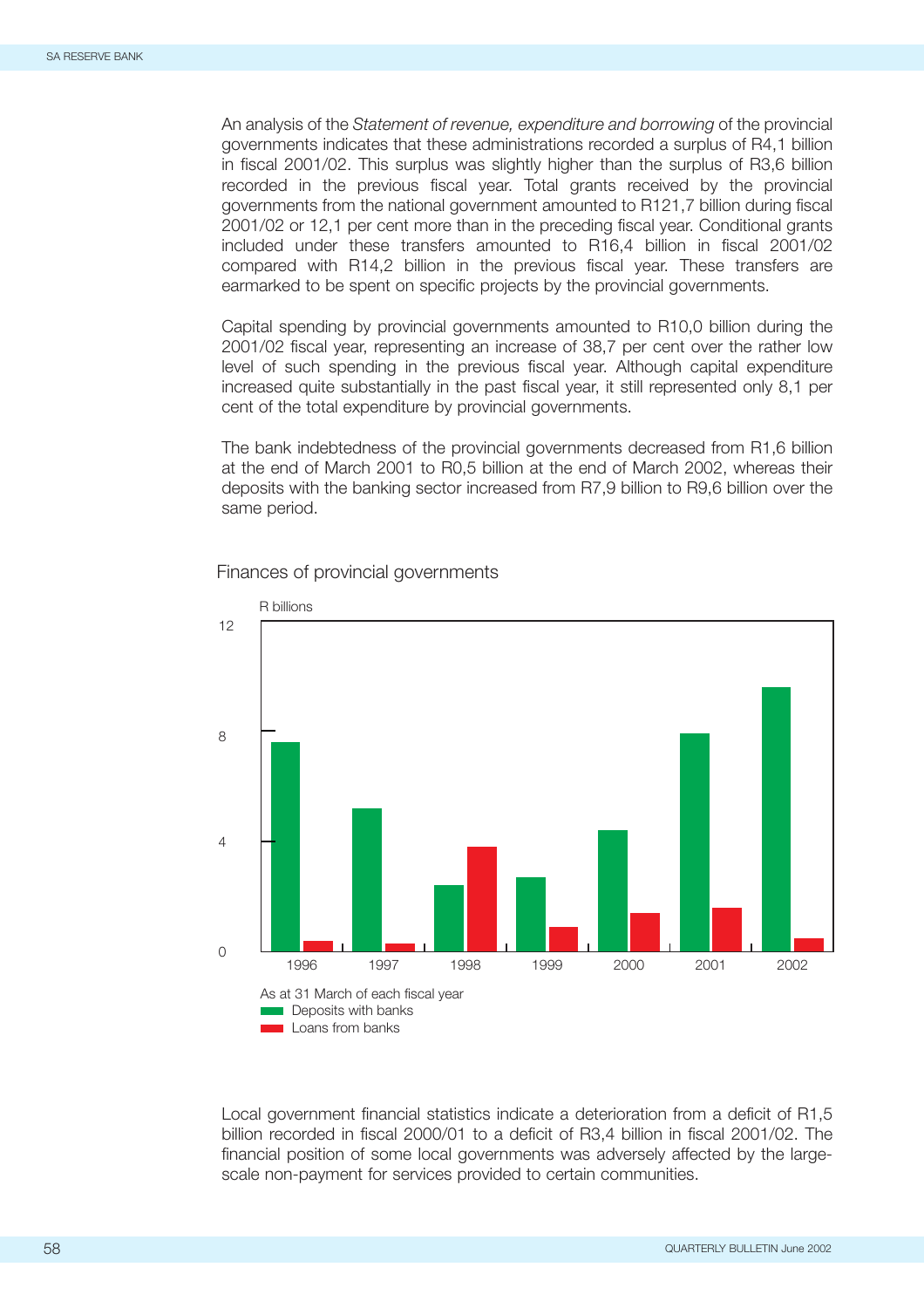The borrowing requirement of both the extra-budgetary and social security funds improved in fiscal 2001/02 compared with the financial results reported for the previous fiscal year. The small financial surplus of the social security funds was due to an additional transfer by national government to the Unemployment Insurance Fund (UIF). An amount of R605 million was transferred to enable the UIF to repay outstanding debt to the Department of Labour and to finance the restructuring of the fund. The restructuring was necessitated by the introduction of the new Unemployment Insurance Act which came into effect on 1 April 2002.

#### **National government finance**

The preliminary outcome of national government finances indicates that national government expenditure in fiscal 2001/02 amounted to R262,7 billion – R4,4 billion more than the originally budgeted provision, but close to the revised estimate presented to Parliament by the Minister of Finance in February 2002. This resulted in a year-on-year rate of increase in government expenditure of 12,3 per cent in fiscal 2001/02, which exceeded the original budget target of 10,4 per cent.

The year-on-year rate of increase in national government expenditure in fiscal 2001/02 was higher than the increase of 8,1 per cent recorded in the previous fiscal year and also exceeded the average year-on-year rate of increase of 8,5 per cent in the preceding five fiscal years.

Growth in the interest paid by the national government was well contained and increased by just 2,3 per cent to R47,4 billion in fiscal 2001/02. This rate of increase was well below the 5,1 per cent increase recorded in the previous year, and was appreciably lower than the average rate of increase of 9,7 per cent in the preceding five fiscal years. Lower interest rates, appropriate borrowing strategies and the steady decline in the borrowing requirement of national government in recent years, jointly contributed to the slower growth in the interest burden. In his presentation to Parliament of the Budget for fiscal 2001/02, the Minister of Finance indicated that debt service cost would decrease from 5,5 per cent of gross domestic product in fiscal 1999/2000 to 4,9 per cent in fiscal 2001/02. In the end, interest payments as a ratio of gross domestic product in fiscal 2001/02 amounted to 4,7 per cent, outperforming the original estimate by a fair margin.

National government transferred R105,3 billion, equivalent to 40,1 per cent of its total expenditure, to provincial governments as their equitable share of the revenue pool. Although only 5,6 per cent of the spending by the national government was of a capital nature, the capital expenditure in fiscal 2001/02 represented an increase of almost 90 per cent from the previous fiscal year.

National government expenditure as a ratio of gross domestic product amounted to 26,3 per cent in fiscal 2001/02, slightly up from the 25,7 per cent recorded in the preceding fiscal year. After allowing for cash-flow adjustments (i.e. transactions recorded as a result of timing differences between the recording of transactions and bank clearances, and late departmental requests for funds), government's expenditure amounted to R258,8 billion in fiscal 2001/02, which was 10,5 per cent higher than in the previous fiscal year.

The *Statement of national revenue, expenditure and borrowing* indicates that unaudited national government revenue increased by 14,8 per cent to R247,6 billion in fiscal 2001/02 – R14,2 billion more than the original budget estimate, but slightly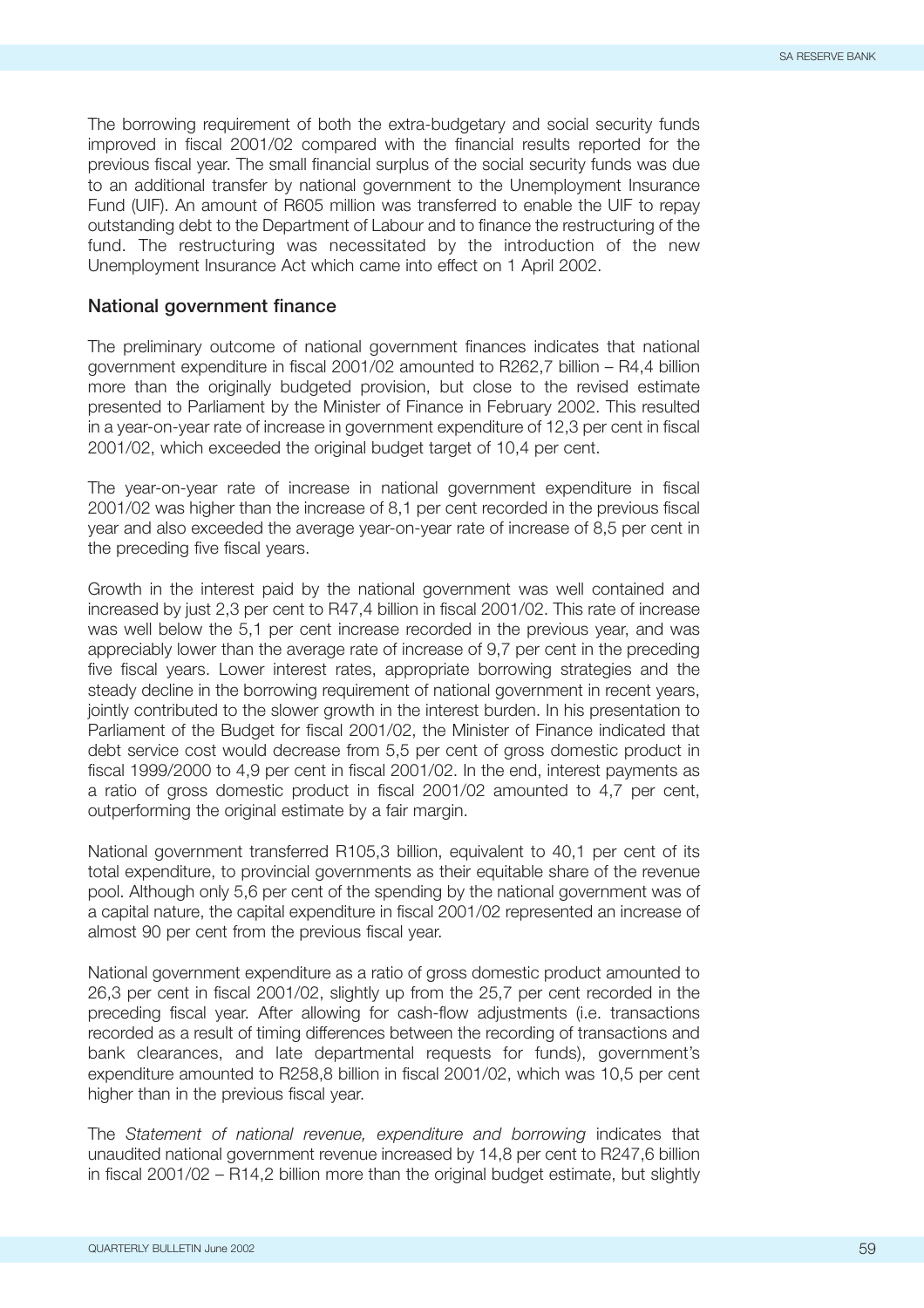less than the revised estimate of R248,4 billion presented to Parliament in February 2002. The rate of increase was considerably higher than the rate of increase of 8,3 per cent originally envisaged in the Budget for fiscal 2001/02.



National government finances as percentage of gross domestic product

The rate of increase in national government revenue in fiscal 2001/02 was higher than the rate of increase of 9,2 per cent recorded in the previous fiscal year and also well above the average year-on-year rate of increase of 11,2 per cent in the preceding five fiscal years.

As shown in the accompanying table, the increase in national government revenue was primarily due to stronger-than-envisaged growth in taxes on income and profits, especially by companies, but the strong growth rate can also be attributed to continued improvements in the efficiency of tax collections. Collection of secondary tax on companies increased from R4,0 billion in fiscal 2000/01 to R7,2 billion in fiscal 2001/02 as a result of the step-up in the distribution of dividends by companies.

National government revenue as a ratio of gross domestic product amounted to 24,8 per cent in fiscal 2001/02, compared with 23,7 per cent in the previous fiscal year. National government's cash revenue (revenue adjusted for timing differences between the recording of transactions and bank clearances) amounted to R248,0 billion, representing an increase of 14,8 per cent in fiscal 2001/02 compared with the previous fiscal year.

The net result of the higher-than-budgeted revenue and expenditure was a national government deficit before borrowing and debt repayment of R15,1 billion in fiscal 2001/02. The actual deficit was much lower than the originally budgeted deficit of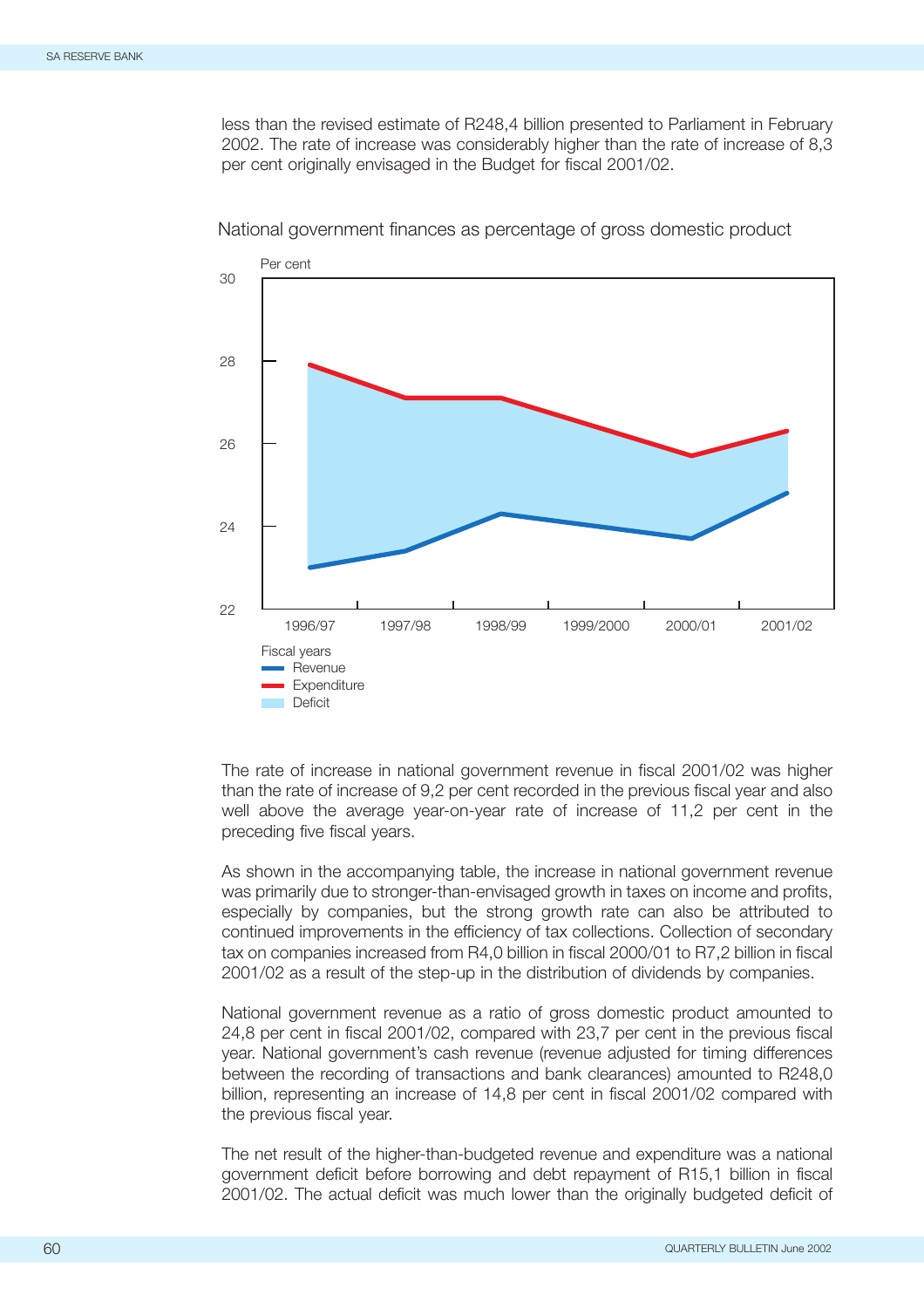## National government revenue in fiscal 2001/02 R billions

| Revenue source                                                                        | Originally<br>budgeted                                    | Actual                                                    |
|---------------------------------------------------------------------------------------|-----------------------------------------------------------|-----------------------------------------------------------|
| Domestic taxes on goods and services<br>Taxes on international trade and transactions | 131.6<br>2.8<br>4.7<br>86,7<br>9.4<br>6.4<br>8.2<br>233.4 | 147.3<br>2.7<br>4.6<br>86,8<br>9.0<br>5.4<br>8.2<br>247.6 |
|                                                                                       |                                                           |                                                           |

Southern African Customs Union

R24,9 billion, but slightly exceeded the revised estimate of R14,1 billion presented to Parliament in February 2002. The national government deficit before borrowing and debt repayment as a ratio of the gross domestic product amounted to 1,5 per cent in fiscal 2001/02 compared with a ratio of 2,0 per cent in the previous fiscal year.

The *primary balance* (i.e. the deficit recalculated by excluding interest payments from total expenditure) reached a surplus of 3,2 per cent of gross domestic product in fiscal 2001/02, slightly higher than the 3,1 per cent recorded in the previous fiscal year.





The cash deficit amounted to R10,8 billion in fiscal 2001/02. Apart from financing this deficit, national government also had to fund the cost of revaluing maturing foreign loans amounting to R47 million and a premium of R2,1 billion paid on debt portfolio restructuring.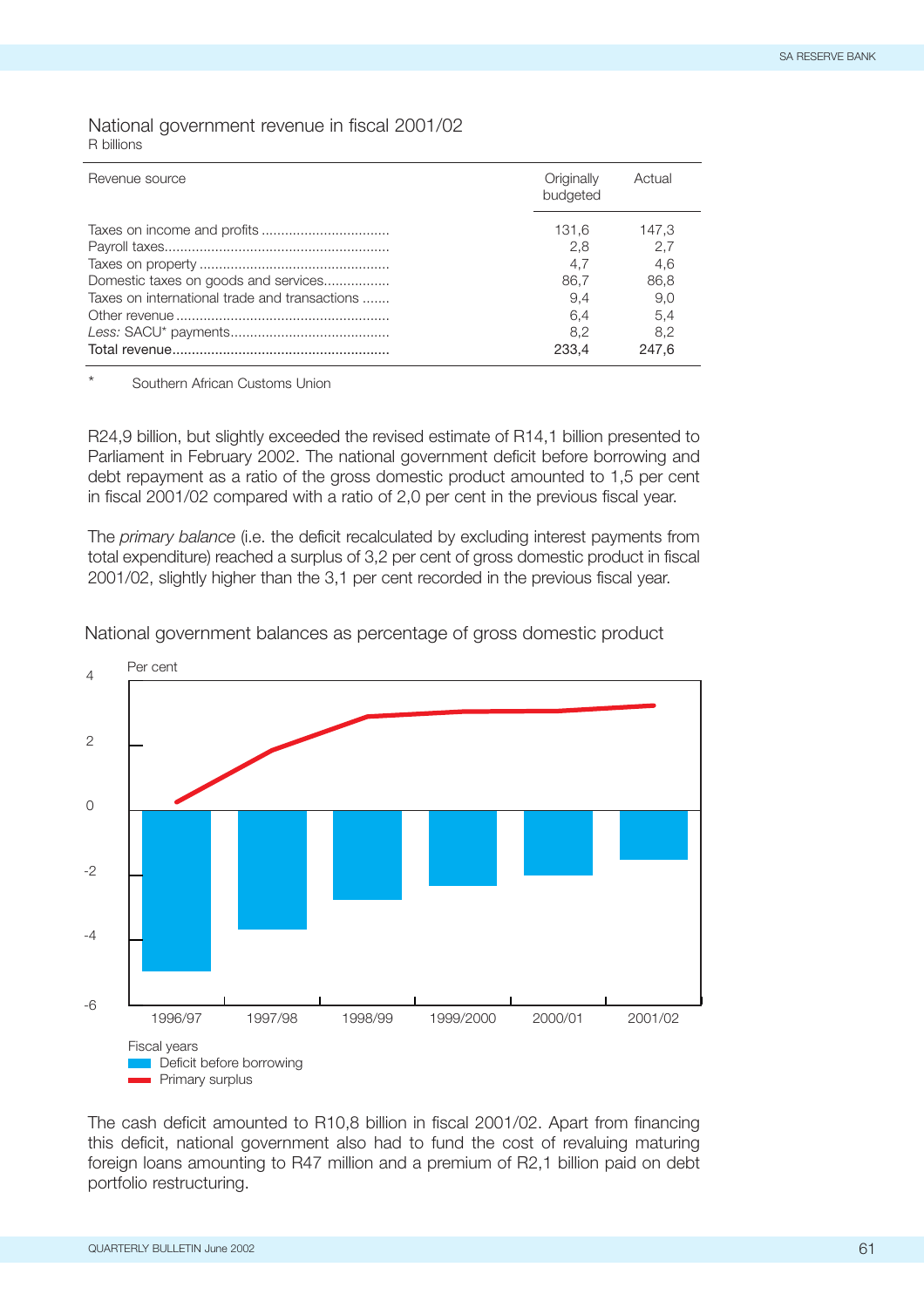Although the proceeds from the restructuring of state assets contributed less than originally anticipated, extraordinary revenue nevertheless made a significant contribution towards reducing the net borrowing requirement of national government in fiscal 2001/02. Receipts from the restructuring of government assets consisted of a special dividend of R2,2 billion received from the South African Special Risks Insurance Association (Sasria) and a dividend of R1,4 billion declared by the transport utility Transnet. This dividend followed from the monetisation of Transnet's interest of 20 per cent in M-Cell, an information and telecommunications company.

### National government financing in fiscal 2001/02 R billions

| Instrument                      | Originally<br>budgeted | Actual      |
|---------------------------------|------------------------|-------------|
|                                 | 24.9<br>0.6            | 10,8<br>2.1 |
|                                 | 0.0                    | 0.1         |
|                                 | 18.0                   | 4.0         |
|                                 | 7.5                    | 9.0         |
| Domestic primary capital market |                        |             |
|                                 | $\cdots$               | $-9.1$      |
|                                 | $\cdots$               | 3.2         |
|                                 | -7.4                   | -12.3       |
|                                 | 3.5                    | -8.0        |
|                                 | 11.4                   | 33.2        |
|                                 |                        | $-3.9$      |
|                                 | 7.5                    | 9,0         |

Increase -, decrease +

The greater part of national government's net borrowing requirement in fiscal 2001/02 was financed through the issuance of bonds in the foreign capital market. Total foreign loans arranged during fiscal 2001/02 amounted to R33,2 billion compared with the R11,4 billion originally envisaged in the Budget for 2001/02. Amounts drawn on the export credit facility which had been arranged specifically for the Special Defence Procurement Programme, amounted to R3,4 billion in fiscal 2001/02. National government also assumed liability for a syndicated loan denominated in US dollars, initially concluded with the Reserve Bank as debtor. The proceeds of this loan amounted to R17,5 billion. In addition, the reopening of an existing US dollar loan contributed R2,8 billion to the National Revenue Fund. Earlier in the financial year, the floating of a Eurobond yielded R3,6 billion while two Samurai issues yielded R5,9 billion.

In April 2002 the National Treasury announced the launch of a new 10-year US dollar bond, maturing in April 2012 with a coupon rate of 7,375 per cent. This transaction is the national government's largest new foreign loan issued in the capital market so far and reportedly attracted interest from a number of new investors. With this transaction government also concluded its planned funding in foreign markets for fiscal 2002/03.